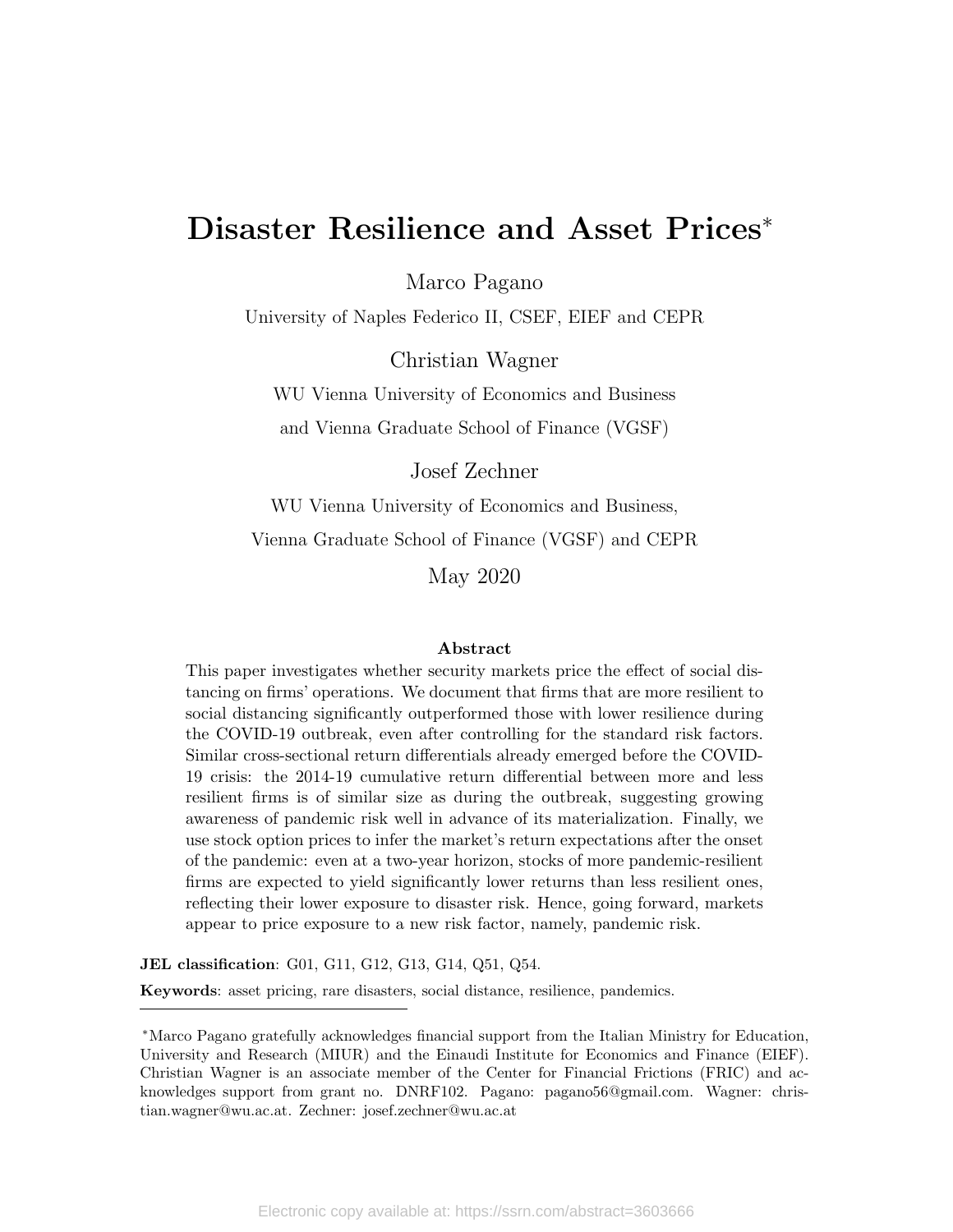## 1 Introduction

The COVID-19 pandemic and the resulting lockdown are currently inflicting massive harm on the economy, in the form of unprecedented output losses, massive redundancies and countless bankruptcies. The effects of the pandemic are widely perceived not to be purely transient, as witnessed by current changes in expectations [\(Coibion](#page-19-0) [et al.,](#page-19-0) [2020b;](#page-19-0) [Hanspal et al.,](#page-20-0) [2020;](#page-20-0) [Coibion et al.,](#page-19-1) [2020a\)](#page-19-1) and in asset prices [\(Gormsen](#page-20-1) [and Koijen,](#page-20-1) [2020\)](#page-20-1). But its effects are also proving to be quite heterogeneous: some firms, especially in high-tech industries, appear to have adapted quite well to social distancing requirements, for instance by resorting extensively to teleworking, while others, such as food catering, travel and tourism, could not do so, as the nature of their business requires close contact with customers and/or among employees. This heterogeneity is also visible in the diverging stock price performance of companies: in the first quarter of 2020, stocks such as Apple, Microsoft and Google outperformed the market, yielding market-adjusted returns of 19%, 12% and 33% respectively, while others such as Marriott, United Airlines and Royal Caribbean massively underperformed, with market-adjusted returns of −38%, −53% and −66%.

Hence, the COVID-19 shock has unearthed a hitherto hidden economic watershed, namely, that between disaster-resilient activities and non-resilient ones. Insofar as the COVID-19 pandemic persists or revives in the near future, or similar disasters may occur further in the future, resilience may become a key firm attribute, one which will be relevant to investors' portfolio choices, banks' lending policies, and managers' investment decisions.

In this paper, we investigate whether asset prices reveal growing investors' awareness that pandemic resilience, defined as reliance on technologies and/or organizational structures that are robust to social distancing, is priced by security markets. To measure firms' resilience to pandemics, we rely on measures recently introduced in labor economics by [Dingel and Neiman](#page-20-2) [\(2020\)](#page-20-2), [Hensvik et al.](#page-20-3) [\(2020\)](#page-20-3) and [Koren](#page-20-4) and  $Pet\ddot{o}$  [\(2020\)](#page-20-4), intended to capture the extent to which firms' operations are compatible with social distancing. These measures quantify the degree to which jobs can be done from home and do not rely on human interaction in physical proximity.

We then test whether the stocks of more resilient companies have generated excess returns, after controlling for market risk and other established risk factors, before and/or *during* the COVID-19 shock. We find this to be the case: pandemic-resilient stocks outperformed less resilient ones not only between late February and March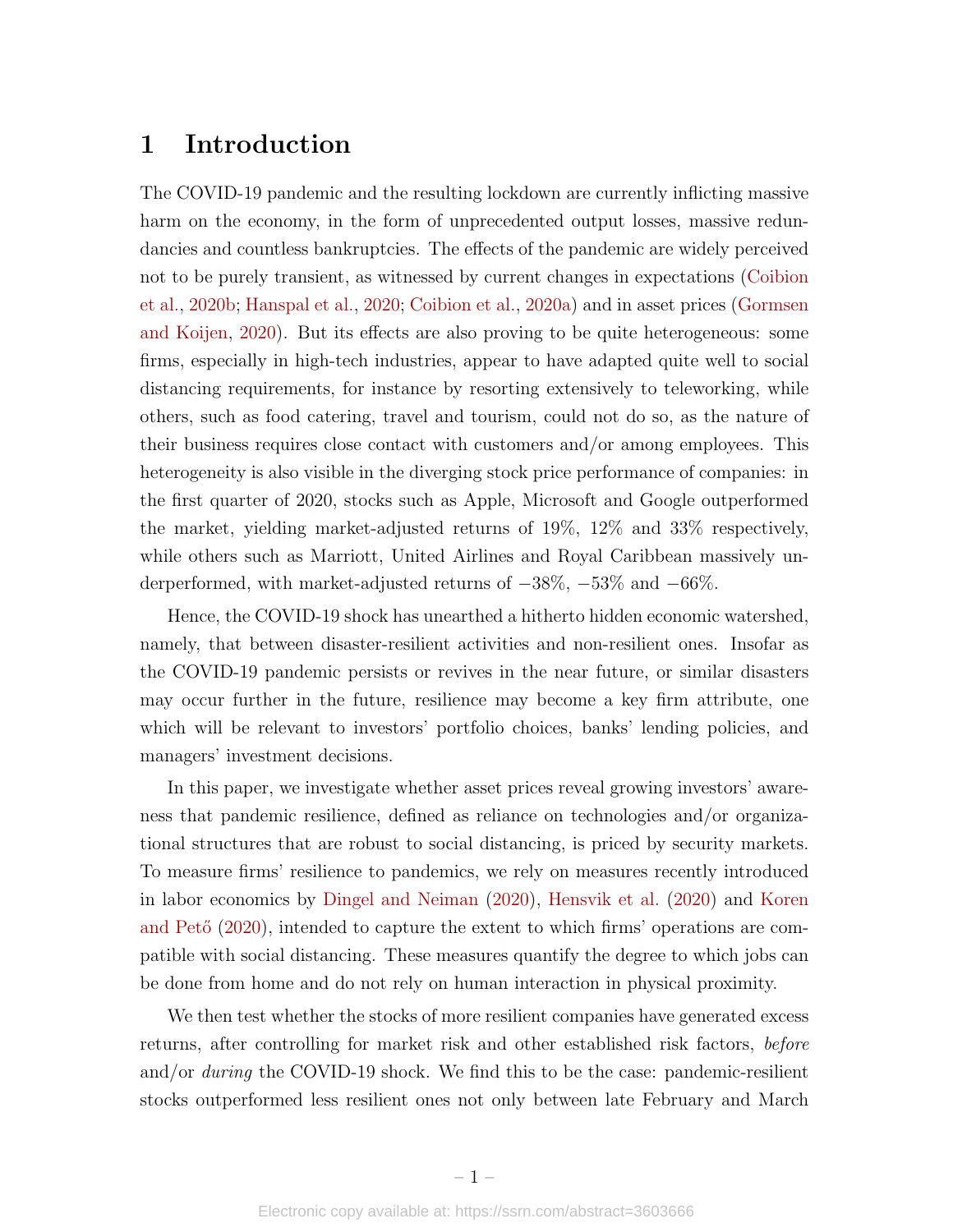2020, i.e. during the outbreak of the pandemic, but also in the previous six years, in which their cumulative excess return was of similar magnitude as during the crisis.

Furthermore, we investigate the returns that investors expect the two stock classes to generate after the COVID-19 shock, by extracting the expected stock returns implied by option prices. We find that, going forward, pandemic-resilient stocks are expected to generate lower excess returns, indicating that, since the COVID-19 pandemic materialized, the market has priced a disaster premium.

Thus, our research question is not only whether, but also when financial markets started pricing disaster risk and resilience to it. Interestingly, our evidence indicates that investors became gradually aware of such risk even before the COVID-19 shock, and they consider such risk to be still price-relevant, even after it has materialized.

Given the largely unanticipated nature of the current pandemic, it may appear unrealistic that investors became cognizant to its threat in advance. But it should be recalled that as early as five years before the COVID-19 outbreak, high-profile business and political leaders already issued public warnings of the risk of devastating epidemics. For instance, in a speech delivered on 2 December 2014 at the NIH about the response to the Ebola epidemic, U.S. President Barack Obama stated:

"There may and likely will come a time in which we have both an airborne disease that is deadly. And in order for us to deal with that effectively, we have to put in place an infrastructure – not just here at home, but globally – that allows us to see it quickly, isolate it quickly, respond to it quickly. [...] So that if and when a new strain of flu, like the Spanish flu, crops up five years from now or a decade from now, we've made the investment and we're further along to be able to catch it. It is a smart investment for us to make. It's not just insurance; it is knowing that down the road we're going to continue to have problems like this – particularly in a globalized world where you move from one side of the world to the other in a day."

Similarly, in 2015, Microsoft co-founder Bill Gates gave a TED Talk about pandemics that attracted widespread attention. In this talk he warned that in 2014 the world had barely avoided a global outbreak of Ebola, largely because of pure luck, and, just like Obama, alerted the audience to the need to prepare for future pandemics, from scenario planning to vaccine research and health worker training. Hence, it cannot be ruled out that the most alert investors may have started taking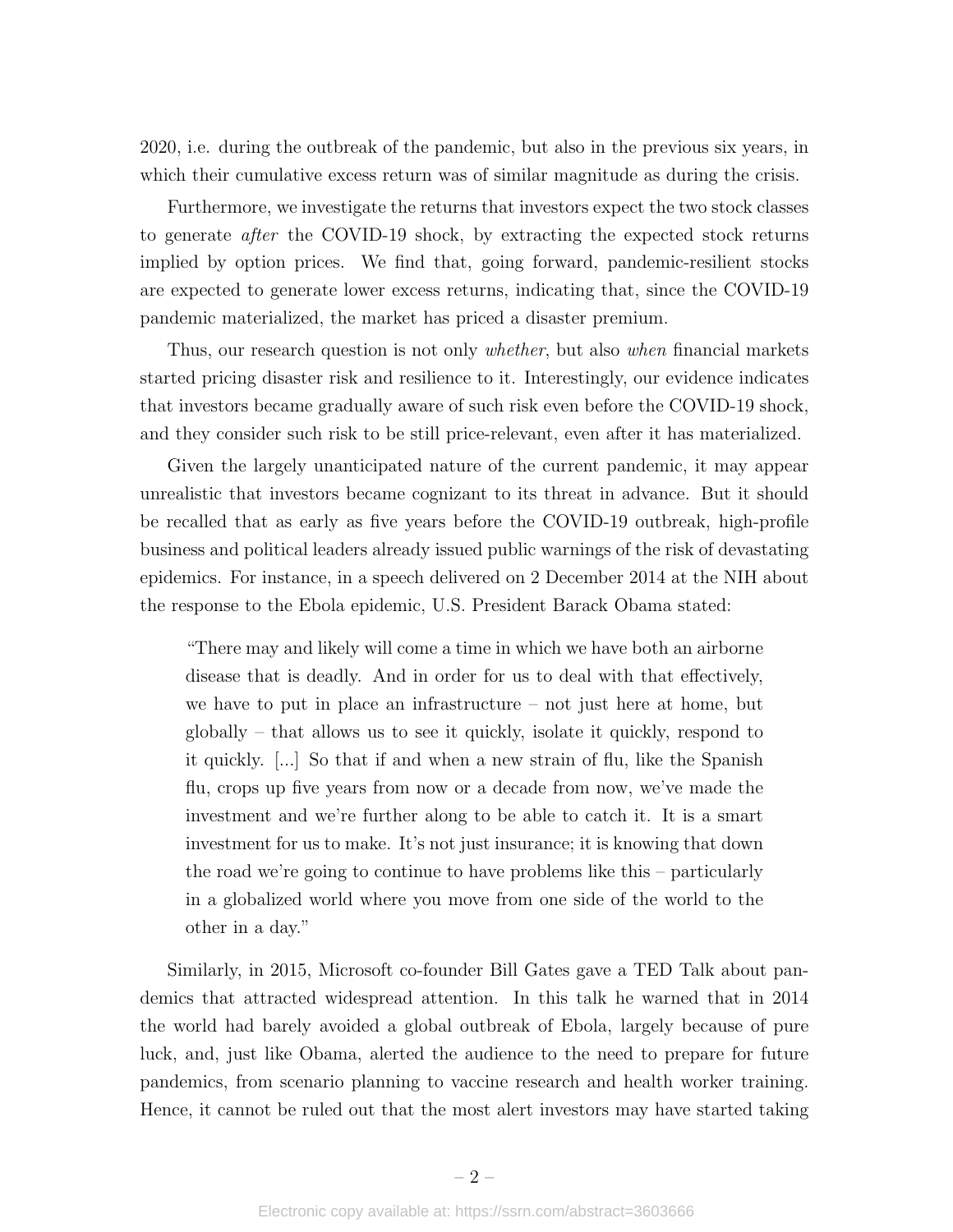into account such concerns in their portfolio choices well in advance of the current pandemic, shying away from the stocks of companies that would be less resilient to it and starting to overweight those likely to be more resilient.

One may also wonder why even after the occurrence of COVID-19 the market still prices pandemic risk to some extent, being willing to accept lower expected returns on more resilient stocks, as revealed by option prices according to our estimates. However, currently there is still high uncertainty regarding the duration of the COVID-19 pandemic. Medical experts have repeatedly warned about the risk of a second wave of contagion as the lockdown measures are gradually relaxed (see [Xu](#page-21-0) [and Li,](#page-21-0) [2020,](#page-21-0) among others). Indeed, top health officials do not rule out that the disease may become endemic. On 13 May 2020, Dr. Mike Ryan, executive director of emergencies at the World Health Organization (WHO) stated:

"I think it's important to put this on the table. This virus may become just another endemic virus in our communities. And this virus may never go away. HIV has not gone away, we've come to terms with the virus [...] I think it is important that we're realistic and I don't think anyone can predict when or if this disease will disappear."

Such uncertainty, possibly coupled with heightened awareness that similar disasters may occur again in the future, could explain why, since COVID-19, pandemic risk is priced in the cross-section of returns, as shown by our evidence based on option prices. Hence, going forward, asset pricing models will have to include exposures to this additional risk factor among those used to explain the cross-section of returns, and asset managers will have to take such exposures into account in portfolio selection.

Our analysis is related to the asset pricing literature on rare disasters, starting with [Rietz](#page-21-1) [\(1988\)](#page-21-1), who extends the [Lucas](#page-20-5) [\(1978\)](#page-20-5) model to include a rare disaster state and shows that this leads to high equity risk premia and low risk-free returns, even with reasonable time discounting and risk preferences. [Barro](#page-19-2) [\(2006\)](#page-19-2) and [Barro](#page-19-3) [\(2009\)](#page-19-3) extend this model and show that empirically calibrated disaster probabilities may suffice to explain the observed high equity premium, low risk-free rate and stock return volatility. The theoretical literature on disaster risk has also been extended to allow for learning (see, e.g.[,Veronesi](#page-21-2) [\(2004\)](#page-21-2), [Wachter and Zhu](#page-21-3) [\(2019\)](#page-21-3), [Gillman et al.](#page-20-6) [\(2014\)](#page-20-6), [Lu and Siemer](#page-20-7) [\(2016\)](#page-20-7)), and/or for stochastic disaster risk (see, e.g., [Wachter](#page-21-4) [\(2013\)](#page-21-4) and [Gabaix](#page-20-8) [\(2012\)](#page-20-8)).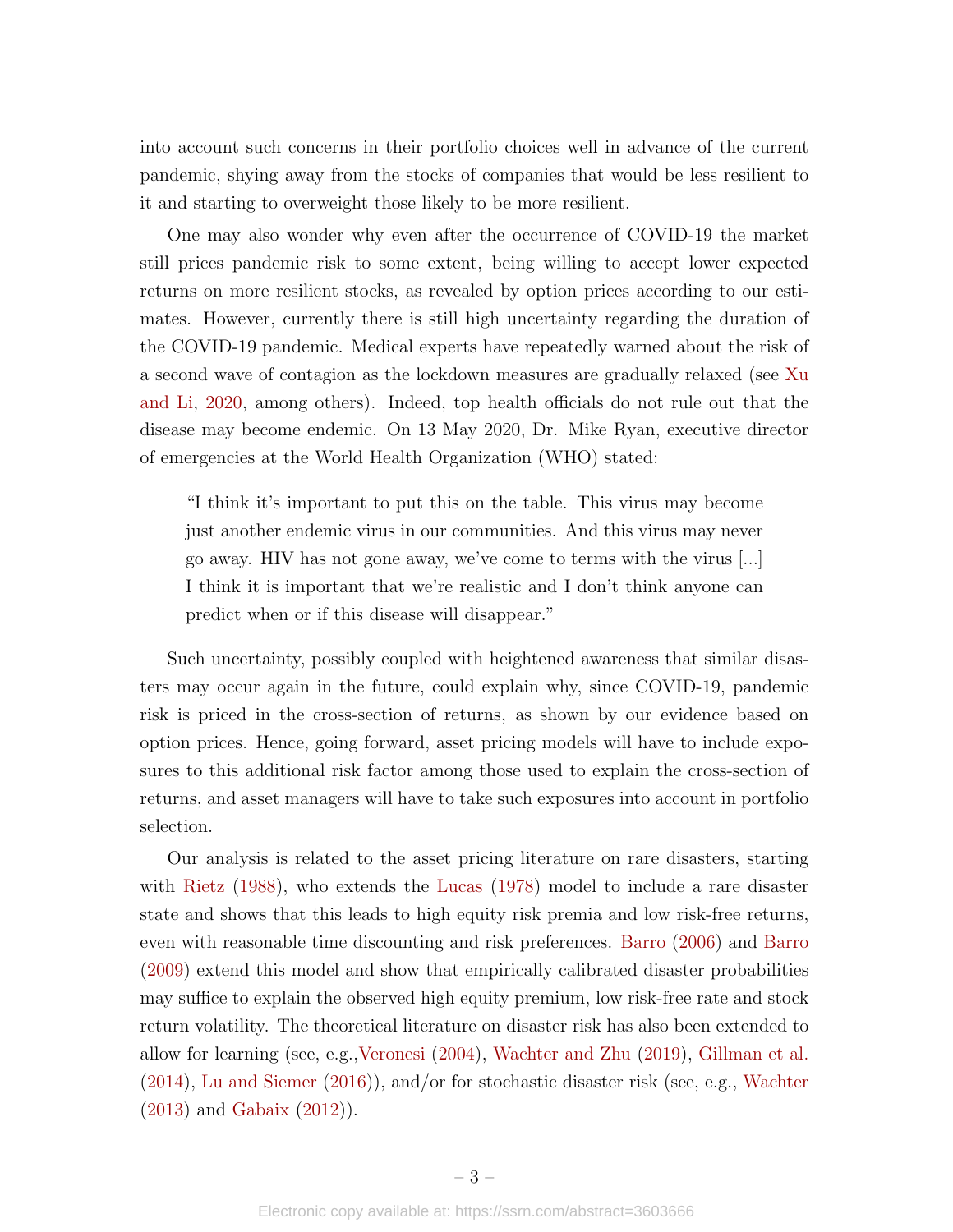One common feature of these models is that risk premia that would appear abnormally high conditioning on no disaster occurring, are in fact justified, being merely an equilibrium compensation for the expected loss in a disaster plus a risk premium as this loss occurs when the marginal utility of consumption is high. In particular, the model by [Gabaix](#page-20-8) [\(2012\)](#page-20-8) implies that, in the cross-section of stocks, those that are expected to be less resilient to disasters, should carry a higher risk premium, conditioning on no disaster occurring, but also unconditionally. Our empirical analysis speaks to these predictions.

Our work is also related to a fast growing literature on the stock market response to the COVID-19 pandemic in the first quarter of 2020. The early comprehensive study by [Ramelli and Wagner](#page-21-5) [\(2020\)](#page-21-5) documents that during the 'outbreak' period (which they define as 20 January to 21 February 2020), U.S. firms with high exposure to China and, more generally, to international trade, as well as firms with high leverage and low cash holdings experienced the sharpest stock price declines. The leverage- and cash holding effects also persist through the 'fever' period (from 24 February to 20 March 2020). [Bretscher et al.](#page-19-4) [\(2020\)](#page-19-4) provide evidence for supply chain effects in the cross-section of stocks during COVID-19. Moreover, [Albuquerque](#page-19-5) [et al.](#page-19-5) [\(2020\)](#page-19-5) find that firms with high environmental and social (ES) ratings offered comparably higher returns and lower return volatility in the first quarter of 2020.

Some studies relate the price response of different stocks to the pandemic to the corresponding firms' exposure to the disease. [Ramelli and Wagner](#page-21-5) [\(2020\)](#page-21-5) and [Hassan](#page-20-9) [et al.](#page-20-9) [\(2020\)](#page-20-9) analyze conference call data, which the latter use to construct text-based, firm-level measures for exposures to epidemic diseases, and find that stock returns are significantly and negatively related to disease exposures, with demand- and supplychain related concerns being primary drivers. [Alfaro et al.](#page-19-6) [\(2020\)](#page-19-6) analyse the effect of unanticipated changes in infections during the SARS and the COVID-19 epidemics on stock returns, and show that stock prices drop in response to high unexpected infections. In the cross-section, exposure to pandemic risk turns out to be greater for larger and more capital intensive firms, and, consistently with [Ramelli and Wagner](#page-21-5) [\(2020\)](#page-21-5), more levered and less profitable ones.

Some of the results obtained for the response of U.S. stock returns to the pandemic appear to extend to non-U.S. stock returns. [Ding et al.](#page-19-7) [\(2020\)](#page-19-7) show for a sample of over 50 countries that firms with better financials, less supply chain exposures and more corporate social responsibility (CSR) activities experienced milder stock price reactions in the first quarter of 2020. Other studies focus on the response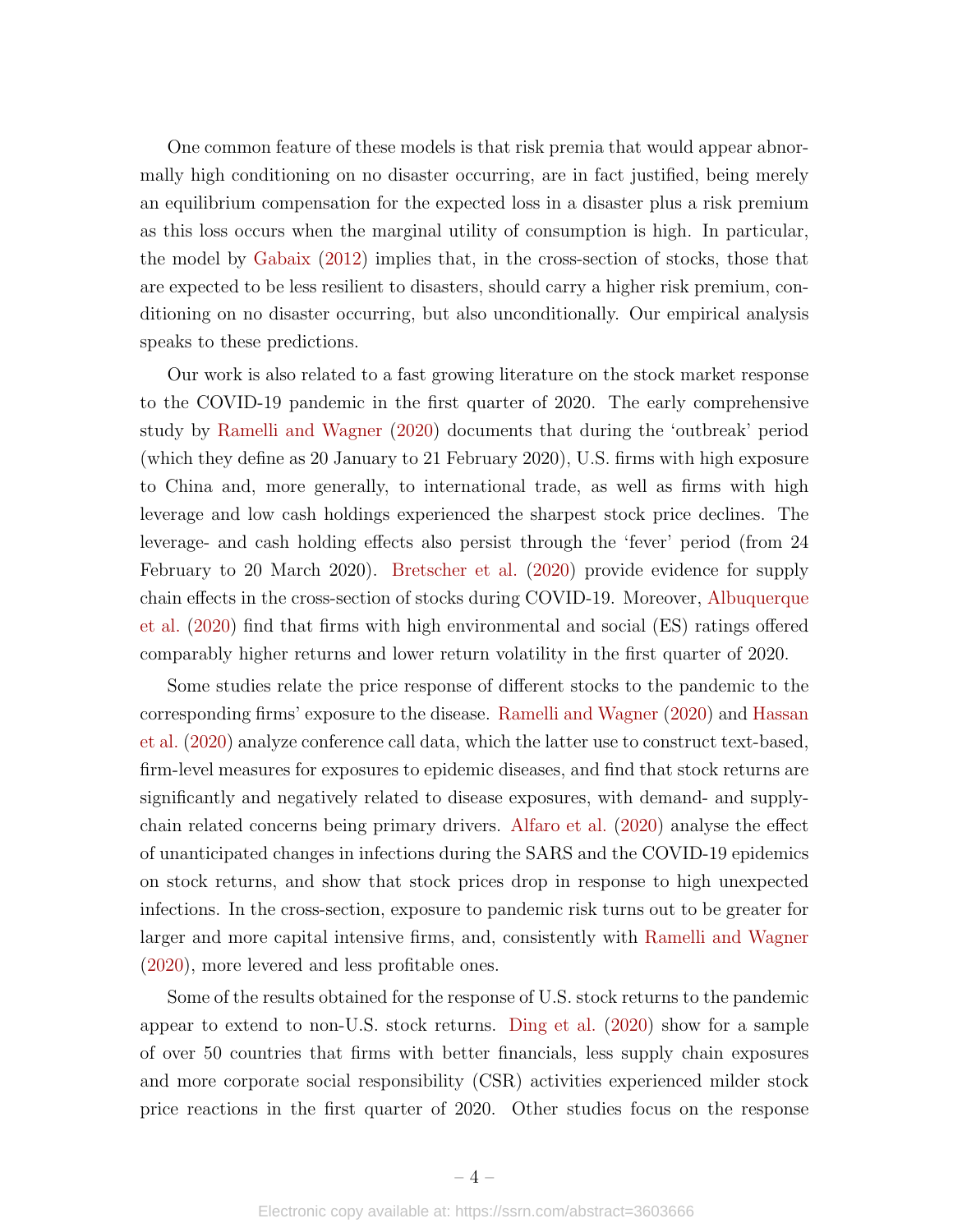of country-level stock market indices to COVID-19: [Ru et al.](#page-21-6) [\(2020\)](#page-21-6) find that stock markets in countries with 2003 SARS experience reacted more quickly to the outbreak than countries without prior experience, while [Gerding et al.](#page-20-10) [\(2020\)](#page-20-10) document that market declines were more severe in countries with lower fiscal capacity, defined as higher debt/GDP ratio. Finally, [Croce et al.](#page-19-8) [\(2020\)](#page-19-8) use Twitter news to study the (real-time) COVID-19 caused contagion in global equity markets.

Our analysis differs from that in all these papers since it focuses on the asset pricing implications of companies' exposure to social distancing, which is the main economic consequence of the epidemic, and studies such implications not only for the period of the COVID-19 outbreak, but also prior and after its occurrence. This enables us to investigate whether learning about pandemic risk occurred in advance of the outbreak, and whether investors kept pricing it since the outbreak.

The rest of the paper is structured as follows. Section [2](#page-5-0) provides a framework to interpret the relationship between disaster risk and the stock returns of firms featuring different disaster resilience. Section [3](#page-7-0) provides a brief discussion of alternative measures of firms' disaster resilience. The data and results are presented in Section [4.](#page-9-0) Section [5](#page-17-0) concludes.

## <span id="page-5-0"></span>2 Disaster Awareness and Risk Premia

In this section we sketch three distinct and mutually exclusive models of how financial markets may respond to disaster risk and to its materialization. As we shall see, each model has different predictions about the stock return differential of resilient vs. nonresilient firms prior, during and after the occurrence of a disaster, as shown in Table [1.](#page-5-1) Our empirical analysis in Section [4](#page-9-0) will investigate which of the three sets of predictions is most consistent with the data.

<span id="page-5-1"></span>Table 1: Predicted return differential of resilient vs. non-resilient firms

| Theory                 |          | Before COVID-19   During COVID-19   After COVID-19 |          |
|------------------------|----------|----------------------------------------------------|----------|
| Unpriced disaster risk | Zero     | Positive                                           | Zero     |
| Priced disaster risk   | Negative | Positive                                           | Negative |
| Pre-disaster learning  | Positive | Positive                                           | Negative |

Unpriced disaster risk. We start with a model where disaster is completely unex-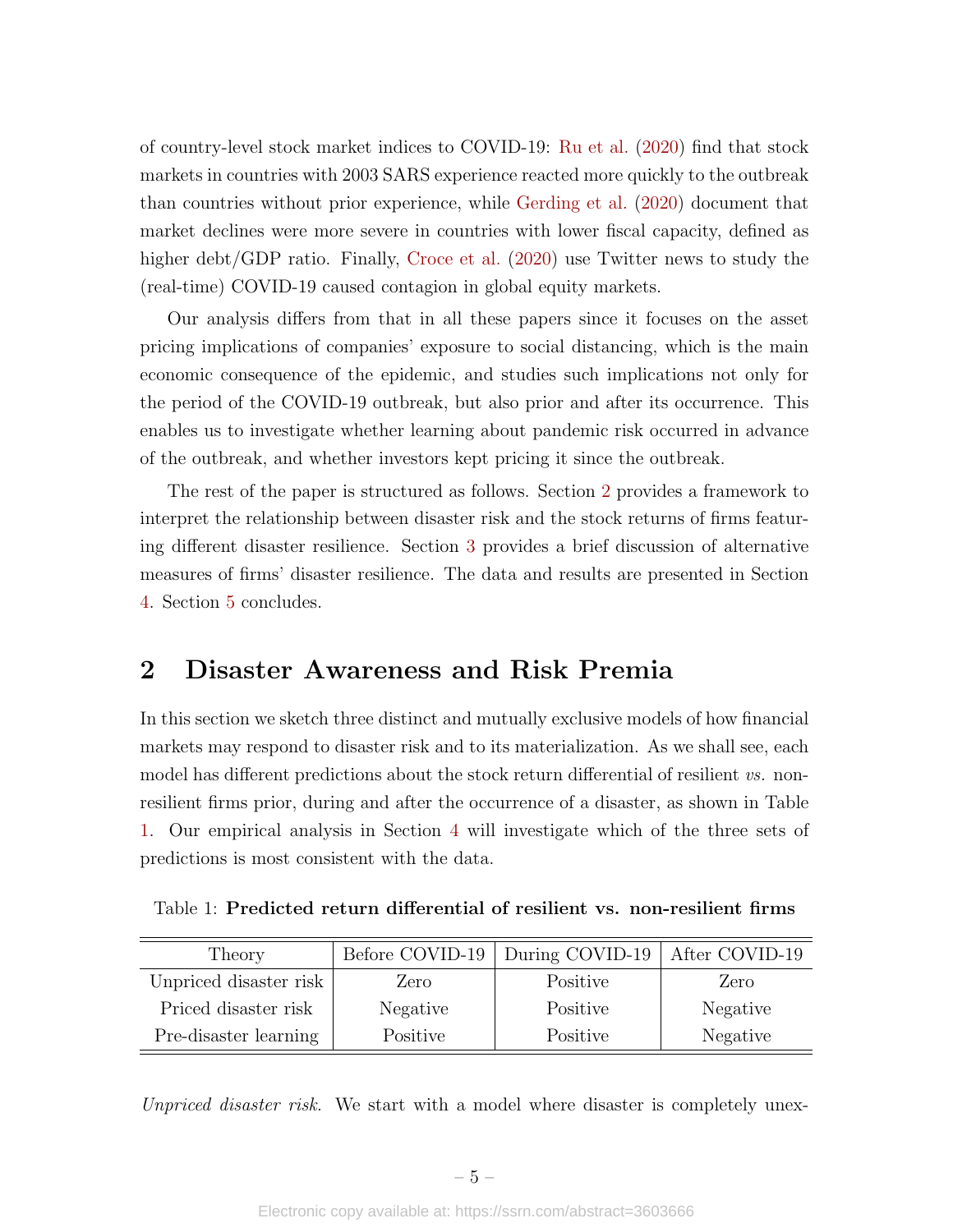pected. In the case of COVID-19, this amounts to assuming that before the first quarter of 2020 financial market participants were unaware of the danger posed by the virus and of its consequences in terms of social distancing. Going forward, a new disaster is again regarded as a zero-probability event, or anyway as being price irrelevant (for instance, in the case of COVID-19, due to development of vaccines and/or effective drugs). In this model, disaster risk would not be priced before COVID-19 nor after it. Such market expectations could result either from bounded rationality, i.e. investors assigning a zero probability weight to a positive probability event, or from a disaster truly having a negligible probability both before and after its occurrence. In the latter case, unpriced disaster risk would be consistent with rational expectations.

If this is the correct model in the case of the COVID-19 pandemic, one should observe (i) no return pattern related to firm pandemic resilience prior to 2020; (ii) a sharper price drop for less resilient firms than for more resilient ones at the time of the outbreak, as investors take into account that the cash flows of the former will be hurt more than those of the latter; (iii) no differential response of the expected returns of the two classes of firms after the crisis, since COVID-19 does not lead to any updating of the return-generating process, i.e. disaster risk remains unpriced. As disaster is considered as a one-time event, its occurrence leaves the stochastic discount factors of all stocks unchanged.

*Priced disaster risk.* The second model is one where disasters, however rare, are rationally anticipated, so that more resilient firms are priced at a premium relative to less resilient ones, i.e. offer a lower expected return in no-disaster periods, as predicted by [Barro](#page-19-2) [\(2006\)](#page-19-2), [Barro](#page-19-3) [\(2009\)](#page-19-3) and [Gabaix](#page-20-8) [\(2012\)](#page-20-8). Such models predict that, in equilibrium, securities more exposed to a disaster, i.e. those issued by less resilient firms, pay a risk premium to compensate investors for this risk. Hence, they predict that (i) prior to the disaster, stocks' excess returns are related to firms' disaster resilience; (ii) during the disaster, investors take into account that the cash flows of less resilient firms drop by more than those of the more resilient ones, so that their disaster-time stock performance is worse; (iii) after the disaster, the pre-disaster excess return pattern re-emerges, i.e. disaster risk remains priced. In principle, this hypothesis does not preclude that investors may update the probability of disasters upon the occurrence of one: if they have increased this probability as a result of COVID-19, the expected return differential between non-resilient and resilient firms should become more pronounced after the pandemics than it was before it.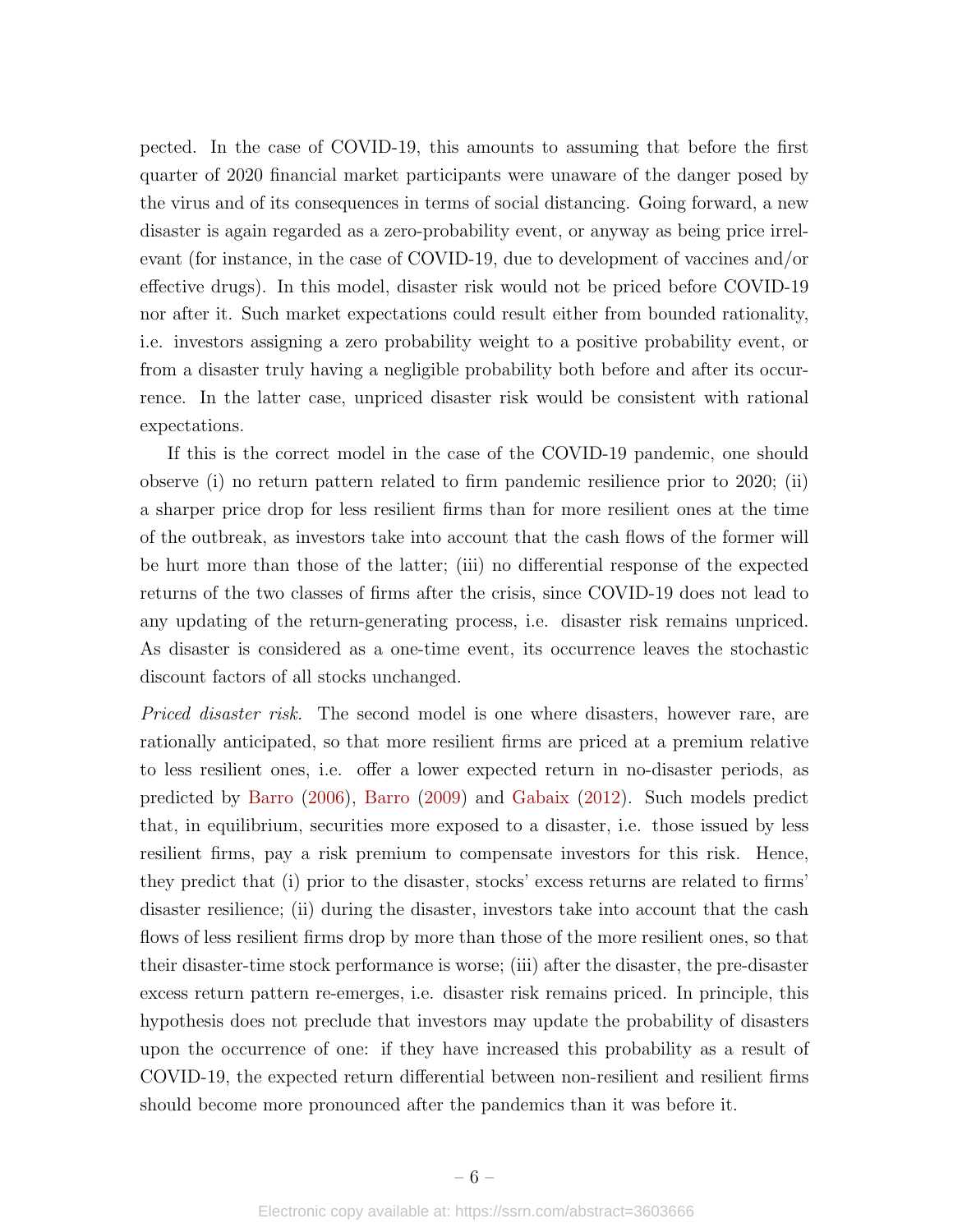Prior learning about disaster risk. Finally, we consider a model where investors learn about the probability of a disaster occurring or about its implications before its occurrence. In the case of COVID-19, as mentioned in the introduction, they may have revised upwards the probability of a pandemic occurring or become more keenly aware of its social distancing implications, for instance as a result of SARS, Ebola, and/or the statements by Bill Gates, Barack Obama and other opinion leaders. By the same token, investors may have become more aware of the characteristics that make firms more resilient to pandemics. Any of these forms of learning implies a demand shift by investors from less to more resilient stocks before the pandemic, leading the latter to outperform the former, once their respective exposures to "traditional" risk factors are controlled for. Once disaster strikes, one would again observe the stocks of more resilient firms outperforming less resilient ones. But this pattern should reverse in the post-disaster phase: as at that stage learning would be complete, the stocks of more resilient firms will be priced at a premium relative to less resilient ones, i.e. should offer a lower expected return. This scenario has parallels with learning about the "importance" of Environmental, Social and Governance (ESG) scores by investors. In a rational expectations equilibrium without learning, portfolios with strict ESG rules should underperform, but in the presence of gradual learning about the importance of ESG ratings for investors, the stocks of firms with high ESG ratings appreciate, and ESG mutual funds outperform (see [Pastor et al.,](#page-21-7) [2020\)](#page-21-7).

Hence, this model predicts that (i) excess returns of resilient relative to nonresilient firms should be observed prior to the disaster; (ii) when disaster strikes, investors take into account that the cash flows of less resilient firms drop by more than those of more resilient ones; (iii) after the disaster, resilient firms offer lower expected returns that non-resilient ones, as learning about disaster risk has taken place.

## <span id="page-7-0"></span>3 Measuring Firm Resilience to Pandemics

This section describes social distancing measures that may be relevant for the pricing of stocks, as firms with operations requiring less direct physical interaction and more easily performed from home should be more resilient to social distancing rules than other firms. To gauge the effect of social distancing on firms, recent research in labor economics has developed measures of the extent to which jobs can be done from home and rely on human interaction in physical proximity. Some studies have developed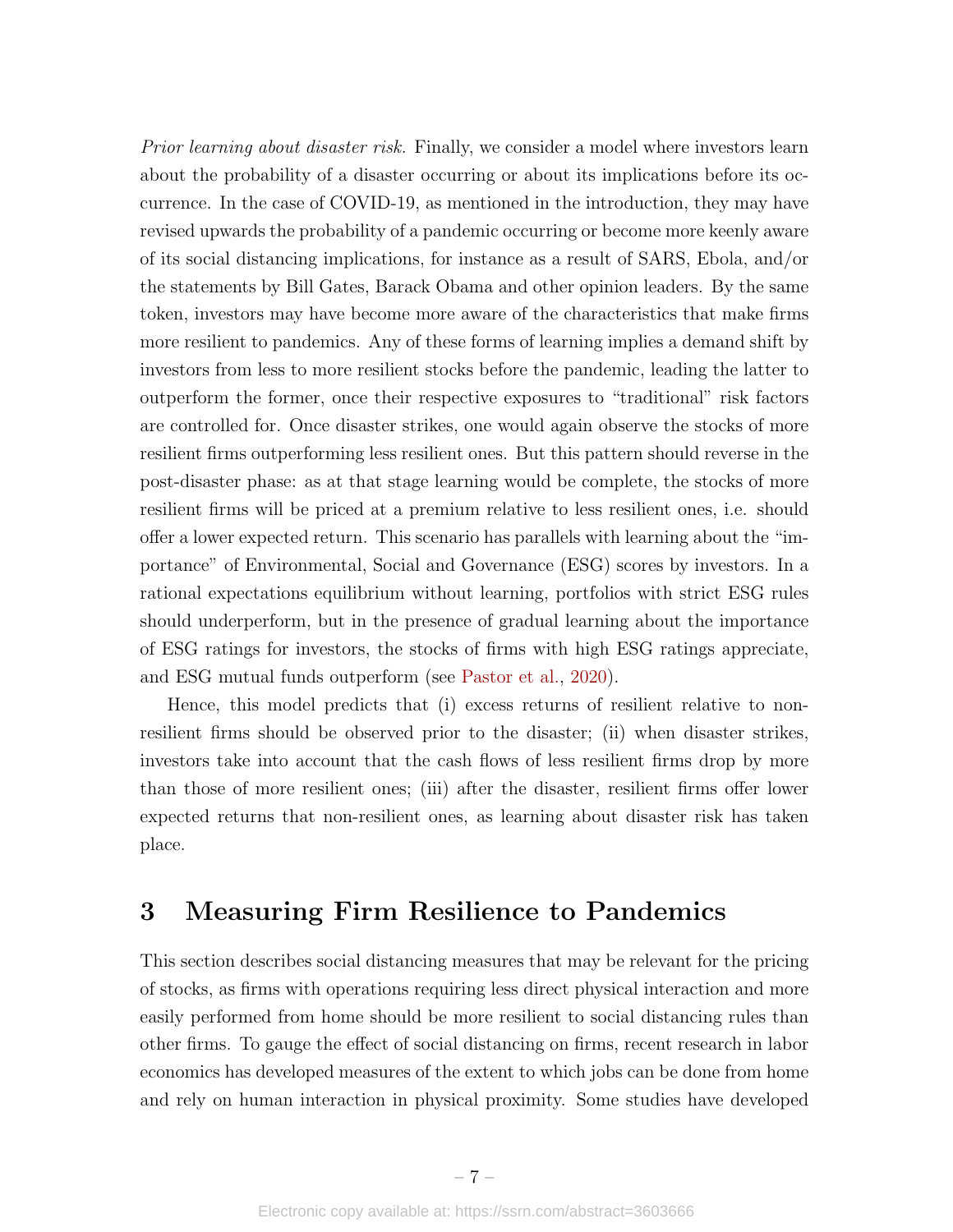such measures starting from worker-level survey responses, while others have done so by characterizing the tasks required by each occupation based on the Occupational Information Network (O\*Net) and on the authors' own judgement.

[Hensvik et al.](#page-20-3) [\(2020,](#page-20-3) HLR) use the first approach: they rely on the 'American Time Use Survey' (2011-2018) to estimate the prevalence of working at 'home' and at the 'workplace' and, starting from worker-level survey responses, estimate the fraction of employees that work at home and at the workplace, as well as the hours worked at home and at the workplace at the industry-level.<sup>[1](#page-8-0)</sup> Instead, both [Dingel and Neiman](#page-20-2)  $(2020, DN)$  $(2020, DN)$  and Koren and Pető  $(2020, KP)$  use data from O\*Net surveys. DN use this data, and their own judgement, to assess the teleworkability of occupations and provide industry-level estimates for the percentage of jobs that can be done at home as well as for the percentage of wages associated with teleworkable occupations. KP construct three types of industry-level measures of face-to-face interactions, depending on whether these are due to internal communication ('teamwork'), external communication ('customers'), or physical proximity to others ('presence'). They also aggregate 'teamwork' and 'customers' to a measure of 'communication' intensity and construct an industry-level measure of the percentage of employees 'affected' by social distancing regulations due to their occupations being communication-intensive and/or requiring close physical proximity to others.<sup>[2](#page-8-1)</sup>

In our estimates, we rely primarily on the measures proposed by KP, but also check whether our results are robust to the use of those produced by HLR and DN. The results presented in the next section focus mostly on KP's 'affected share' variable. We choose this as our main variable because, beside teleworkability, it also explicitly accounts for physical proximity to others, i.e. exactly what social distancing rules aim to avoid. Additionally, we consider DN's measure of the fraction of wages accounted for by jobs that can be performed at home ('teleworkable manual wage') and HLR's measure of daily work hours at the workplace ('dur workplace'). However, we also discuss results obtained using all other variables suggested by KP, DN, and HLR. Table [A.1](#page-36-0) in the Appendix lists all the measures and presents their definitions.

<span id="page-8-0"></span><sup>&</sup>lt;sup>1</sup>As the authors mention, their measures for working at home should provide a lower bound for the current situation, as the COVID-19 crisis is likely to have prompted additional substitution of work at the workplace with work at home.

<span id="page-8-1"></span><sup>2</sup>The estimates of these studies are available for NAICS industry classifications, at the 2- and 3-digit level for DN, at the 4-digit level for HLR, and at the 3-digit-level for KP. For details on the data, see Table [A.1](#page-36-0) in the Appendix.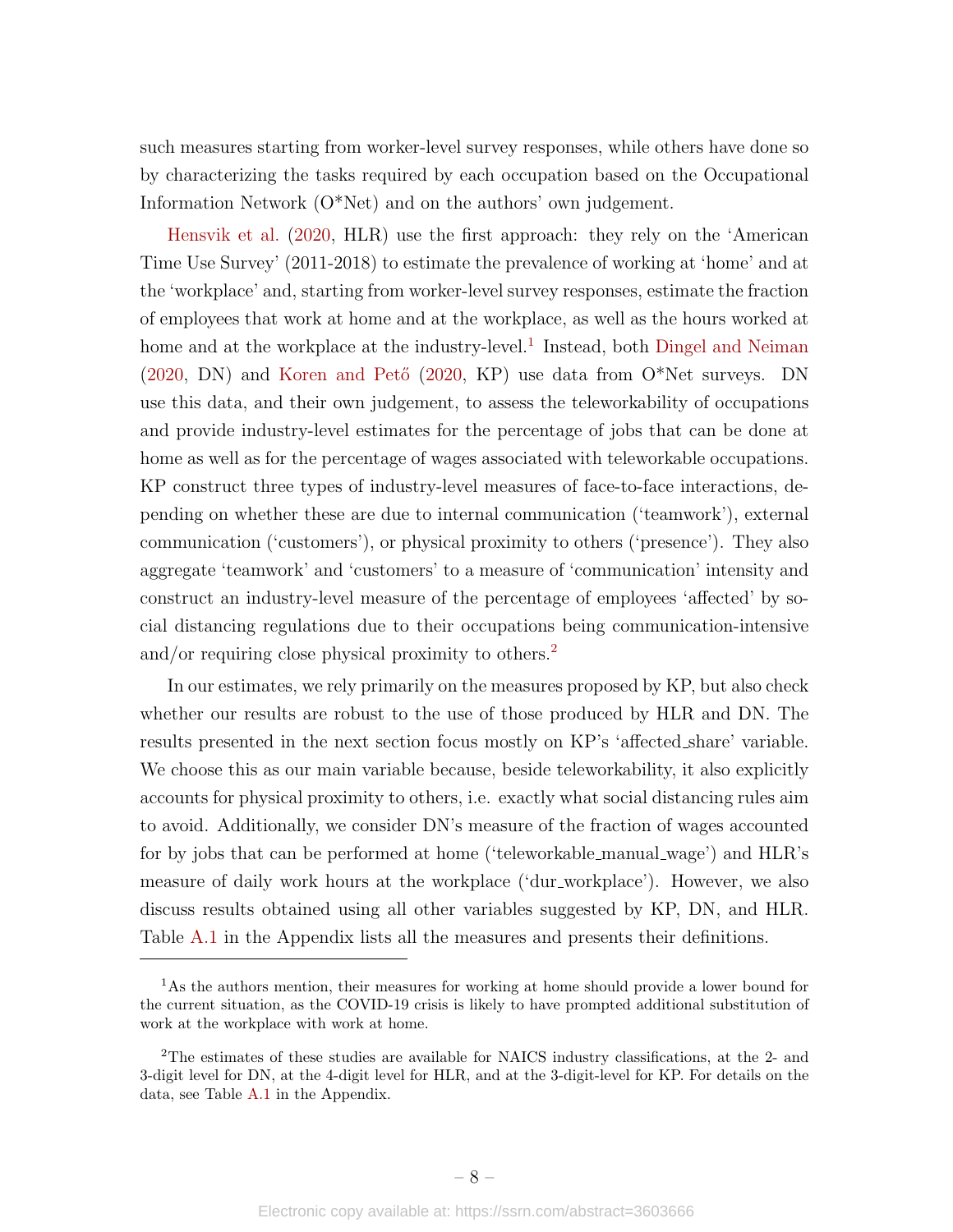## <span id="page-9-0"></span>4 Empirical Results

We use the NAICS industry classification of stocks to assign the DN, HLR, and KP metrics to firms, and code each firm as a 'High' or 'Low' resilience one, depending on how its industry scores relative to the median value of the relevant metric. Then, we analyze whether and how the resulting variation in U.S. firms' pandemic resilience affects the cross-section of their stock returns at the time of the COVID-19 shock (Subsection [4.2\)](#page-10-0), before the shock (Subsection [4.3\)](#page-13-0) and after its occurrence (Subsection [4.4\)](#page-14-0).

## <span id="page-9-2"></span>4.1 Data and Methodology

We obtain prices for all common stocks listed at the NYSE, AMEX and NASDAQ from the Compustat Capital IQ North America Daily database and compute daily returns, accounting for price-adjustments and dividends. We also retrieve data on daily risk-free, market and standard factor returns from Kenneth French's website. Our estimates in Subsection [4.2](#page-10-0) require daily data from January 2019 to March 2020: after estimating firms' exposures to common factors from 2019 data, we use these exposures to compute factor model-adjusted stock returns in the first quarter of 2020.[3](#page-9-1)

For the regressions of daily stock returns on factor returns, we require a minimum of 127 daily observations, and estimate the following specifications: we alternatively regress stock returns on market excess returns (CAPM), on the returns of the three [Fama and French](#page-20-11) [\(1993\)](#page-20-11) factors (FF3, i.e. market, size, and value) and the five [Fama](#page-20-12) [and French](#page-20-12) [\(2015\)](#page-20-12) factors (FF5, i.e. market, size, value, investment, and profitability). In addition, we augment the FF3 and FF5 specifications by the momentum factor [\(Carhart,](#page-19-9) [1997\)](#page-19-9) so as to obtain FF4 and FF6 exposures. The 2019 exposures are then used to measure factor model-adjusted stock returns in the first quarter of 2020 as the difference between a stock's daily excess return and its CAPM beta multiplied by the daily market excess return; we proceed analogously for the FF specifications.

Next, stock return data are matched with the resilience proxies based on KP, DN, and HLR metrics by industry, based on firms' 2-, 3-, or 4-digit NAICS codes. Only industries for which resilience measures are available are retained in the data set.

<span id="page-9-1"></span><sup>3</sup>This approach follows [Ramelli and Wagner](#page-21-5) [\(2020\)](#page-21-5) and other related papers.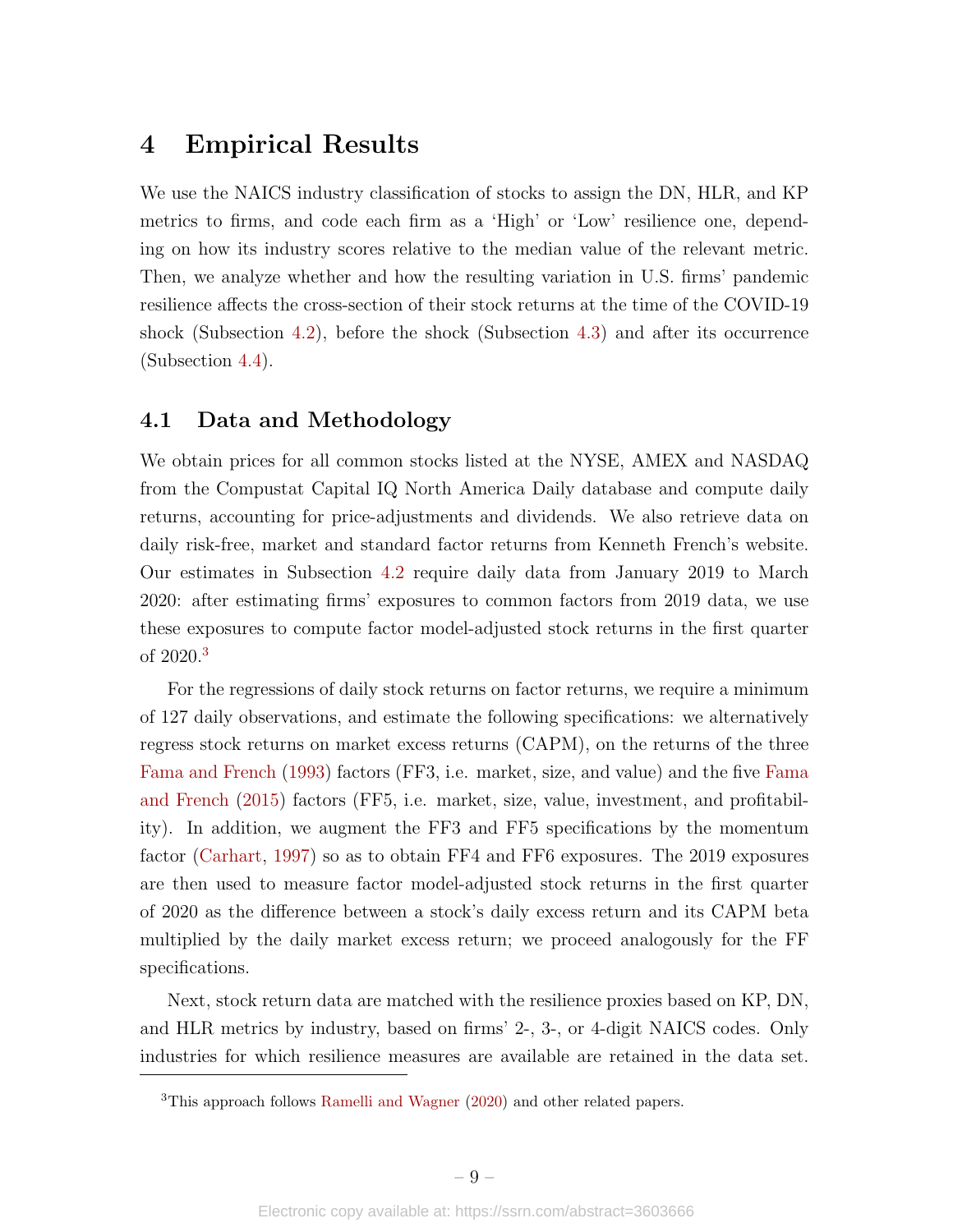Moreover, firms with equity market capitalization below USD 10 million are dropped from the sample. For the first quarter of 2020, this results in a sample with a total of 227,812 observations for 3,614 firms in 75 industries at the NAICS 3-digit level for KP and DN, and 222 industries at the NAICS 4-digit level for HLR.

For the analysis in Subsection [4.4,](#page-14-0) we additionally obtain S&P 500 index option and individual stock options data from OptionMetrics for the first quarter of 2020. We use the volatility surface data to compute SVIX-measures of the risk-neutral variance, keeping data for firms for which we can compute SVIX-measures for horizons of 30, 91, 182, 365, and 730 days, and match this with the stock data. This results in a sample of 160,951 observations for 2,721 firms in 74 industries at the NAICS 3-digit level for KP and DN and 212 industries at the NAICS 4-digit level for HLR.

### <span id="page-10-0"></span>4.2 Returns and Firm Resilience during the Disaster

We study stock returns in the first quarter of 2020, and specifically from February 24, the day after Italy introduced its lockdown, to March 20, the last trading day before the Fed announced aggressive action intended to soften the blow of the pandemic.[4](#page-10-1) As shown by Panel A of Figure [1,](#page-22-0) in this time window there was a surge in the public's attention to the COVID-19 epidemic (as measured by Google trends), while the prices of U.S. stocks (as measured by the Fama-French market factor) fell sharply.

A first look at the data suggests that the stocks of more pandemic-resilient firms, i.e. those included in the 'High' resilience portfolio (based on the 'affected share' metric by KP) performed better in this time window than those in the 'Low' resilience portfolio. Panel B in Figure [1,](#page-22-0) which plots cumulative excess returns for the valueweighted portfolios of firms with high and low resilience, shows that both portfolios dropped sharply in price, but that of high-resilience firms depreciated far less: from February 24 to March 20, their shares outperformed those of the other group by approximately 10%.

## [Insert Figure [1\]](#page-22-0)

<span id="page-10-1"></span><sup>4</sup>This period corresponds to the 'fever'-period in [Ramelli and Wagner](#page-21-5) [\(2020\)](#page-21-5); see their paper for a detailed account of the sequence of events. On Monday March 23, the Fed unveiled its plan to buy an unlimited amount of bonds with government guarantees, including some commercial mortgage debt. It also established the Secondary Market Corporate Credit Facility (SMCCF), in order to purchase existing investment-grade corporate debt, including exchange-traded funds, as well as the Primary Market Corporate Credit Facility (PMCCF), to purchase newly issued corporate bonds, so as to prevent companies facing pandemic fallout from dismissing employees and terminating business relationships.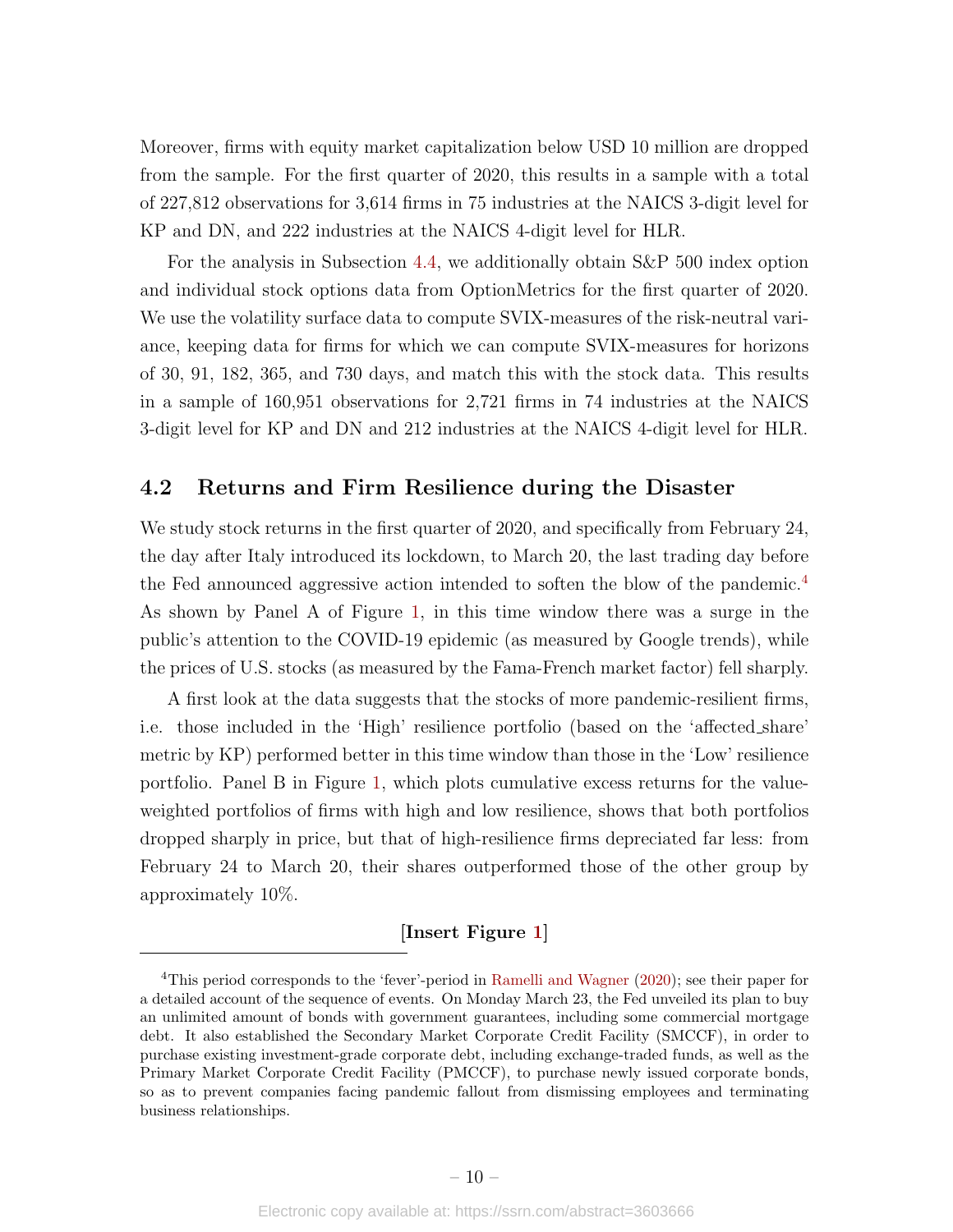Since the different performances of the two portfolios shown in Figure [1](#page-22-0) may stem from their different exposure to standard risk factors, we estimate CAPM- and FFexposures from daily data in 2019. We then use these exposures to compute daily CAPM-adjusted and FF-adjusted returns, i.e., excess returns net of such exposures multiplied by the respective factor returns (see Subsection [4.1](#page-9-2) for details). Figure [2](#page-23-0) presents the results: controlling for market factor risk (CAPM-adjusted returns in Panel A), the cumulative return of the High- and Low-resilience portfolio are about +10% and −15%, respectively, from February 24 to March 20, i.e. the cumulative CAPM-adjusted High-minus-Low return is approximately 25%. Panels B and C show that accounting for the FF-factors does not change the results qualitatively: the resulting risk-adjusted return differentials are in the range between 15% and 20%. The plots suggest that the differential return between the two portfolios has been negligible from early January until late February, and that the results in the COVID-19 time window are mostly driven by the sharp decline of the Low-resilience portfolio. Once the Fed announced its intervention (on March 23) the High-resilience portfolio recovered slightly and, as a result, the Low-minus-High differential dropped. Interestingly, the time-series of the cumulative Low-minus-High returns resembles that of the Google trends index. Indeed, regressing daily returns on changes in the Google index confirms a statistically significant relation, with  $R^2$  between 0.19 and 0.22, depending on which factor-model adjustment is used.

## [Insert Figure [2\]](#page-23-0)

Figures [A.1](#page-32-0) and [A.2](#page-33-0) in the Appendix provide evidence on the robustness of the results shown in Figure [2](#page-23-0) with respect to other resilience measures. They plot the risk-adjusted returns and the differentials of the High- and Low-resilience portfolios based on DN's 'teleworkable manual wage' and HLR's 'dur workplace'. The results are qualitatively similar to those in Figure [2.](#page-23-0)

To analyze the statistical significance of these findings, Table [2](#page-29-0) reports the averages of daily excess returns (in Column 1) and risk-adjusted returns (in Columns 2 to 6) for High-resilience and Low-resilience stocks from February 24 to March 20, as well as the difference between the two, using the resilience measures based on KP, DN and HLR. Panel A shows that the differential return based on SKP's 'affected share' metric is statistically significant, whether it is based on raw excess returns or adjusted for market exposure (CAPM), for the classic Fama-French factors (FF3 and FF5) or for those that also control for momentum (FF4 and FF6). For resilience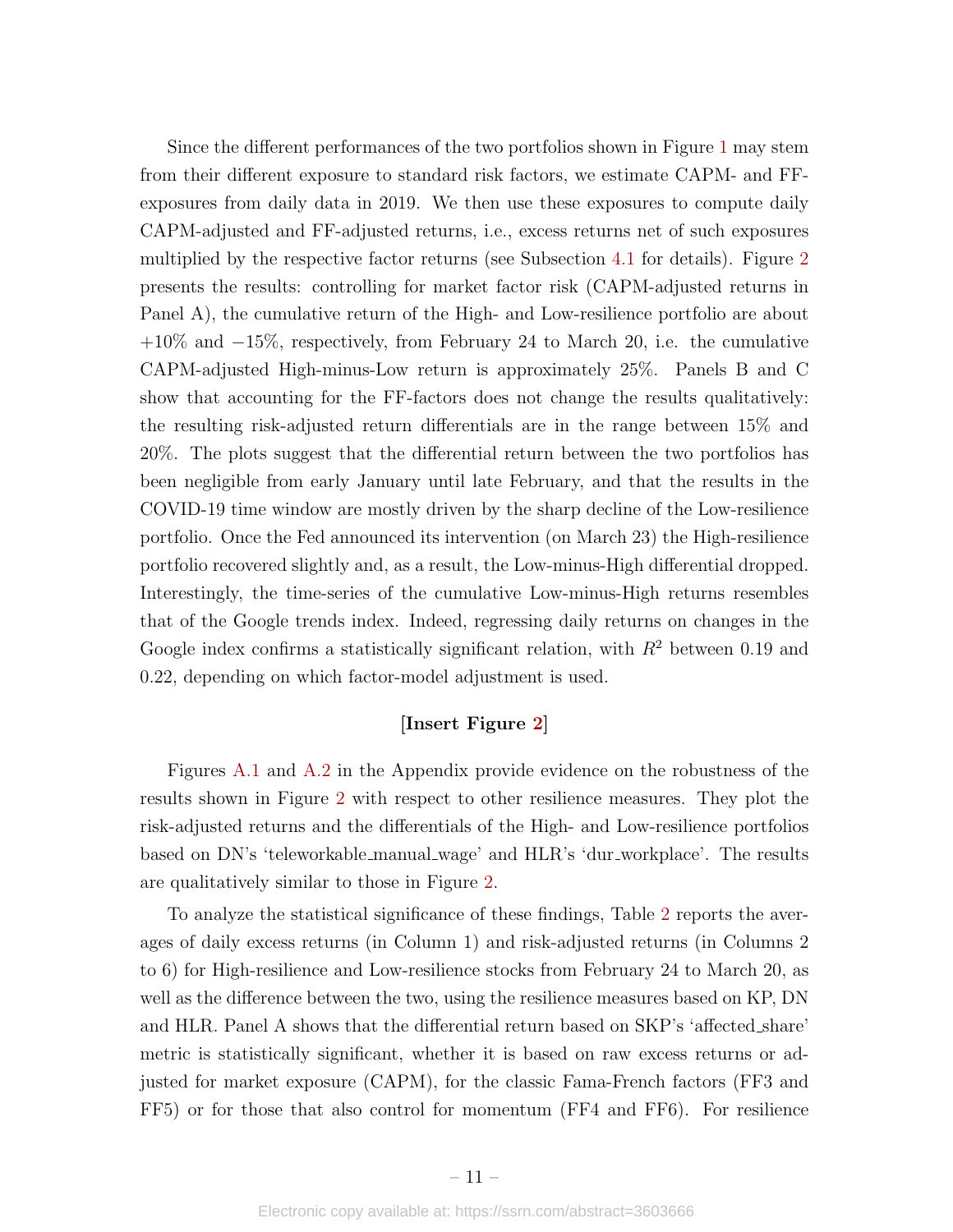measures based on DN (Panel B) and HLR (Panel C), the average CAPM-adjusted differential returns are statistically significant as well, but there is some variation in the significance of the FF-adjusted returns. A common feature across all resilience measures is that Low-resilience stocks generate (at least marginally) significant negative excess returns in all return specifications. For KP, we additionally find that all risk-adjusted returns of the High-resilience portfolio are significantly positive in all specifications.

### [Insert Table [2\]](#page-29-0)

Tables [A.2](#page-37-0) to [A.4](#page-39-0) in the Appendix present results for the other metrics proposed by KP, DN, and HLR, respectively. For KP (Table [A.2\)](#page-37-0), most return differentials are significantly different from zero when controlling for CAPM- and FF-exposures. For 'presence share', the measure that aims to capture the necessity of working in close proximity to others, the results are even stronger than those based on 'affected share'. For DN and HLR, relying on the other proxies generally reduces the significance of the results, but CAPM-adjusted return differentials remain statistically significant (see Tables [A.3](#page-38-0) and [A.4,](#page-39-0) respectively).

To better understand the source of the High-minus-Low differential returns, we study the cumulative risk-adjusted returns in the cross-section of (value-weighted) industry portfolios and present results for the 25 industries with the highest number of firms, in total 2,974 firms. Table [3](#page-30-0) presents summary statistics.

### [Insert Table [3\]](#page-30-0)

Figure [3](#page-24-0) plots the cumulative risk-adjusted returns of value-weighted industry portfolios, ranked by their resilience to pandemics, based on KP's 'affected share' variable. The figure shows that less resilient industries feature substantially lower cumulative risk-adjusted returns during the COVID-19 crisis: the stocks of the least resilient industries (such as those in NAICS-industry 212: Mining, except oil and gas; 483: Water transportation) generated returns 40% to 50% lower than the most resilient ones (224: Computer and electronic products; 511: Publishing industries, except Internet), depending on the risk adjustment. The cross-sectional relationship between pandemic resilience and cumulative returns is not only highly statistically significant in all three panels of the figure, but also economically significant: for instance, a decrease of 10 percentage points in the resilience metric is associated with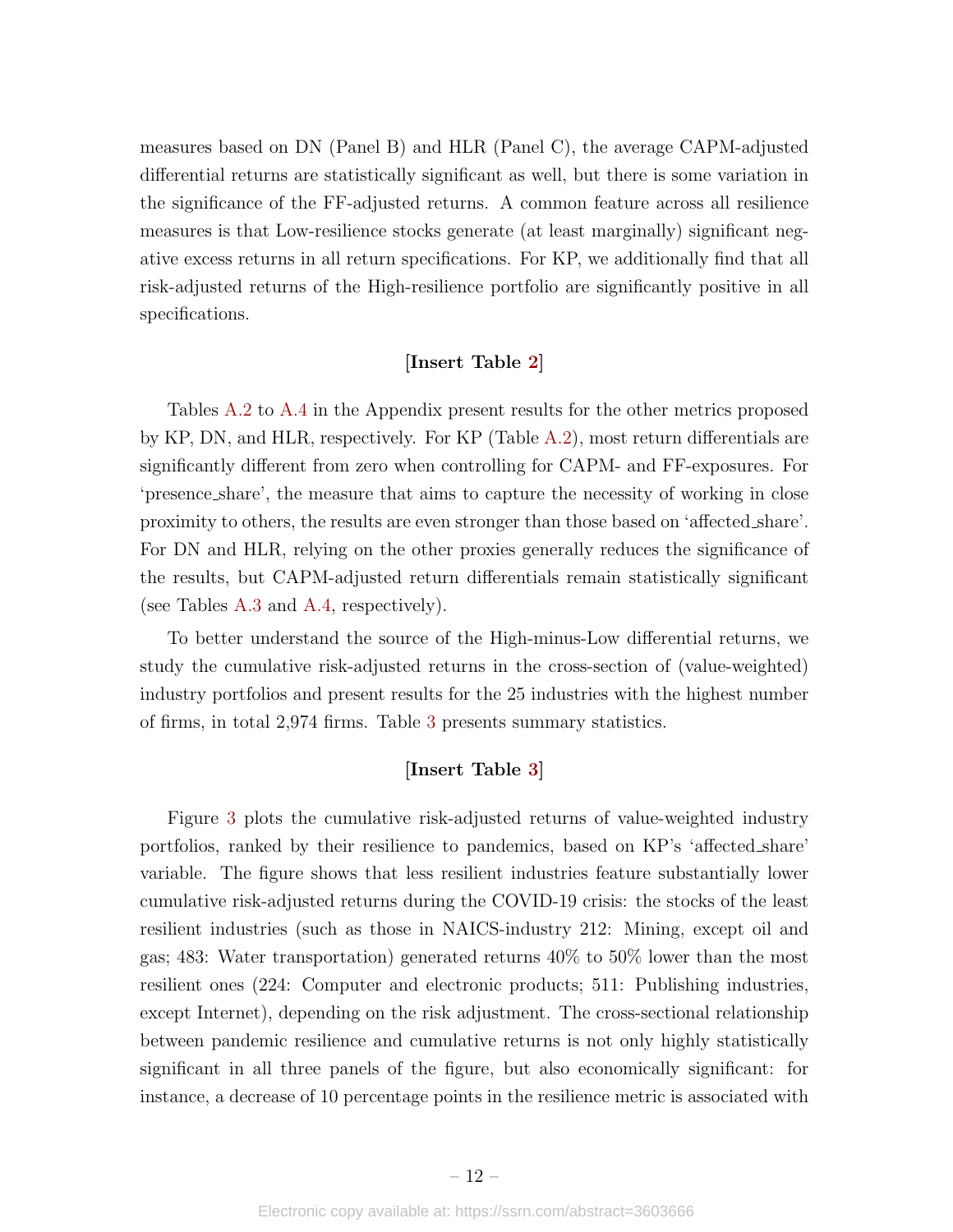a drop of 7.2% in the CAPM-adjusted cumulative return. In the Appendix, Figure [A.3](#page-38-0) shows qualitatively similar results when resilience is measured on the basis of DN's 'teleworkable manual wage' variable.

## [Insert Figure [3\]](#page-24-0)

## <span id="page-13-0"></span>4.3 Returns and Firm Resilience before the Disaster

The evidence in the previous section indicates that when the public became aware of the COVID-19 outbreak, stock returns reacted differently depending on companies' resilience to the social distancing rules triggered by the pandemic. However, in principle investors may have been aware of pandemic risk even before the COVID-19 shock, so that this risk may have to some extent been priced by the stock market in advance. As explained in Section [2,](#page-5-0) if investors were fully aware of such risk in advance, they should have required lower expected returns on the stocks of pandemic-resilient companies than on those of non-resilient ones, controlling for their respective exposures to other risks. If instead investors had become gradually aware of such risk, one should observe the opposite pattern, namely, the stocks of pandemic-resilient companies outperforming non-resilient ones. Finally, if investors were completely unaware of such risk, one should not detect any difference in the stock market performance of the two types of companies, prior to the pandemic.

Figure [4](#page-25-0) provides evidence on this point, by displaying the time series pattern of risk-adjusted cumulative returns for High- and Low-resilience stocks for six years before the COVID-19 crisis, as well as for a High-minus-Low-resilience portfolio.<sup>[5](#page-13-1)</sup> Irrespective of the risk adjustment considered (CAPM, FF3 or FF5), the figure shows that High-resilience stocks vastly outperformed Low-resilience ones, with most of the differential return stemming from the outperformance of the former rather than the underperformance of the latter. Moreover, about half of the cumulative risk-adjusted return differential between the two portfolios over the whole interval from 2014 to early 2020 materialized *before* the COVID-19 crisis, the spike occurring *during* the crisis accounting for the other half.

## [Insert Figure [4\]](#page-25-0)

<span id="page-13-1"></span> $5$ The empirical approach is the same as before, i.e. we estimate exposure from daily excess returns over a calendar year and use these exposures to compute risk-adjusted returns in the next year.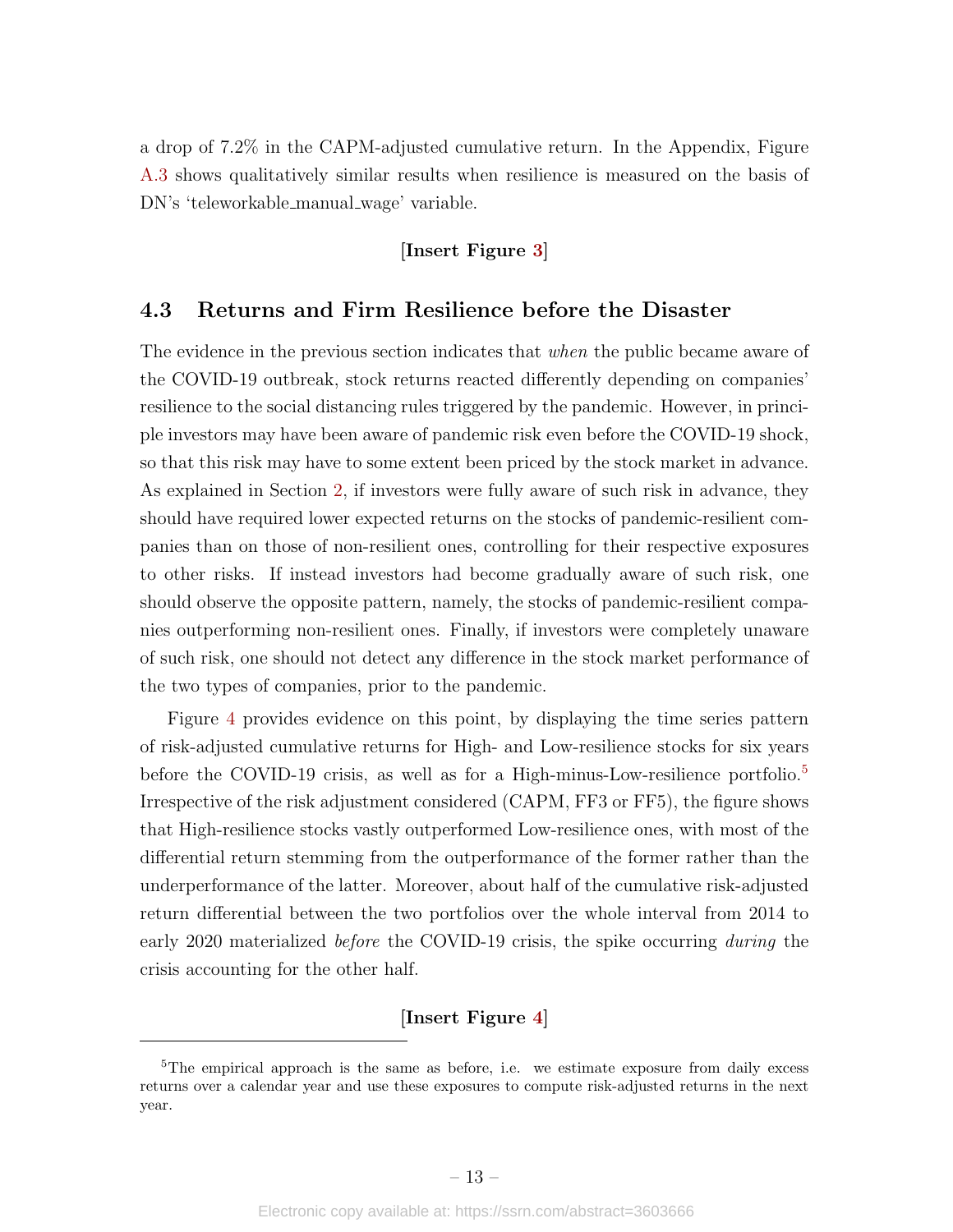Hence, this evidence appears consistent with the third hypothesis outlined in Section [2,](#page-5-0) namely, that investors have become gradually aware of disaster risk before the current pandemics, and therefore have sought to acquire the stocks of pandemicresilient stocks at increasingly high prices, to insulate their portfolios against this previously unknown type of risk.

## <span id="page-14-0"></span>4.4 Option-Implied Expected Returns after the Disaster

To study how the market prices resilience to disaster risk going forward, we rely on equity options data. Options prices are observable in real time and inherently forward-looking. These features are especially useful in the current crisis, in which – due to its unprecedented nature – relying on historical data appears particularly questionable.

Recent research shows how prices of index options and stock options can be used to compute measures of expected market returns and expected stock returns. In our analysis, we follow the approaches suggested by [Martin](#page-21-8) [\(2017\)](#page-21-8) and [Martin and](#page-21-9) [Wagner](#page-21-9) [\(2019\)](#page-21-9). [Martin](#page-21-8) [\(2017\)](#page-21-8) argues that the risk-neutral variance of the market provides a lower bound on the equity premium. He also argues that, empirically, the lower bound is approximately tight, so that the risk-neutral variance of the market directly measures the equity premium. [Martin and Wagner](#page-21-9) [\(2019\)](#page-21-9) derive a formula for the expected return on a stock in terms of the risk-neutral variance of the market and the stock's excess risk-neutral variance relative to that of the average stock.

The three measures of risk-neutral variance – for the market, a particular stock and the average stock – can be computed from option prices using the approach of [Breeden and Litzenberger](#page-19-10) [\(1978\)](#page-19-10). The market risk-neutral variance,  $SVIX_t^2$ , is determined by the prices of index options:

$$
SVIX_t^2 = \frac{2}{R_{f,t+1}S_{m,t}^2} \left[ \int_0^{F_{m,t}} \text{put}_{m,t}(K) \, dK + \int_{F_{m,t}}^{\infty} \text{call}_{m,t}(K) \, dK \right],
$$

where  $R_{f,t+1}$  is the gross riskfree rate,  $S_{m,t}$  and  $F_{m,t}$  denote the spot and forward (to time  $t + 1$ ) prices of the market, and  $\text{put}_{m,t}(K)$  and  $\text{call}_{m,t}(K)$  denote the time t prices of European puts and calls on the market that expire at time  $t + 1$  with strike K. The length of the time interval from t to  $t + 1$  corresponds to the maturity of the options used in the computation.

The risk-neutral variance at the individual stock level,  $\text{SVIX}_{i,t}^2$ , is defined in terms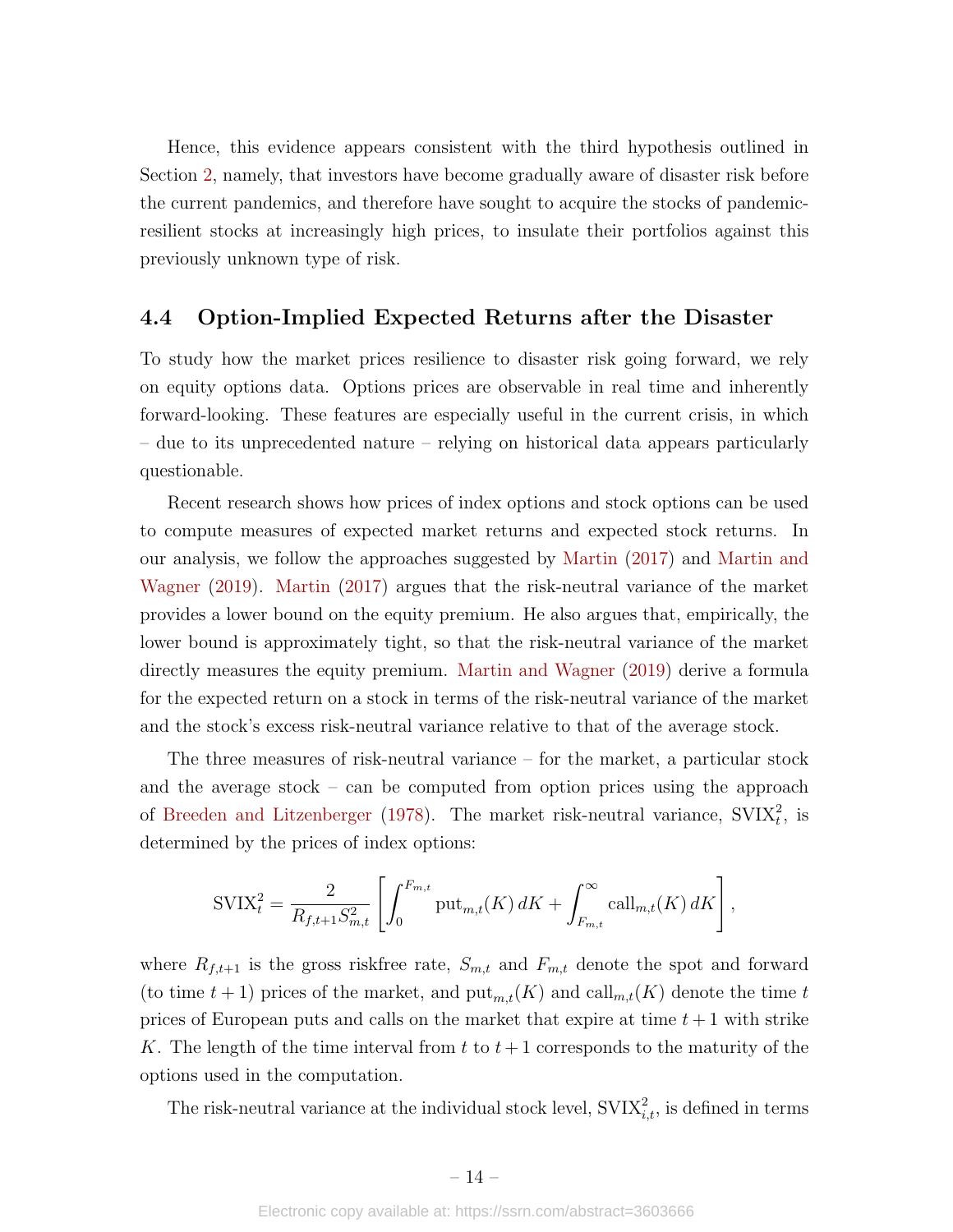of individual stock option prices:

$$
SVIX_{i,t}^{2} = \frac{2}{R_{f,t+1}S_{i,t}^{2}} \left[ \int_{0}^{F_{i,t}} \text{put}_{i,t}(K) dK + \int_{F_{i,t}}^{\infty} \text{call}_{i,t}(K) dK \right],
$$

where the subscripts  $i$  indicate the underlying stock  $i$ .

Finally, using  $\text{SVIX}_{i,t}^2$  for all firms available at time t, we calculate the risk-neutral average stock variance index as  $\overline{\text{SVIX}}_t^2 = \sum_i w_{i,t} \text{SVIX}_{i,t}^2$ .

Using these three risk-neutral variances, one can compute the expected return on a stock using the formula derived by [Martin and Wagner](#page-21-9) [\(2019\)](#page-21-9):

$$
\frac{\mathbb{E}_t R_{i,t+1} - R_{f,t+1}}{R_{f,t+1}} = \text{SVIX}_t^2 + \frac{1}{2} \left( \text{SVIX}_{i,t}^2 - \overline{\text{SVIX}}_t^2 \right).
$$

where  $R_{i,t+1}$  denotes the one period gross return on stock i. Hence, in the crosssection, differences in expected returns reflect variation in  $\text{SVIX}_{i,t}^2$ .

In our analysis of expected returns, we use the measures proposed by KP, DN, and HLR to construct risk-neutral variance indices for firms with high resilience to disaster risk,  $\overline{\text{SVIX}}_H^2$ , and for firms with low resilience  $\overline{\text{SVIX}}_L^2$ . For every day in our sample, we compute these indices for each resilience measure as the value-weighted sum of the underlying firms'  $\text{SVIX}_{i,t}^2$ , for maturities ranging from 30 to 730 days. We present results for all stocks for which options are available in OptionMetrics, but to face possible concerns about limited trading in options on small stocks we also present results for the subset of S&P 500 firms in the Appendix.

Figure [5](#page-26-0) plots the time series of  $\overline{\text{SVIX}}_L^2$  and  $\overline{\text{SVIX}}_H^2$ , measuring resilience on the basis of KP's 'affected share' measure, as well as their difference for maturities of 30, 91, 365 and 730 days. The results show that, until early March, the options-implied variance of High-resilience stocks slightly exceeded that for Low-resilience stocks. At the time of the Italian lockdown (February 24), the approximate 2% (p.a.) difference  $\overline{\mathrm{SVIX}}_L^2 - \overline{\mathrm{SVIX}}_H^2$  implies that High-resilience firms had higher expected returns than Low-resilience ones. During the Covid-19 crisis, the sign of this premium reverses and its magnitude surges to more than 30% (p.a.) at the peak, as implied by one-month options decreasing with longer maturities to approximately 8% (p.a.) for a forecast horizon of two years. Until the end of March these premia gradually declined to half (interestingly, starting shortly before the reversal in stock prices) and imply, as of March 31, that the stocks of Low-resilience firms are expected to carry a premium of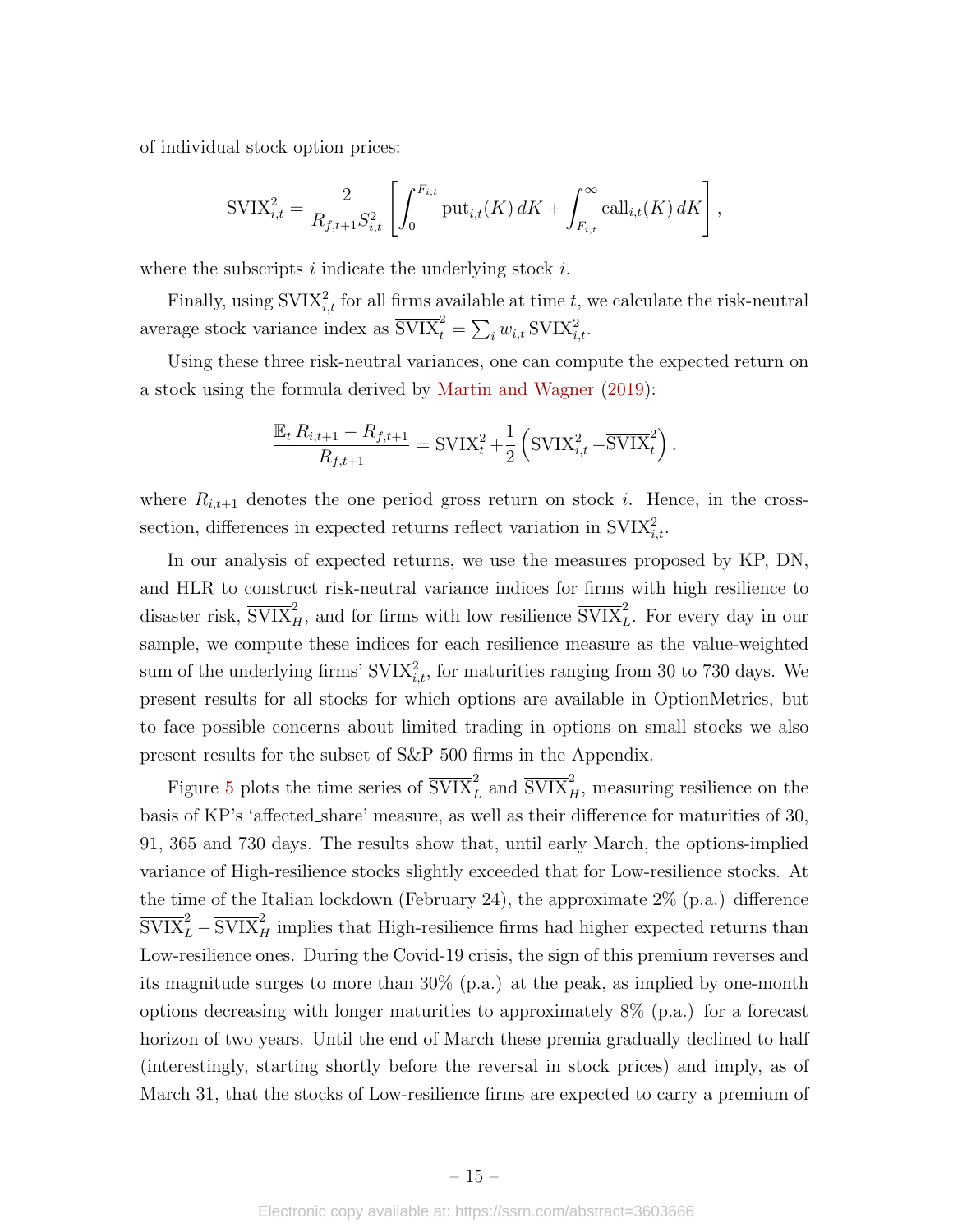about 5.5% (p.a.) over the next year and about  $4\%$  (p.a.) over the next two years. The results are qualitatively very similar when only large firms (i.e., constituents of the S&P 500) are retained in the sample, although these firms feature lower SVIXlevels, as shown in Figure [A.4](#page-35-0) of the Appendix.

### [Insert Figure [5\]](#page-26-0)

To illustrate these results with reference to some well-known stocks, Figure [6](#page-27-0) presents the expected returns of a selected group of S&P firms, respectively featuring high and low resilience to the pandemic, plotting all of them on the same scale, for all stocks and maturities. As examples of very high-resilience firms, the figure plots the option-implied expected returns of Apple, Google, and Microsoft. At the opposite end of the resilience range, as examples of very low-resilience stocks, the figure plots the expected returns of Marriott, United Airlines and Royal Caribbean: travel and tourism have been among the industries hardest hit by the stay-at-home orders and social distancing rules.

#### [Insert Figure [6\]](#page-27-0)

Two results emerge strikingly from Figure [6.](#page-27-0) First, at the outbreak of the COVID-19 crisis, all the option-implied expected returns rose, but those of low-resilience stocks (right-side charts) increased by an order of magnitude more than those of lowresilience ones (left-side charts). At the peak of the crisis, the expected return implied by short-term options became an enormous 300% (p.a.) for United Airlines and Royal Caribbean, reflecting unprecedented uncertainty about the immediate future of their businesses. Second, this increase is much more persistent for low-resilience stocks: at the end of our sample, on March 31, their expected returns are still elevated, while for high-resilience stocks they revert back to pre-COVID-19 levels, especially for the two-year horizon. Third, for all stocks expected returns decrease in levels as maturities increase, indicating that there is a term structure to pandemic risk: it is perceived to decrease substantially as the horizon lengthens, though it far from vanishes for low-resilience stocks.

Figure [7](#page-28-0) provides a clearer view of the time-series patterns of the expected returns of the six stocks, as it adapts the vertical scale of the plot to their range of variation. The figure allows in particular to appreciate that, even at the end of our sample, almost two months after the outbreak, investors still require much higher expected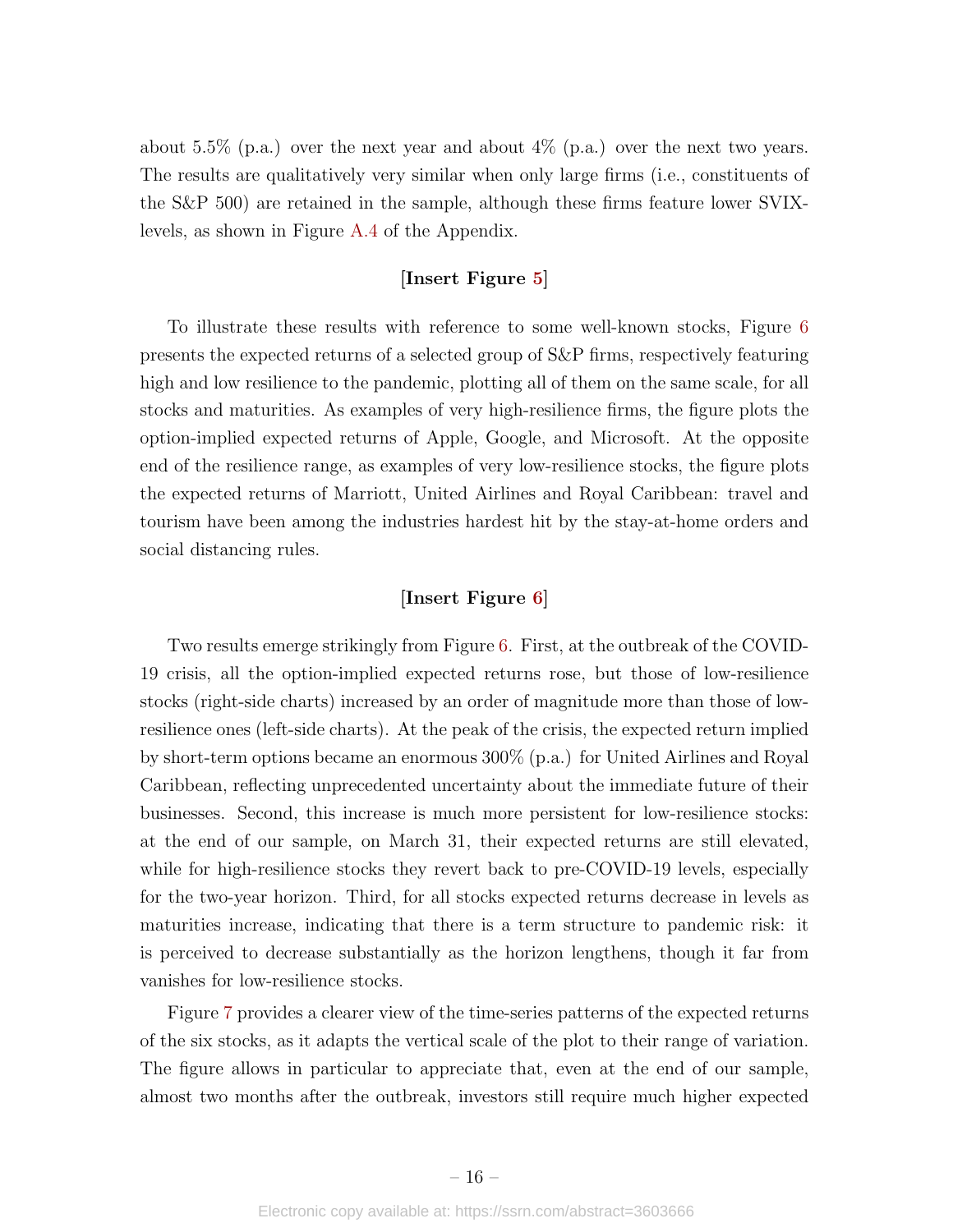returns from Marriott, United Airlines and Royal Caribbean than from Apple, Google and Microsoft, and that even at the two-year horizon the expected return is a multiple of what it was at the beginning of the year before the COVID-19 crisis. The most extreme case is Royal Caribbean, whose two-year options imply, as of March 31, an expected return of 60% (p.a.) for a two-year horizon.

## [Insert Figure [7\]](#page-28-0)

Taken together, these results indicate that disaster resilience is priced in equity options and that the COVID-19 crisis has greatly affected how financial markets price resilience to disaster risk: While the two-year expected returns have reverted to their pre-crisis levels for the firms least affected by social distancing requirements, the expected returns for the firms most severely affected by the pandemic are much higher than before the crisis. Hence, it appears that, going forward, markets consider disaster risk, and specifically the resilience against a pandemic, to be much more important than they did before COVID-19.

## <span id="page-17-0"></span>5 Conclusions

The contribution of this paper is threefold. First, it investigates whether the COVID-19 outbreak triggered a different stock return response depending on companies' resilience to social distancing, which is the most severe constraint that the pandemic has imposed on firms' operations. On this score, we find that more resilient companies greatly outperformed less resilient ones, even after controlling for all conventional measures of risk premia.

Second, the paper explores whether similar cross-sectional return differentials already emerged before the COVID-19 outbreak. Indeed this is the case: in the 2014-19 interval, the cumulative return differential between more and less pandemicresilient firms is of about the same magnitude as during the outbreak, i.e. between late February and early April 2020. We interpret this as evidence of learning by investors, i.e., of their growing awareness of the potential threat posed by pandemics well in advance of its materialization.

Finally, we exploit option price data to infer whether, after the COVID-19 outbreak, investors price pandemic risk over different horizons, and find that they do: even on a 2-year horizon, stocks of more pandemic-resilient firms are expected to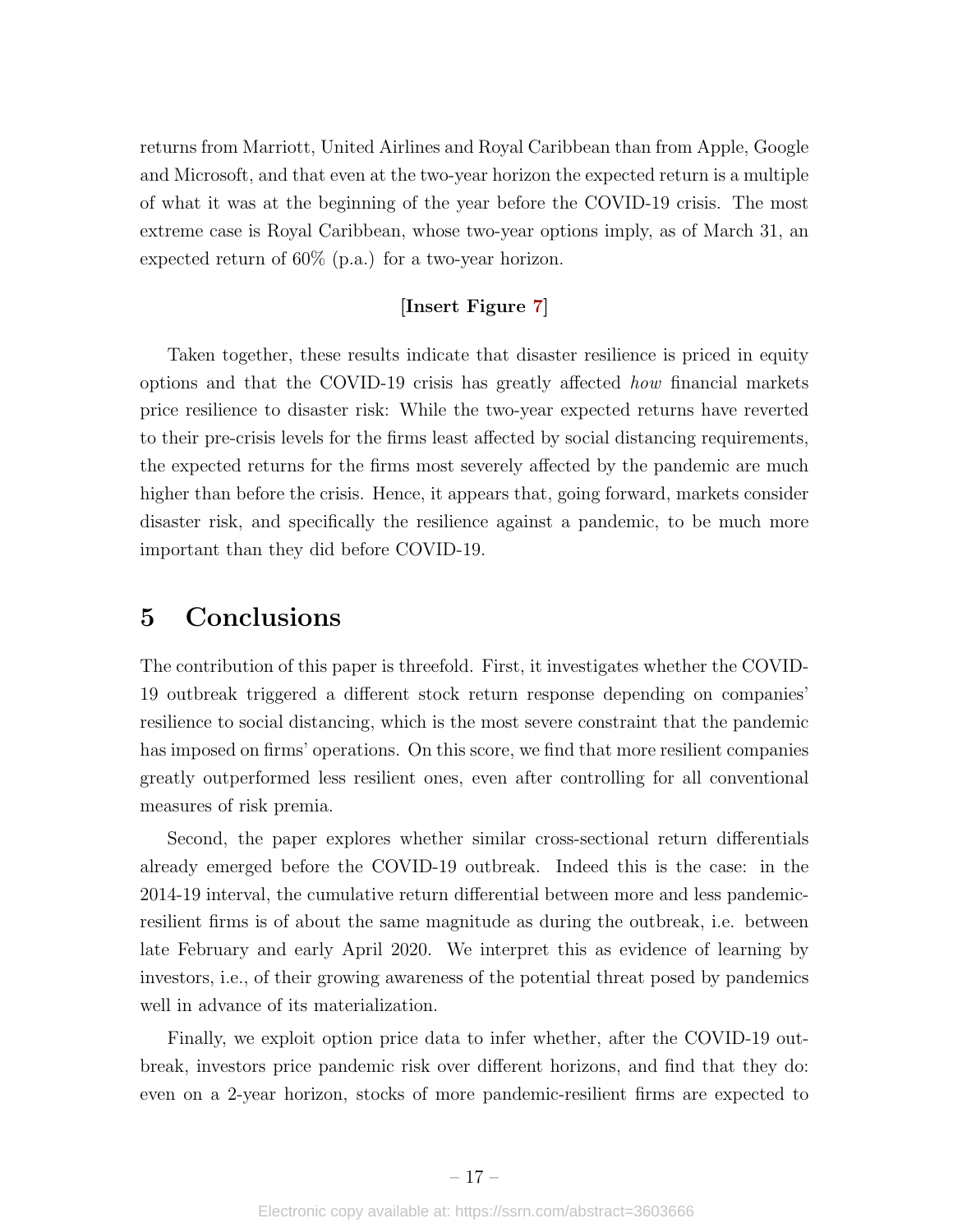yield significantly lower returns than less resilient ones, reflecting lower exposure to disaster risk. Such differences are massive in the case of some stocks: for example, as late as early April 2020, the expected return on low-resilience stocks such as Royal Caribbean and United Airlines is around 60% and 40% respectively, while those of high-resilience stocks such as Apple and Microsoft are between  $3\%$  and  $4\%$ .

Hence, going forward, markets appear to price exposure to a new risk factor, namely, pandemic risk. In future development of this work, we plan to investigate whether such risk is part of a wider sustainability risk factor, or at least whether the two types of risk are correlated. We also plan to investigate whether resilience to social distancing has not only direct effects on stock prices, but also indirect effects via demand and supply linkages, i.e. whether for instance the stocks of firms that depend heavily on low-resilience firms are themselves more exposed to pandemic risk, other things equal.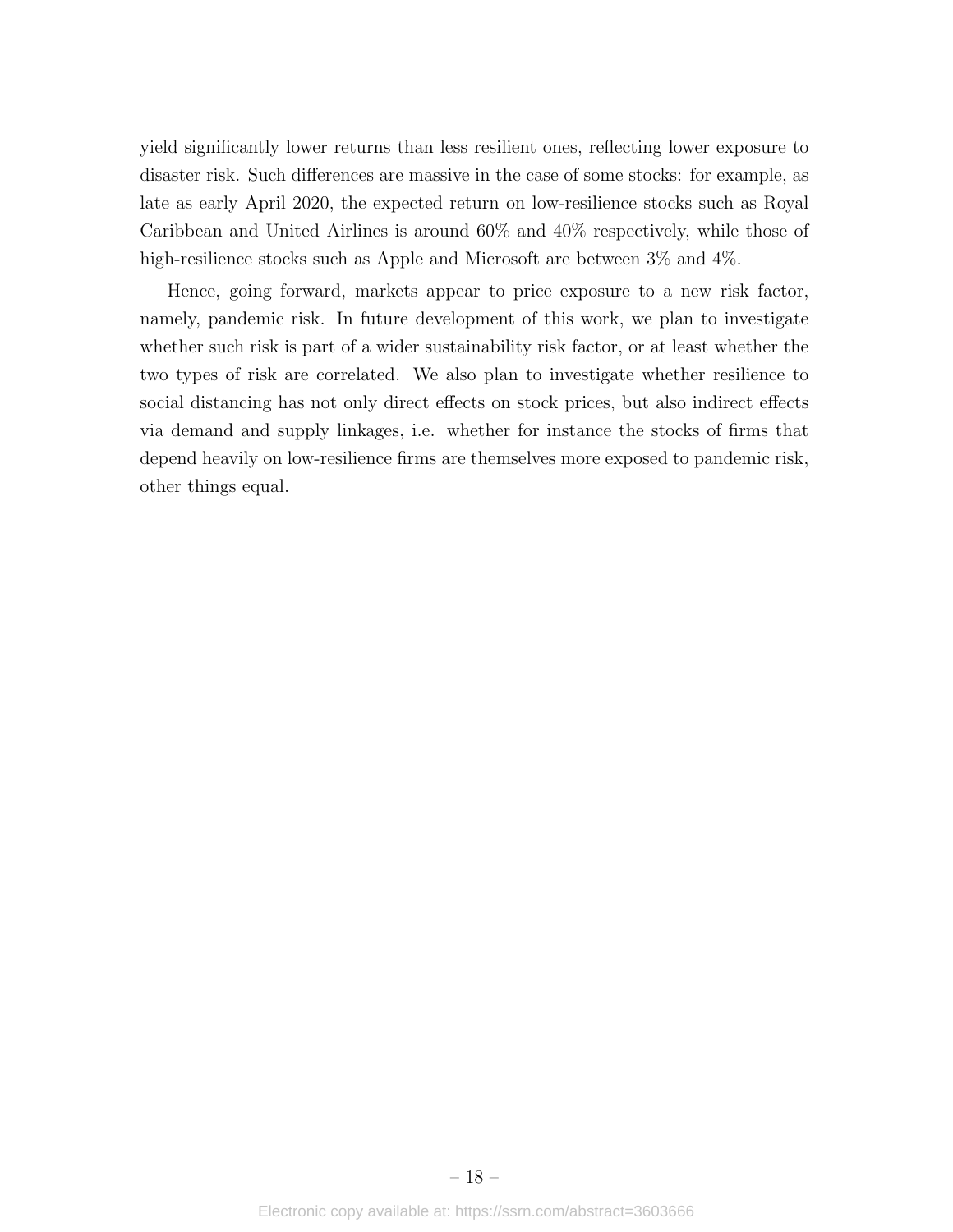## References

- <span id="page-19-5"></span>Albuquerque, R. A., Y. Koskinen, S. Yang, and C. Zhang. 2020. Resiliency of environmental and social stocks: an analysis of the exogenous COVID-19 market crash. Available at SSRN 3583611 .
- <span id="page-19-6"></span>Alfaro, L., A. Chari, A. Greenland, and P. Schott. 2020. Aggregate and firm-level stock returns during pandemics. Available at SSRN 3562034 .
- <span id="page-19-11"></span>Andrews, D. W. K. 1991. Heteroskedasticity and Autocorrelation Consistent Covariance Matrix Estimation. Econometrica 59:817–858.
- <span id="page-19-2"></span>Barro, R. J. 2006. Rare Disasters and Asset Markets in the Twentieth Century. The Quarter Journal of Economics 121:823–866.
- <span id="page-19-3"></span>Barro, R. J. 2009. Rare Disasters, Asset Prices, and Welfare Costs. American Economic Review 99:243–64.
- <span id="page-19-10"></span>Breeden, D. T., and R. H. Litzenberger. 1978. Prices of state-contingent claims implicit in option prices. Journal of Business pp. 621–651.
- <span id="page-19-4"></span>Bretscher, L., A. Hsu, and A. Tamoni. 2020. The Supply Channel of Uncertainty Shocks and the Cross-Section of Returns: Evidence From the COVID-19 Crisis. Available at SSRN 3588418 .
- <span id="page-19-9"></span>Carhart, M. M. 1997. On persistence in mutual fund performance. The Journal of finance 52:57–82.
- <span id="page-19-1"></span>Coibion, O., Y. Gorodnichenko, and M. Weber. 2020a. The Cost of the COVID-19 Crisis: Lockdowns, Macroeconomic Expectations, and Consumer Spending. Chicago Booth Research Paper .
- <span id="page-19-0"></span>Coibion, O., Y. Gorodnichenko, and M. Weber. 2020b. Labor Markets During the COVID-19 Crisis: A Preliminary View. Tech. rep., National Bureau of Economic Research.
- <span id="page-19-8"></span>Croce, M. M. M., P. Farroni, and I. Wolfskeil. 2020. When the markets get covid: Contagion, viruses, and information diffusion. Available at SSRN 3560347 .
- <span id="page-19-7"></span>Ding, W., R. Levine, C. Lin, and W. Xie. 2020. Corporate Immunity to the COVID-19 Pandemic. NBER Working Paper 27055 .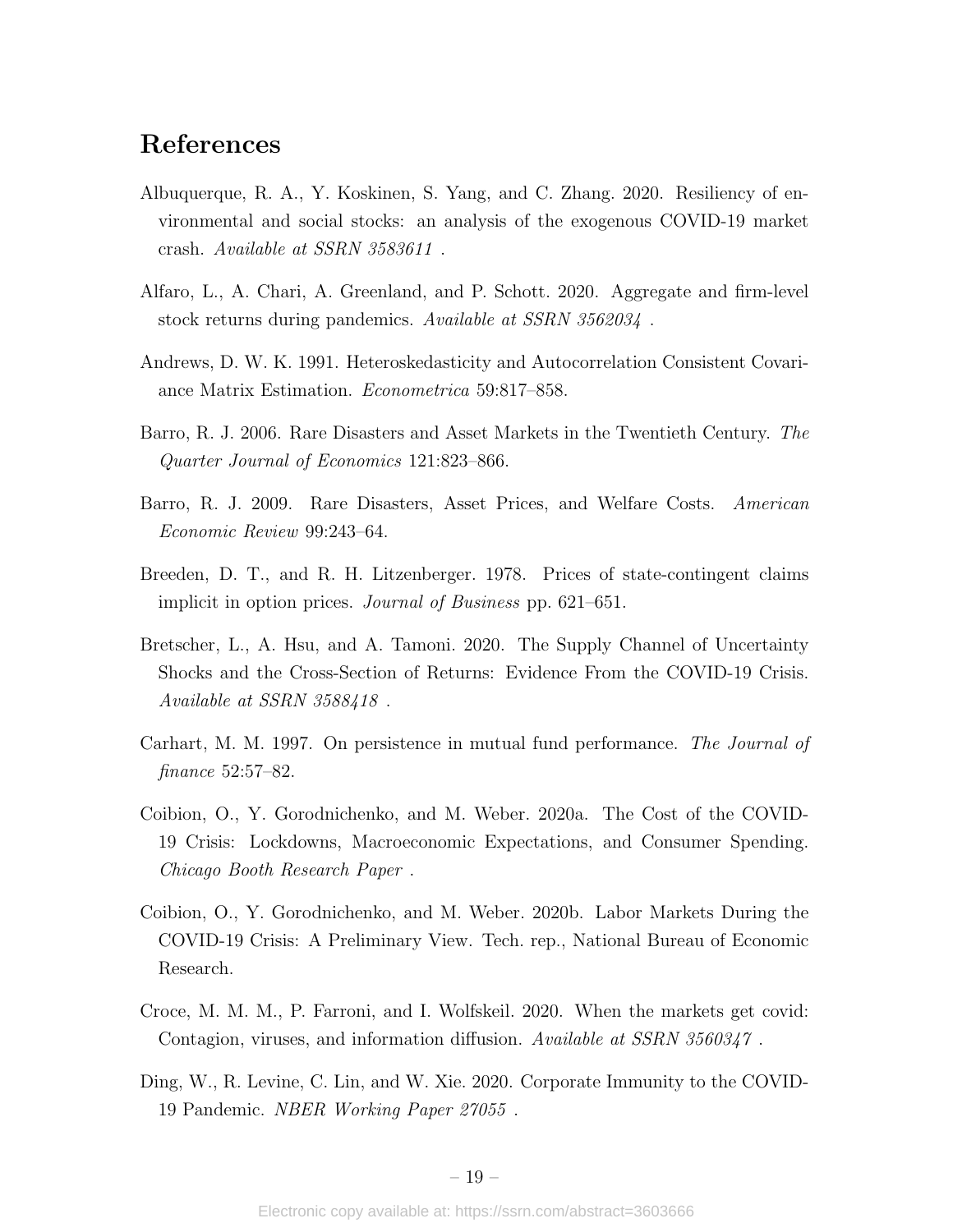- <span id="page-20-2"></span>Dingel, J., and B. Neiman. 2020. How many jobs can be done at home? NBER Working Paper 26948 .
- <span id="page-20-11"></span>Fama, E. F., and K. R. French. 1993. Common Risk Factors in the Returns on Stocks and Bonds. Journal of Financial Economics 33:3–56.
- <span id="page-20-12"></span>Fama, E. F., and K. R. French. 2015. A Five-Factor Asset Pricing Model. *Journal* of Financial Economics 116:1–22.
- <span id="page-20-8"></span>Gabaix, X. 2012. Variable Rare Disasters: An Exactly Solved Framework for Ten Puzzles in Macro-Finance. The Quarterly Journal of Economics 127:645–700.
- <span id="page-20-10"></span>Gerding, F., T. Martin, and F. Nagler. 2020. The value of fiscal capacity in the face of a rare disaster. Available at SSRN 3572839 .
- <span id="page-20-6"></span>Gillman, M., M. Kejak, and M. Pakoš. 2014. Learning about Rare Disasters: Implications For Consumption and Asset Prices. Review of Finance 19:1053–1104.
- <span id="page-20-1"></span>Gormsen, N. J., and R. S. Koijen. 2020. Coronavirus: Impact on stock prices and growth expectations. University of Chicago, Becker Friedman Institute for Economics Working Paper .
- <span id="page-20-0"></span>Hanspal, T., A. Weber, and J. Wohlfart. 2020. Income and Wealth Shocks and Expectations during the COVID-19 Pandemic. CEBI Working Paper Series .
- <span id="page-20-9"></span>Hassan, T. A., S. Hollander, L. van Lent, and A. Tahoun. 2020. Firm-level Exposure to Epidemic Diseases: Covid-19, SARS, and H1N1. NBER Working Paper 26971

.

- <span id="page-20-3"></span>Hensvik, L., T. Le Barbanchon, and R. Rathelot. 2020. Which jobs are done from home? Evidence from the American Time Use Survey. CEPR Discussion Paper14611 .
- <span id="page-20-4"></span>Koren, M., and R. Pető. 2020. Business disruptions from social distancing. Covid Economics 2 pp. 13–31.
- <span id="page-20-7"></span>Lu, Y. K., and M. Siemer. 2016. Learning, Rare Disasters, and Asset Prices. Tech. Rep. 1977867, SSRN.
- <span id="page-20-5"></span>Lucas, R. E. 1978. Asset prices in an exchange economy. *Econometrica: Journal of* the Econometric Society pp. 1429–1445.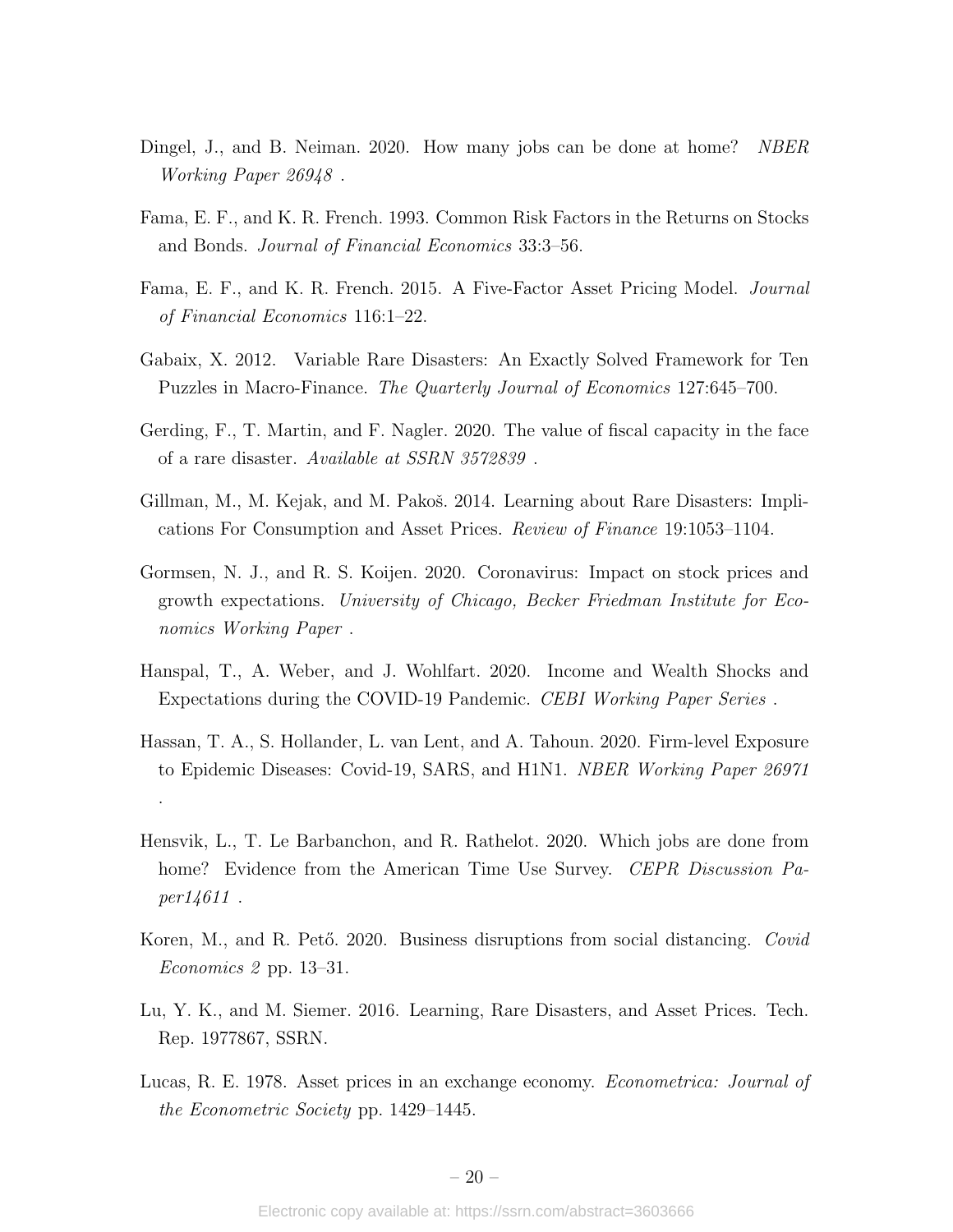- <span id="page-21-8"></span>Martin, I. 2017. What is the Expected Return on the Market? The Quarterly Journal of Economics 132:367–433.
- <span id="page-21-9"></span>Martin, I. W., and C. Wagner. 2019. What is the Expected Return on a Stock? The Journal of Finance 74:1887–1929.
- <span id="page-21-11"></span>Newey, W. K., and K. D. West. 1987. A Simple, Positive Semi-Definite, Heteroskedasticity and Autocorrelation Consistent Covariance Matrix. Econometrica 55:703– 708.
- <span id="page-21-7"></span>Pastor, L., R. F. Stambaugh, and L. A. Taylor. 2020. Sustainable Investing in Equilibrium. Working Paper .
- <span id="page-21-5"></span>Ramelli, S., and A. F. Wagner. 2020. Feverish stock price reactions to Covid-19 .
- <span id="page-21-1"></span>Rietz, T. A. 1988. The equity risk premium a solution. *Journal of monetary Eco*nomics 22:117–131.
- <span id="page-21-6"></span>Ru, H., E. Yang, and K. Zou. 2020. What Do We Learn from SARS-CoV-1 to SARS-CoV-2: Evidence from Global Stock Markets. Available at SSRN 3569330 .
- <span id="page-21-2"></span>Veronesi, P. 2004. The peso problem hypothesis and stock market returns. Journal of Economic Dynamics and Control 28:707–725.
- <span id="page-21-4"></span>Wachter, J. A. 2013. Can time-varying risk of rare disasters explain aggregate stock market volatility? The Journal of Finance 68:987–1035.
- <span id="page-21-3"></span>Wachter, J. A., and Y. Zhu. 2019. Learning with Rare Disasters. Tech. Rep. 3407397, SSRN.
- <span id="page-21-10"></span>White, H. 1980. A Heteroskedasticity-Consistent Covariance Matrix Estimator and a Direct Test for Heteroscedasticity. Econometrica 48:817–838.
- <span id="page-21-0"></span>Xu, S., and Y. Li. 2020. Beware of the Second Wave of COVID-19. The Lancet 395:1321–1322.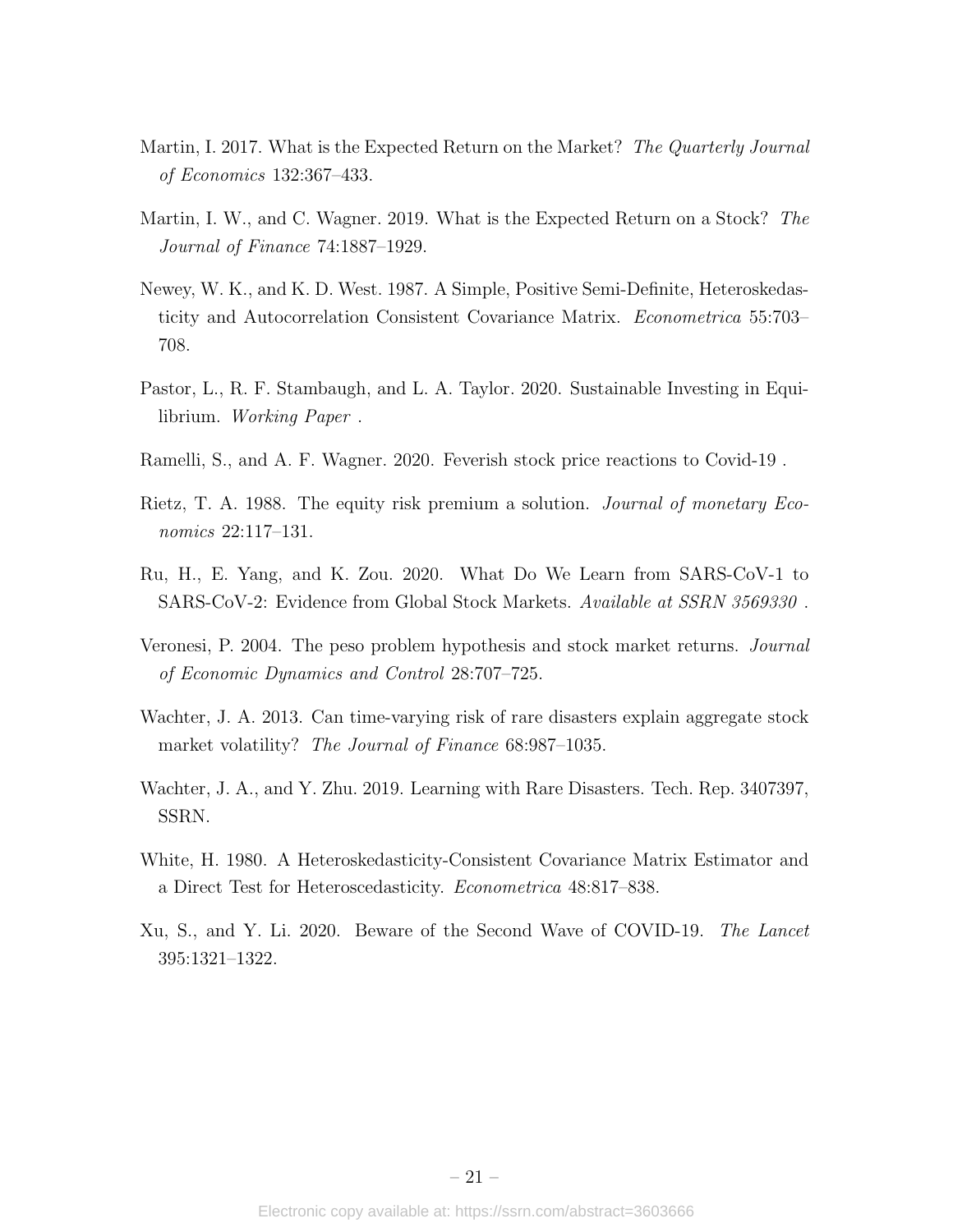#### Figure 1. Attention to Covid19 and US equity returns

<span id="page-22-0"></span>Panel A illustrates the attention to Covid19 in the United States, as measured by the Google trends index for the term "Coronavirus" in the US, and the cumulative returns of the US stock market, as measured by the Fama-French market factor, during the first quarter of 2020. Panel B plots the cumulative returns of portfolios sorted by firms' resilience to disaster risk. On any given day, we assign a firm to the 'High' portfolio if its 'affected share' (as defined by [Koren and](#page-20-4) Pető, [2020\)](#page-20-4) is below the median value and to the 'Low' portfolio if it is above. We plot the cumulative value-weighted portfolio returns for the 'High' portfolio (in green) and the Low portfolio (in red) as well as the High-Low differential return (in blue). The dashed vertical lines mark February 24, the day after Italy introduced its lockdown, and March 20, the last trading day before the Fed announced its intervention.



Panel A. Google trends index and aggregate US stock market

Panel B. Excess returns of firms with high and low resilience to social distancing

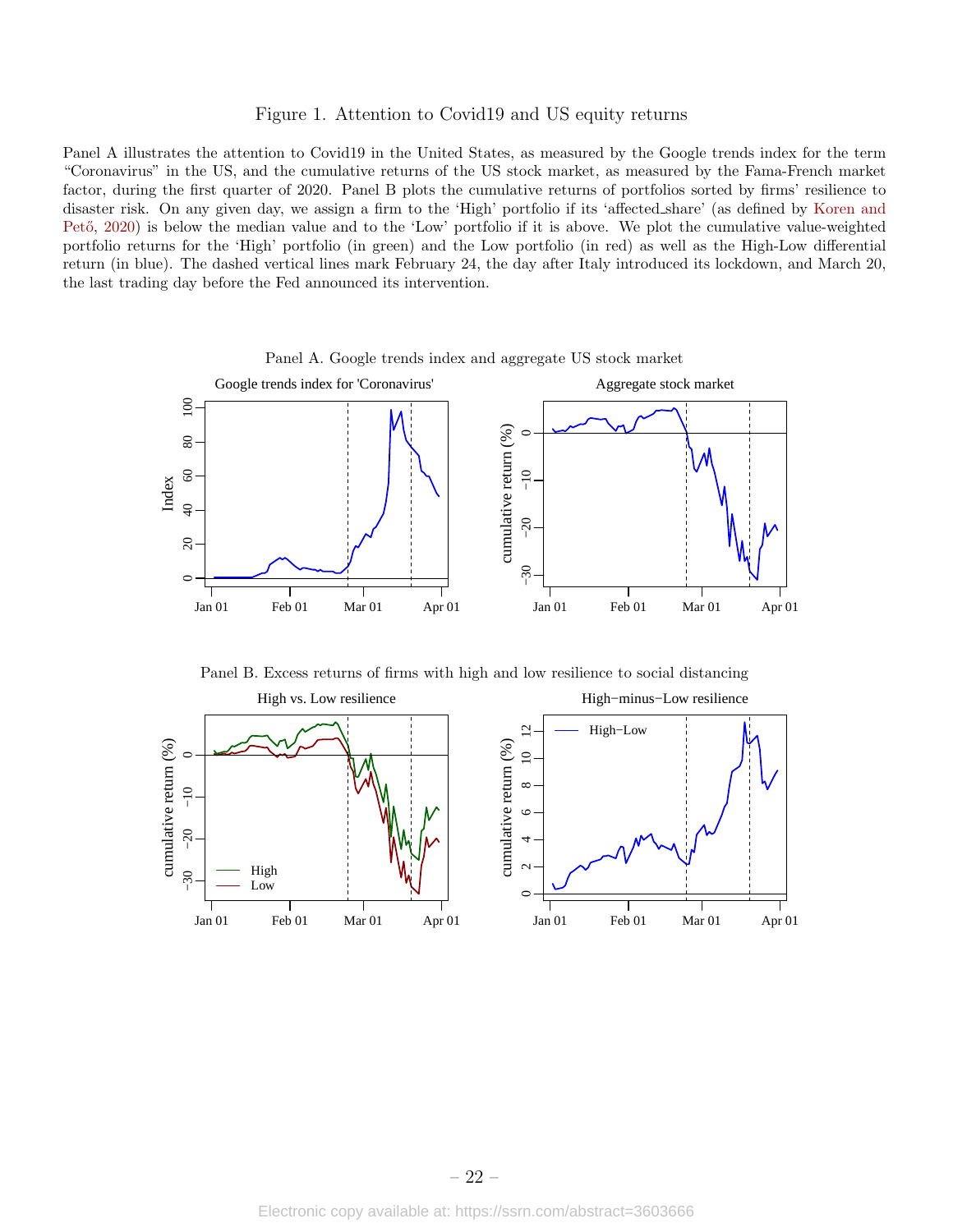#### <span id="page-23-0"></span>Figure 2. Risk-adjusted returns of stocks with high and low resilience to social distancing

This figure plots the cumulative risk-adjusted returns of portfolios sorted by firms' resilience to disaster risk during the first quarter of 2020. On any given day, we assign a firm to the 'High' portfolio if its 'affected share' (as defined by [Koren](#page-20-4) and Pető, [2020\)](#page-20-4) is below the median value and to the 'Low' portfolio if it is above. In Panel A, we present CAPM-adjusted returns, i.e. controlling for exposure to market risk. Panels B and C present results controlling for the Fama-French three factor model exposures (i.e. market, size, value) and five factor model exposures (i.e. market, size, value, investments, profitability), respectively. We plot the cumulative value-weighted portfolio returns for the 'High' portfolio (in green) and the Low portfolio (in red) as well as the High-Low differential return (in blue). The dashed vertical lines mark February 24, the day after Italy introduced its lockdown, and March 20, the last trading day before the Fed announced its intervention.







– 23 –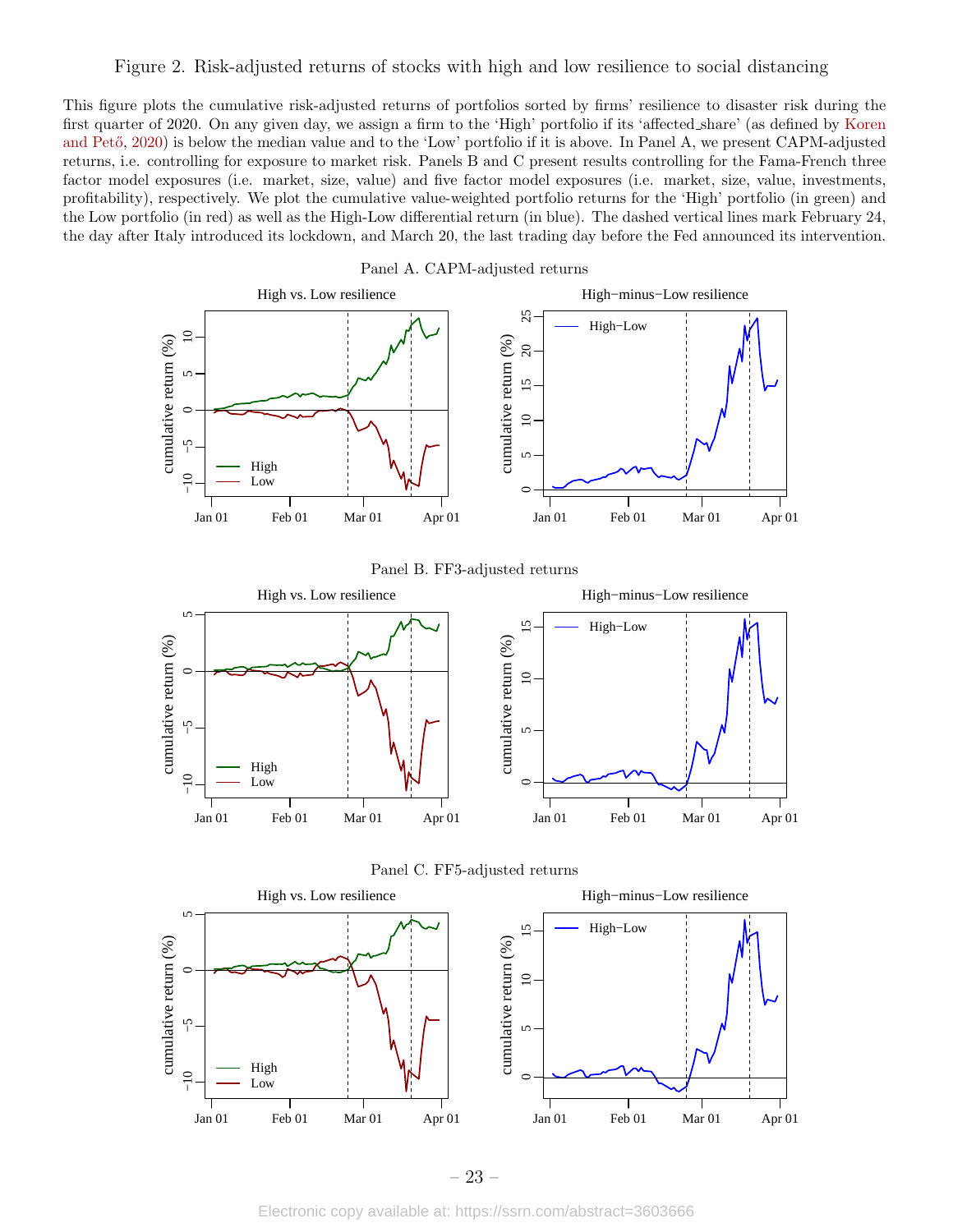#### <span id="page-24-0"></span>Figure 3. Resilience to social distancing and industry portfolio returns

This figure plots the cumulative risk-adjusted returns of value-weighted industry portfolios against the industries' resilience to disaster risk. The sample period is from February 24 to March 20, 2020, i.e. from the day after Italy introduced its lockdown to the last trading day before the Fed announced its intervention. We define resilience as 100 (%) minus the 'affected share' defined by Koren and Pető [\(2020\)](#page-20-4) and present results for the 25 industries with the highest number of firms (in total 2,974). In Panel A, we present CAPM-adjusted returns, i.e. controlling for exposure to market risk. Panels B and C present results controlling for the Fama-French three factor model exposures (i.e. market, size, value) and five factor model exposures (i.e. market, size, value, investments, profitability), respectively. The plot labels indicate the industries' 3-digit NAICS codes. The plot legends report results for cross-sectional regressions with t-statistics based on [White](#page-21-10) [\(1980\)](#page-21-10) standard errors in square brackets.

Panel A. CAPM-ajdusted returns ● ● 334 511  $\overline{c}$  10 20 const: −56.724 [−9.4] ● 518 slope: 0.719 [7.45] ● 519  $\overline{10}$  $R^2$ : 0.632 cumulative return (%) cumulative return (%)  $: 0.632$  325 325  $\frac{25}{333}$ 3339  $\overline{C}$ 561 423 523<br>332<br>332  $\frac{1}{341}$  $\begin{array}{r} \n 561 \text{ } 423 \text{ } 223 \text{ } \n \end{array}$ 311<br>
483 <sup>212</sup><br>
483 <sup>212</sup><br>
483 <sup>212</sup><br>
221<br>
221<br>
221 332  $-10$ −30 −20 −10 515 ● 524 424 515  $\frac{515}{424}$ ● 336  $-20$ 72 ● 221  $212$   $213$   $221$   $211$ ● 531 211  $-30$  $213$ 212 483 30 40 50 60 70 80 resilience







Electronic copy available at: https://ssrn.com/abstract=3603666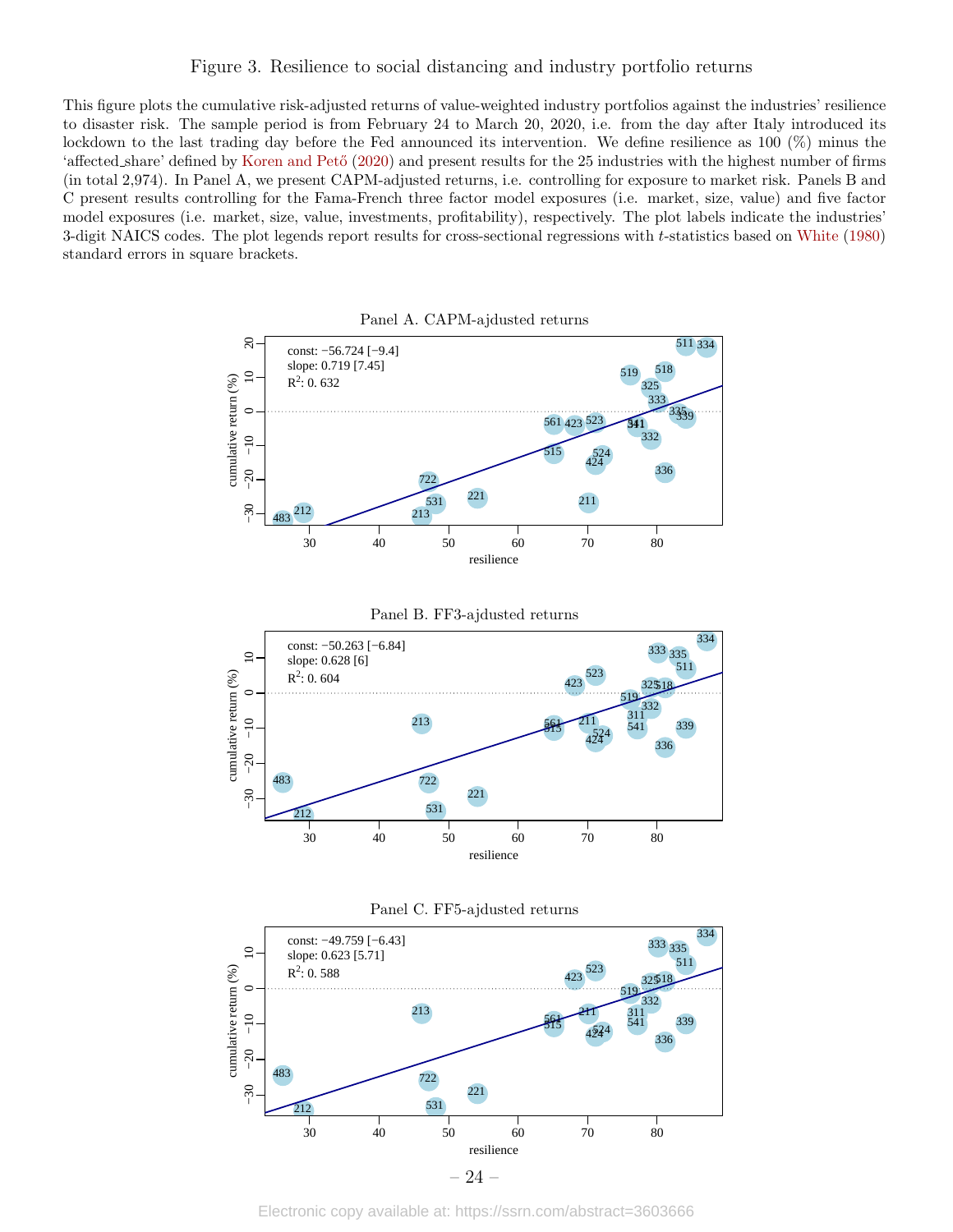#### <span id="page-25-0"></span>Figure 4. Risk-adjusted returns of high and low resilience stocks prior to the Covid19-crisis

This figure plots the cumulative risk-adjusted returns of portfolios sorted by firms' resilience to disaster risk during from January 2014 through March 2020. On any given day, we assign a firm to the 'High' portfolio if its 'affected share' (as defined by Koren and Pető, [2020\)](#page-20-4) is below the median value and to the 'Low' portfolio if it is above. In Panel A, we present CAPM-adjusted returns, i.e. controlling for exposure to market risk. Panels B and C present results controlling for the Fama-French three factor model exposures (i.e. market, size, value) and five factor model exposures (i.e. market, size, value, investments, profitability), respectively. We plot the cumulative value-weighted portfolio returns for the 'High' portfolio (in green) and the Low portfolio (in red) as well as the High-Low differential return (in blue).

Panel A. CAPM-adjusted returns





– 25 –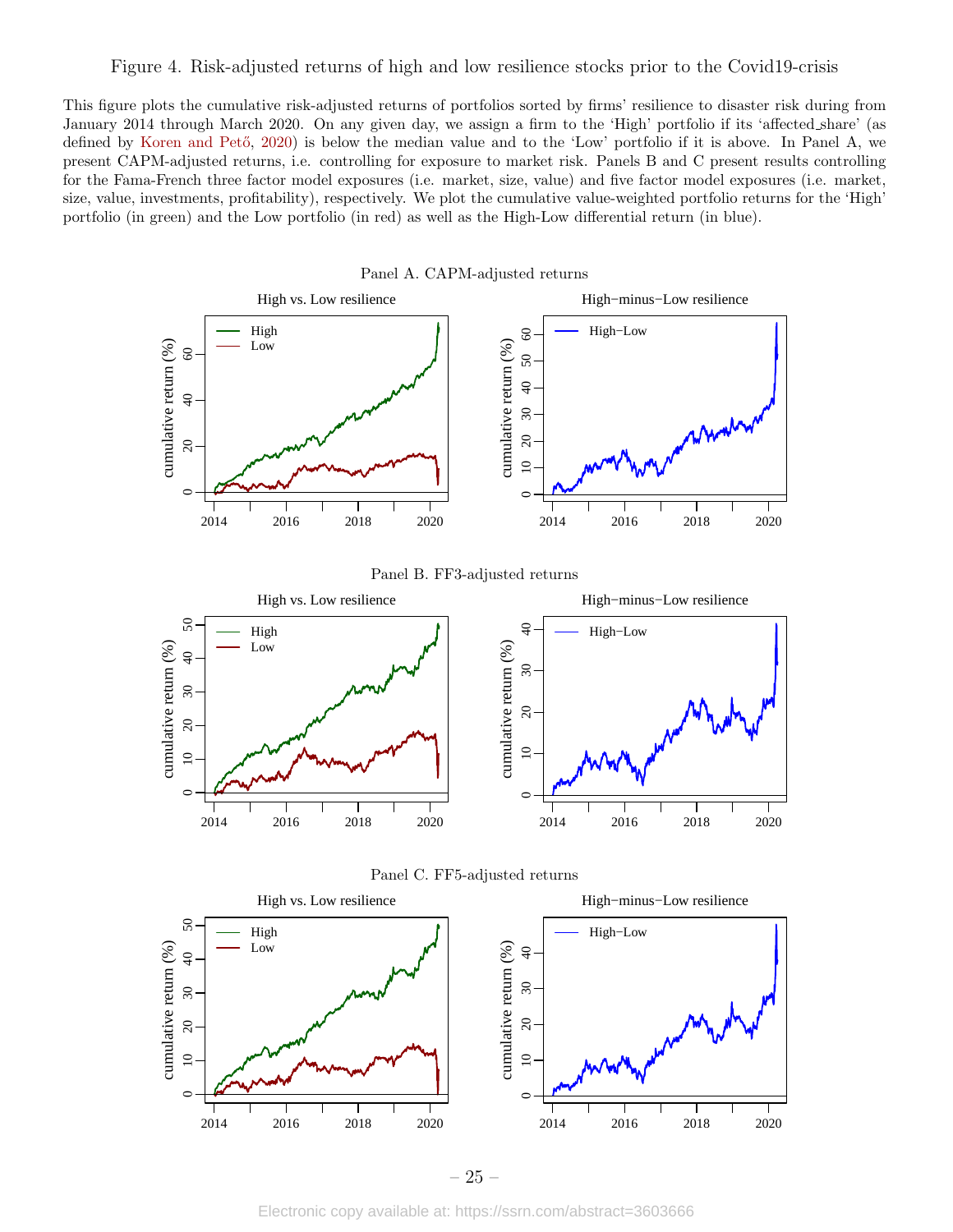#### Figure 5. Stock options-implied risk-neutral variances

<span id="page-26-0"></span>This figure plots stock options-implied risk-neutral variance indices for firms with high and low resilience to social distancing during the first quarter of 2020. On any given day, we assign a firm to the high resilience index,  $\overline{SVIX}_{H,t}^2$ , if its 'affected share' (as defined by Koren and Pető, [2020\)](#page-20-4) is below the median value and to the low resilience index,  $\overline{\text{SVIX}}_{L,t}^2$ , if it is above. The indices are computed as the value-weighted sums of individual firms' risk-neutral variances,  $SVIX_{i,t}^2$ . The difference  $\overline{\text{SVIX}}_{L,t}^2 - \overline{\text{SVIX}}_{L,t}^2$  measures the expected return of low resilience in excess of high resilience stocks. Panels A to D present results using options maturities of 30, 91, 365 and 730 days, respectively. The dashed vertical lines mark February 24 and March 20.

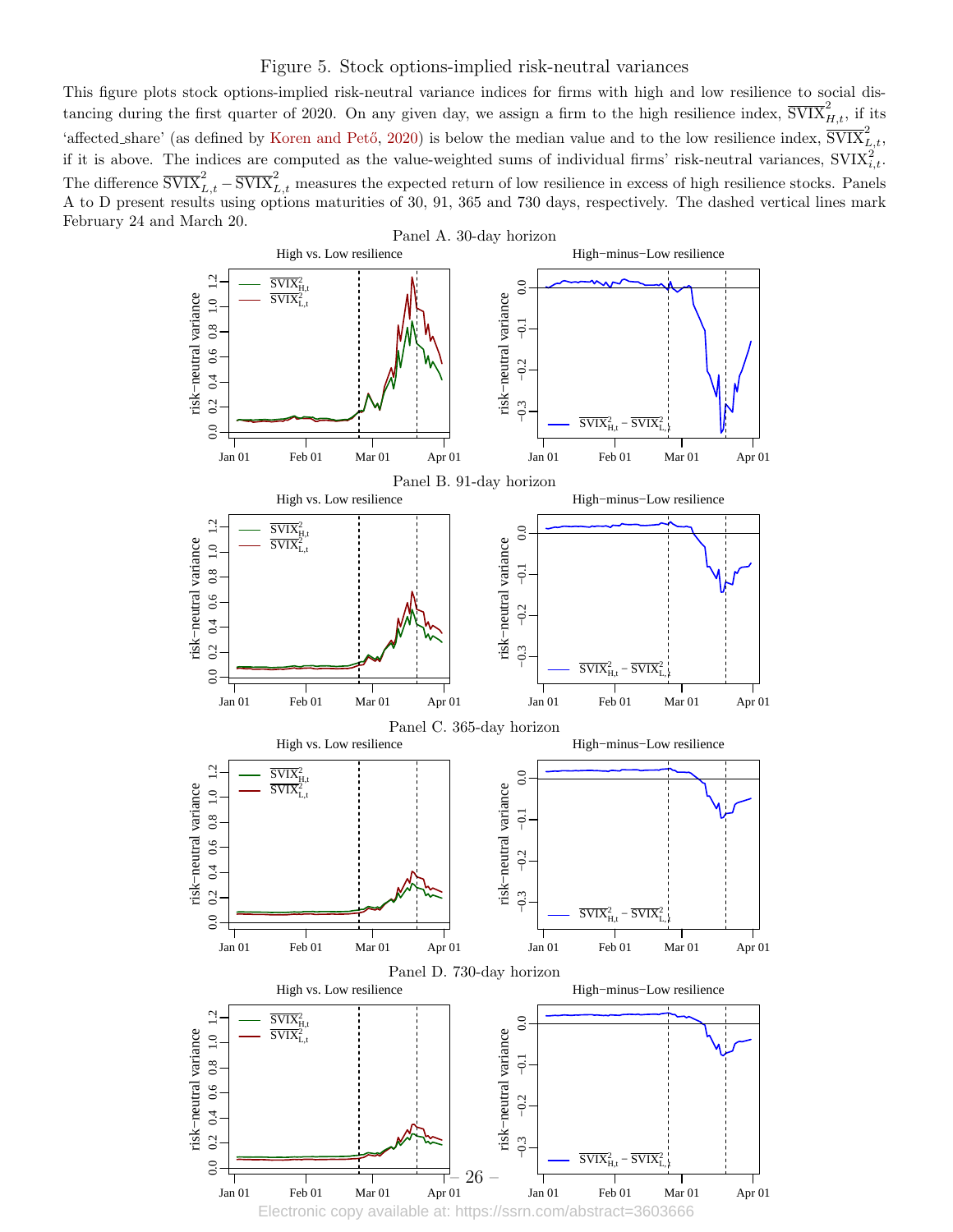<span id="page-27-0"></span>Figure 6. Expected returns of selected S&P 500 firms with high and low resilience (same y-axis) This figure plots stock options-implied expected returns for selected S&P 500 firms during the first quarter of 2020. The high resilience stocks we consider are Apple (AAPL), Google (GOOG), and Microsoft (MSFT), the low resilience stocks are Marriott (MAR), United Airlines (UAL) and Royal Caribbean (RCL). We compute the expected return on a stock in from the risk-neutral variance of the market and the stock's excess risk-neutral variance relative to that of the average stock following the approach of [Martin and Wagner](#page-21-9) [\(2019\)](#page-21-9). Panels A to D present results for forecast horizons of 30, 91, 365 and 730 days, respectively. The dashed vertical lines mark February 24 and March 20.



Electronic copy available at: https://ssrn.com/abstract=3603666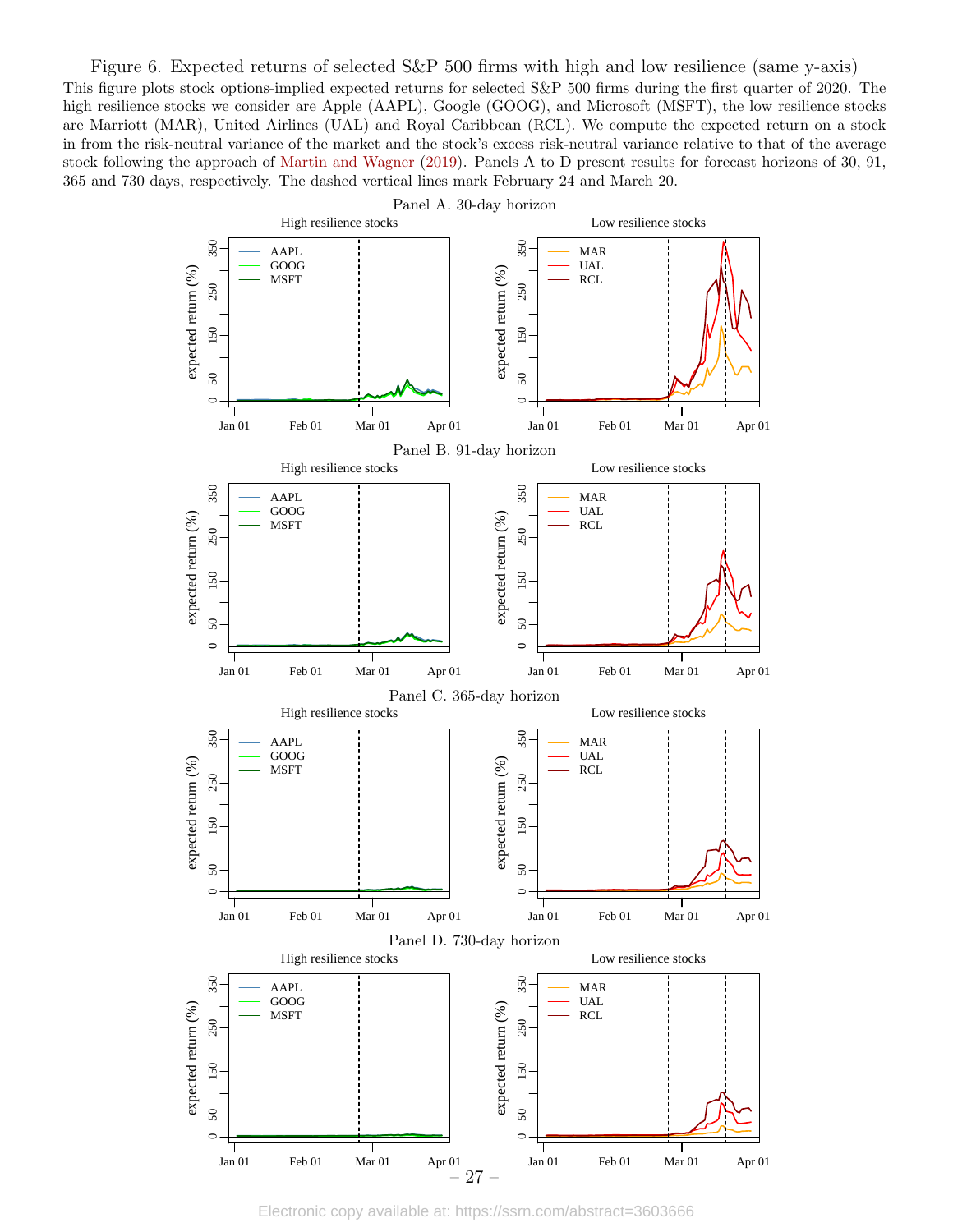#### <span id="page-28-0"></span>Figure 7. Expected returns of selected S&P 500 firms with high and low resilience

This figure plots stock options-implied expected returns for selected S&P 500 firms during the first quarter of 2020. The high resilience stocks we consider are Apple (AAPL), Google (GOOG), and Microsoft (MSFT), the low resilience stocks are Marriott (MAR), United Airlines (UAL) and Royal Caribbean (RCL). We compute the expected return on a stock in from the risk-neutral variance of the market and the stock's excess risk-neutral variance relative to that of the average stock following the approach of [Martin and Wagner](#page-21-9) [\(2019\)](#page-21-9). Panels A to D present results for forecast horizons of 30, 91, 365 and 730 days, respectively. The dashed vertical lines mark February 24 and March 20.



Electronic copy available at: https://ssrn.com/abstract=3603666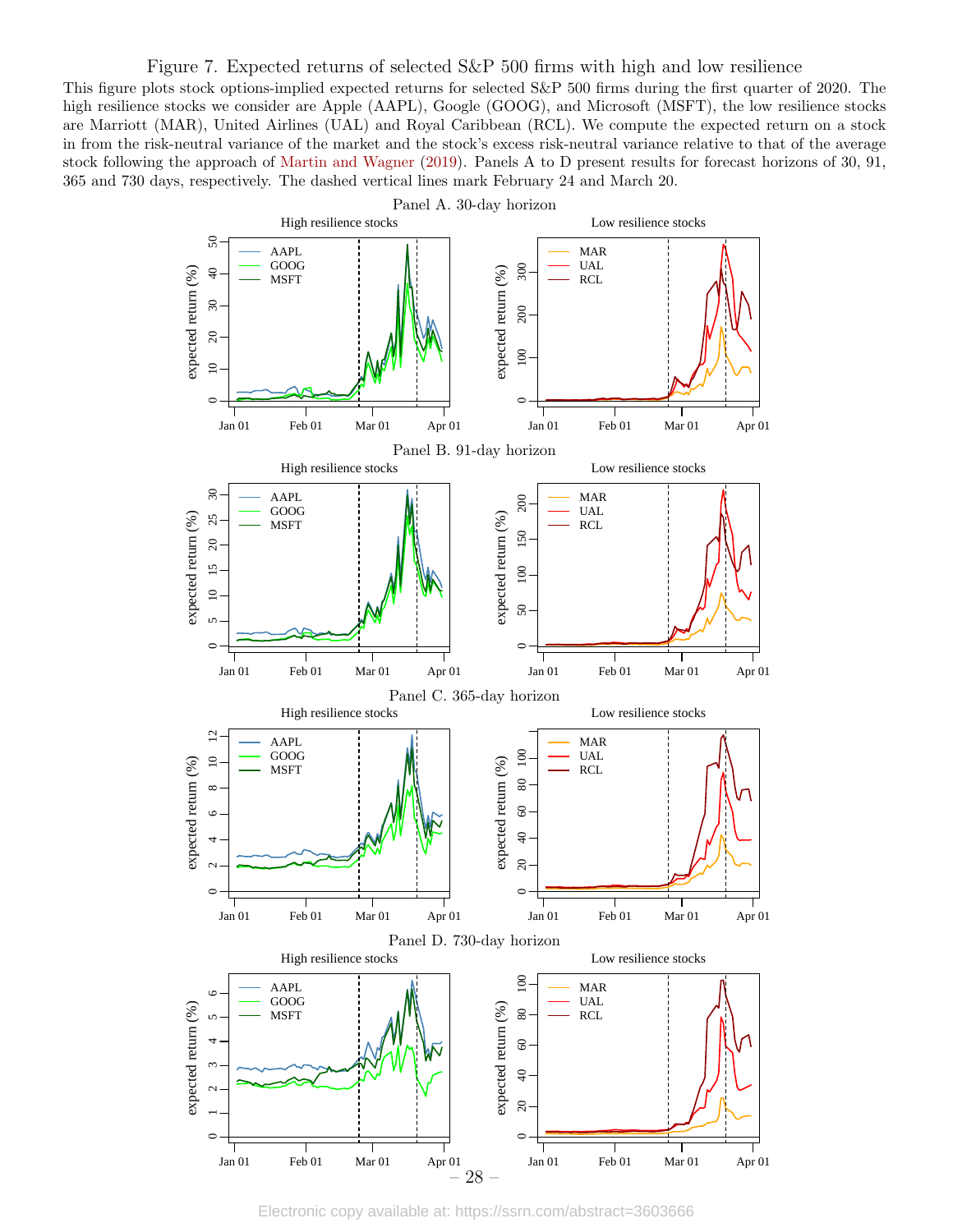#### <span id="page-29-0"></span>Table 2: Excess and risk-adjusted returns of high and low resilience stocks

This table reports averages of daily returns for value-weighted portfolios of low and high resilience stocks from February 24 to March 20, 2020, i.e. from the day after Italy introduced its lockdown to the last trading day before the Fed announced its intervention. On any given day, we assign a firm to the 'High' ('Low') portfolio, in Panel A, if its 'affected share' (as defined by Koren and Pető, [2020\)](#page-20-4) is below (above) the median value; in Panel B, if its 'teleworkable manual wage' (as defined by [Dingel and Neiman,](#page-20-2) [2020\)](#page-20-2) is above (below) the median value; in Panel C, if its 'dur workplace' (as defined by [Hensvik et al.,](#page-20-3) [2020\)](#page-20-3) is below (above) the median value. and to the 'Low' portfolio if it is above. In addition to rae excess returns (ret), we report CAPM-adjusted returns, i.e. controlling for exposure to market risk, returns adjusted for the Fama-French three factor model exposures (ff3, i.e. market, size, value) and five factor model exposures (ff5, i.e. market, size, value, investments, profitability), and the Fama-French models augmented by the momentum factor (ff4 and ff6). Values in square brackets are t-statistics based on standard errors following [Newey and West](#page-21-11) [\(1987\)](#page-21-11), where we choose the optimal truncation lag as suggested by [Andrews](#page-19-11) [\(1991\)](#page-19-11). \*, \*\* and \*\*\* denote statistical significance at the 10%, 5%, and 1% level, respectively.

|                 | ret        | capm       | $_{\rm ff3}$ | ff4        | ff5                  | ff6        |
|-----------------|------------|------------|--------------|------------|----------------------|------------|
| High resilience | $-1.48***$ | $0.47***$  | $0.23***$    | $0.16***$  | $0.23***$            | $0.17**$   |
|                 | $[-3.02]$  | [6.65]     | [2.69]       | [2.06]     | $[3.04]$             | [2.29]     |
| Low resilience  | $-1.88***$ | $-0.52***$ | $-0.52***$   | $-0.42***$ | $-0.53***$           | $-0.44***$ |
|                 | $[-3.84]$  | $[-3.00]$  | $[-2.89]$    | $[-2.65]$  | $[-2.90]$            | $[-2.70]$  |
| High-minus-Low  | $0.40***$  | $0.99***$  | $0.75***$    | $0.59***$  | $0.77***$            | $0.61***$  |
|                 | [3.22]     | $[4.26]$   | [2.94]       | $[2.65]$   | $\left[ 3.12\right]$ | [2.85]     |

Panel A. Resilience based on 'affected share' as in Koren and Pető [\(2020\)](#page-20-4)

| Panel B. Resilience based on 'teleworkable_manual_wage' as in Dingel and Neiman (2020) |  |  |  |  |  |  |  |  |  |
|----------------------------------------------------------------------------------------|--|--|--|--|--|--|--|--|--|
|----------------------------------------------------------------------------------------|--|--|--|--|--|--|--|--|--|

|                 | ret        | capm      | $_{\rm ff3}$ | ff4       | ff5       | ff6       |
|-----------------|------------|-----------|--------------|-----------|-----------|-----------|
| High resilience | $-1.58***$ | $0.35***$ | 0.08         | 0.04      | 0.09      | 0.07      |
|                 | $[-3.65]$  | $[3.36]$  | [0.59]       | [0.32]    | $[1.24]$  | $[1.06]$  |
| Low resilience  | $-1.77***$ | $-0.39**$ | $-0.40**$    | $-0.33*$  | $-0.41**$ | $-0.38**$ |
|                 | $[-3.43]$  | $[-2.03]$ | $[-2.11]$    | $[-1.86]$ | $[-2.36]$ | $[-2.27]$ |
| High-minus-Low  | 0.19       | $0.74***$ | $0.48*$      | 0.37      | $0.49**$  | $0.45**$  |
|                 | [1.16]     | $[2.69]$  | [1.66]       | [1.28]    | [2.22]    | [2.09]    |

|  |  |  |  | Panel C. Resilience based on 'dur_workplace' as in Hensvik et al. (2020) |  |  |  |  |  |
|--|--|--|--|--------------------------------------------------------------------------|--|--|--|--|--|
|--|--|--|--|--------------------------------------------------------------------------|--|--|--|--|--|

|                 | ret        | capm      | $_{\rm ff3}$ | ff4       | ff5       | ff6       |
|-----------------|------------|-----------|--------------|-----------|-----------|-----------|
| High resilience | $-1.42***$ | $0.46***$ | 0.10         | 0.08      | 0.11      | 0.11      |
|                 | $[-3.34]$  | $[4.64]$  | [0.77]       | [0.63]    | [1.11]    | $[1.12]$  |
| Low resilience  | $-1.89***$ | $-0.35**$ | $-0.31**$    | $-0.31**$ | $-0.31*$  | $-0.35**$ |
|                 | $[-3.73]$  | $[-2.53]$ | $[-2.10]$    | $[-2.09]$ | $[-2.01]$ | $[-2.11]$ |
| High-minus-Low  | $0.46***$  | $0.81***$ | 0.41         | 0.39      | $0.42*$   | $0.46**$  |
|                 | $[3.40]$   | [3.90]    | $[1.67]$     | [1.61]    | [1.92]    | [1.99]    |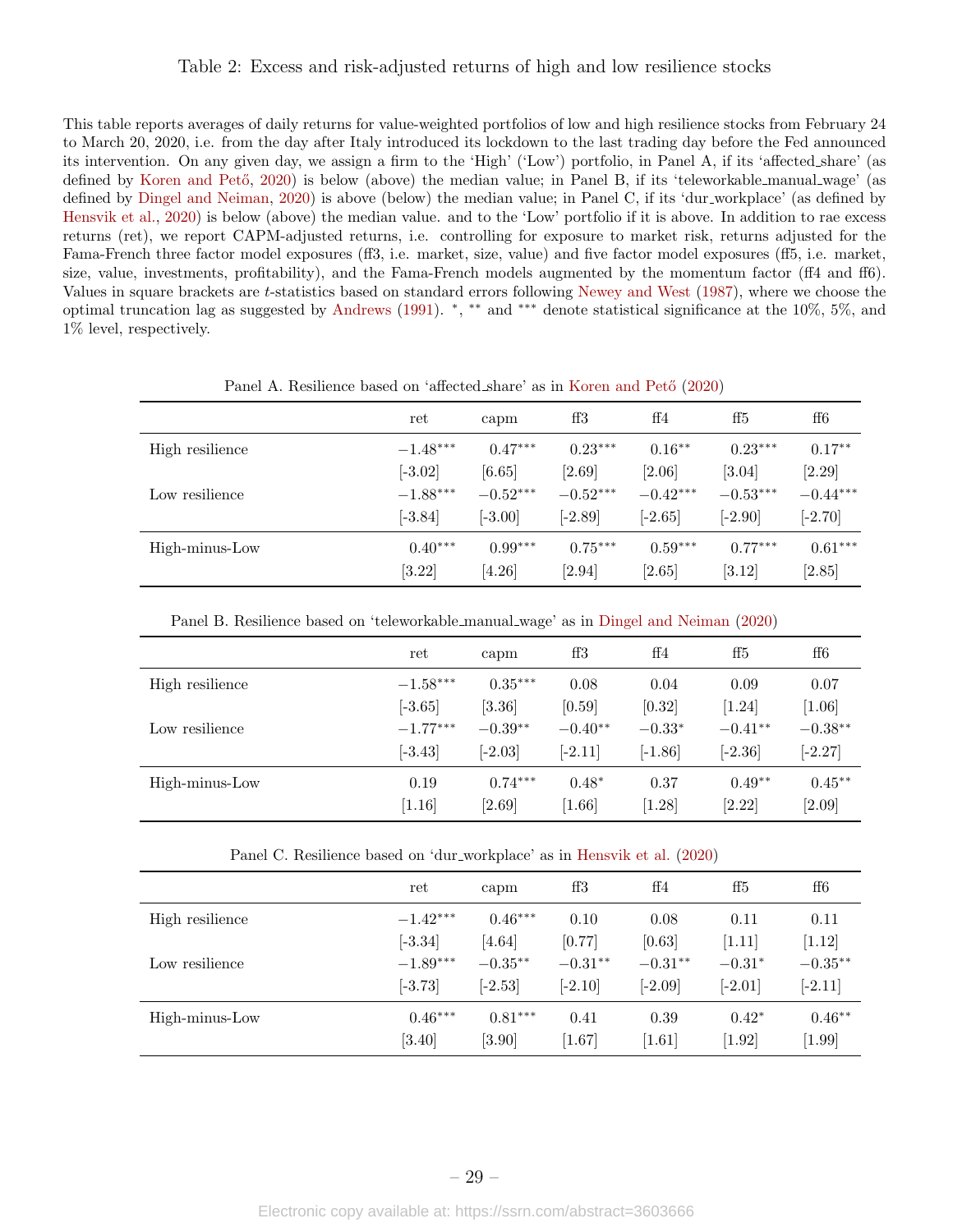#### Table 3: Summary statistics for industry portfolios

<span id="page-30-0"></span>This table presents summary statistics for the returns of value-weighted industry portfolios from February 24 to March 20, 2020, i.e. from the day after Italy introduced its lockdown to the last trading day before the Fed announced its intervention. We define resilience as 100  $(\%)$  minus the 'affected share' defined by Koren and Pető [\(2020\)](#page-20-4) and present results for the 25 industries with the highest number of firms (in total 2,974). We report the industries' 3-digit NAICS code, their description, the number of firms in the respective industries and their cumulative return. Specifically, we present CAPM-adjusted returns, i.e. controlling for exposure to market risk as well as results controlling for the Fama-French three factor model exposures (ff3, i.e. market, size, value) and five factor model exposures (ff5, i.e. market, size, value, investments, profitability).

| <b>NAICS</b> | description                                                           | firms   | resilience | capm     | ff3               | $\mathrm{ff}5$ |
|--------------|-----------------------------------------------------------------------|---------|------------|----------|-------------------|----------------|
| 211          | Oil and gas extraction                                                | 88      | 70         | $-26.14$ | $-7.87$           | $-6.44$        |
| 212          | Mining, except oil and gas                                            | 87      | 29         | $-29.04$ | $-34.09$          | $-33.88$       |
| 213          | Support activities for mining                                         | 37      | 46         | $-30.18$ | $-8.02$           | $-6.36\,$      |
| 221          | Utilities                                                             | 94      | 54         | $-24.79$ | $-28.64$          | $-29.01$       |
| 311          | Food manufacturing                                                    | 53      | $77\,$     | $-3.80$  | $-6.13$           | $-6.73$        |
| 325          | Chemicals                                                             | 639     | 79         | 7.56     | 2.30              | 2.24           |
| 332          | Fabricated metal products                                             | 54      | 79         | $-7.50$  | $-3.72$           | $-3.44$        |
| 333          | Machinery                                                             | 118     | 80         | 3.37     | 12.06             | 12.45          |
| 334          | Computer and electronic products                                      | 327     | 87         | 19.52    | 15.50             | 15.59          |
| 335          | Electrical equipment and appliances                                   | 44      | 83         | 0.01     | 11.05             | 11.37          |
| 336          | Transportation equipment                                              | 97      | 81         | $-17.28$ | $-14.74$          | $-14.40$       |
| $339\,$      | Miscellaneous durable goods manufacturing                             | 89      | 84         | $-1.32$  | $-9.29$           | $\!-9.26\!$    |
| 423          | Wholesale trade: Durable goods                                        | 58      | $68\,$     | $-3.44$  | $2.79\,$          | $3.19\,$       |
| 424          | Wholesale trade: Nondurable goods                                     | 49      | 71         | $-14.89$ | $-13.12$          | $-12.80$       |
| 483          | Water transportation                                                  | 52      | 26         | $-31.38$ | $-24.68$          | $-23.87$       |
| 511          | Publishing industries, except Internet                                | 92      | 84         | 20.02    | 7.47              | 7.48           |
| 515          | Broadcasting, except Internet                                         | 71      | 65         | $-11.69$ | $-9.90$           | $-10.10$       |
| 518          | Data processing, hosting and related services                         | 71      | 81         | 12.38    | $2.19\,$          | 2.73           |
| 519          | Other information services                                            | 161     | 76         | 11.39    | $-1.19$           | $-0.71$        |
| 523          | Securities, commodity contracts, investments, and<br>funds and trusts | 136     | 71         | $-2.62$  | 5.68              | 5.70           |
| 524          | Insurance carriers and related activities                             | 127     | $72\,$     |          | $-12.24$ $-11.42$ | $-11.57$       |
| $531\,$      | Real estate                                                           | $222\,$ | 48         | $-26.41$ | $-32.80$          | $-32.93$       |
| 541          | Professional and technical services                                   | 104     | 77         | $-3.58$  | $-9.49$           | $\!-9.52\!$    |
| 561          | Administrative and support services                                   | $57\,$  | 65         | $-3.13$  | $-8.49$           | $-8.56$        |
| 722          | Food services and drinking places                                     | 47      | 47         | $-19.93$ | $-24.79$          | $-25.38$       |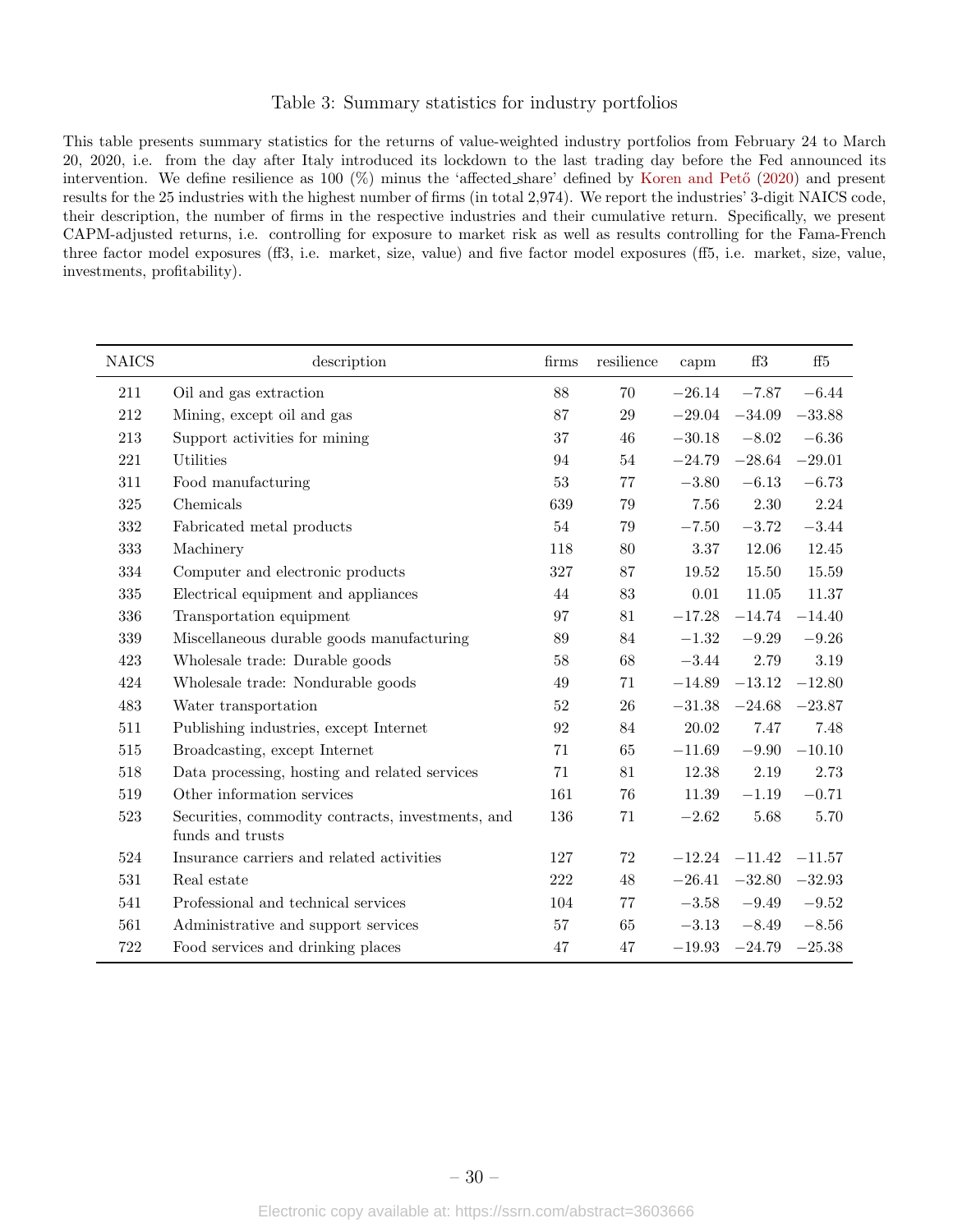# Appendix for

# "Disaster Resilience and Stock Returns"

Marco Pagano Christian Wagner Josef Zechner

This Appendix provides additional results referred to in the paper.

## Appendix – 1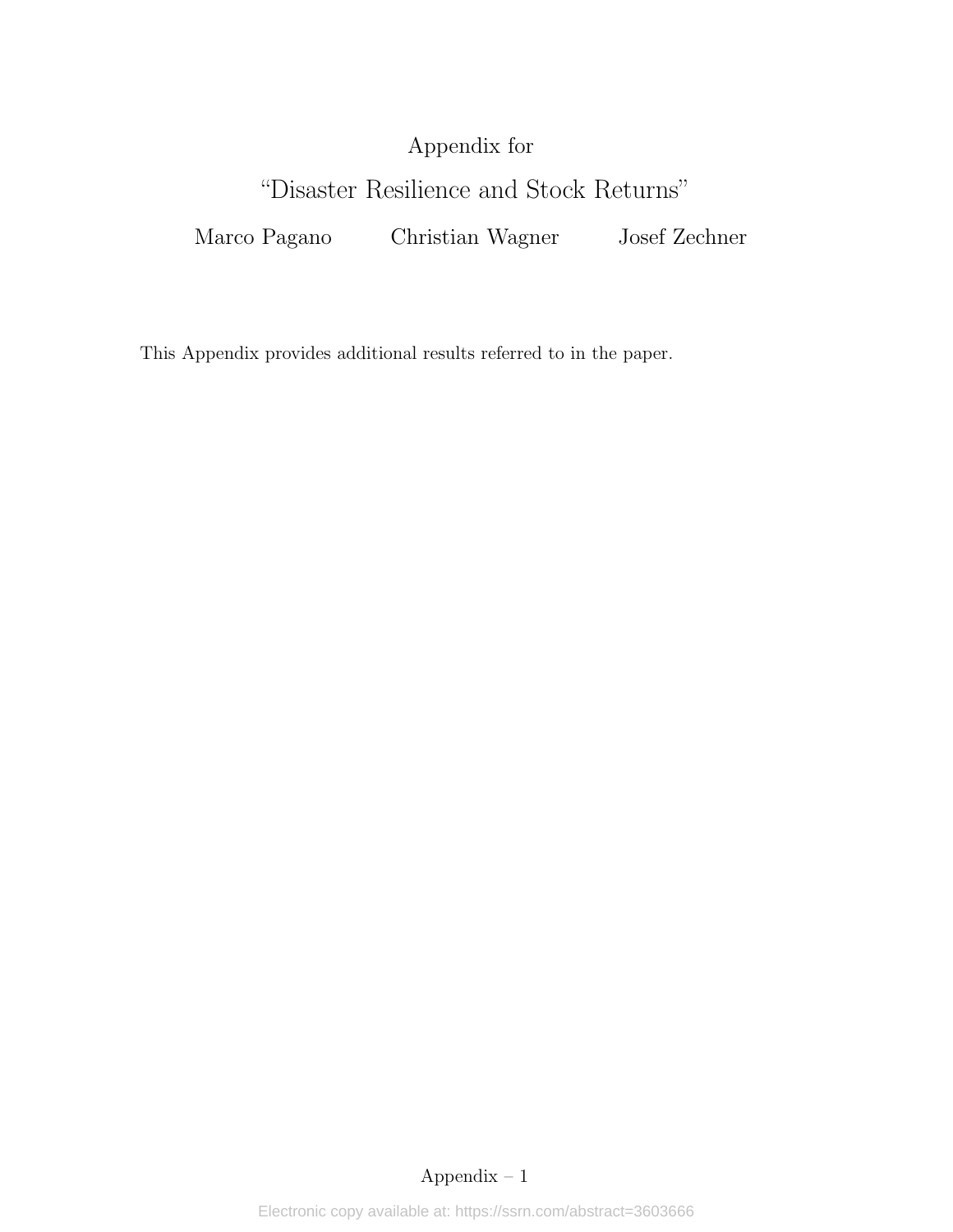#### <span id="page-32-0"></span>Figure A.1. Risk-adjusted returns of stocks with high and low resilience to social distancing (DN)

This figure plots the cumulative risk-adjusted returns of portfolios sorted by firms' resilience to disaster risk during the first quarter of 2020. On any given day, we assign a firm to the 'High' portfolio if its 'teleworkable manual wage' (as defined by [Dingel and Neiman,](#page-20-2) [2020\)](#page-20-2) is above the median value and to the 'Low' portfolio if it is below. In Panel A, we present CAPM-adjusted returns, i.e. controlling for exposure to market risk. Panels B and C present results controlling for the Fama-French three factor model exposures (i.e. market, size, value) and five factor model exposures (i.e. market, size, value, investments, profitability), respectively. We plot the cumulative value-weighted portfolio returns for the 'High' portfolio (in green) and the Low portfolio (in red) as well as the High-Low differential return (in blue). The dashed vertical lines mark February 24, the day after Italy introduced its lockdown, and March 20, the last trading day before the Fed announced its intervention.







Electronic copy available at: https://ssrn.com/abstract=3603666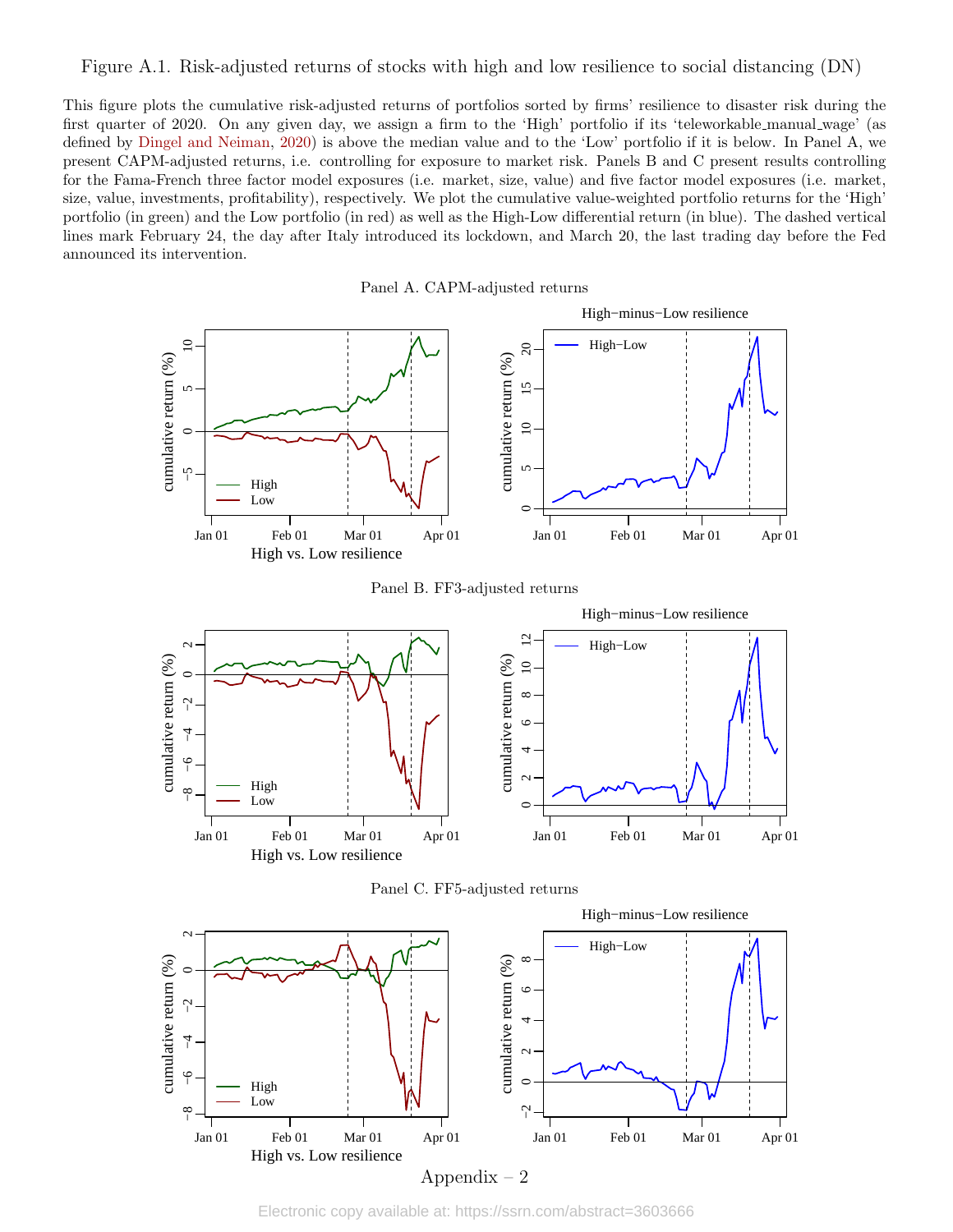#### <span id="page-33-0"></span>Figure A.2. Risk-adjusted returns of stocks with high and low resilience to social distancing (HLRN)

This figure plots the cumulative risk-adjusted returns of portfolios sorted by firms' resilience to disaster risk during the first quarter of 2020. On any given day, we assign a firm to the 'High' portfolio if its 'dur workplace' (as defined by [Hensvik](#page-20-3) [et al.,](#page-20-3) [2020\)](#page-20-3) is below the median value and to the 'Low' portfolio if it is above. In Panel A, we present CAPM-adjusted returns, i.e. controlling for exposure to market risk. Panels B and C present results controlling for the Fama-French three factor model exposures (i.e. market, size, value) and five factor model exposures (i.e. market, size, value, investments, profitability), respectively. We plot the cumulative value-weighted portfolio returns for the 'High' portfolio (in green) and the Low portfolio (in red) as well as the High-Low differential return (in blue). The dashed vertical lines mark February 24, the day after Italy introduced its lockdown, and March 20, the last trading day before the Fed announced its intervention.

Panel A. CAPM-adjusted returns







#### Panel C. FF5-adjusted returns

#### Appendix – 3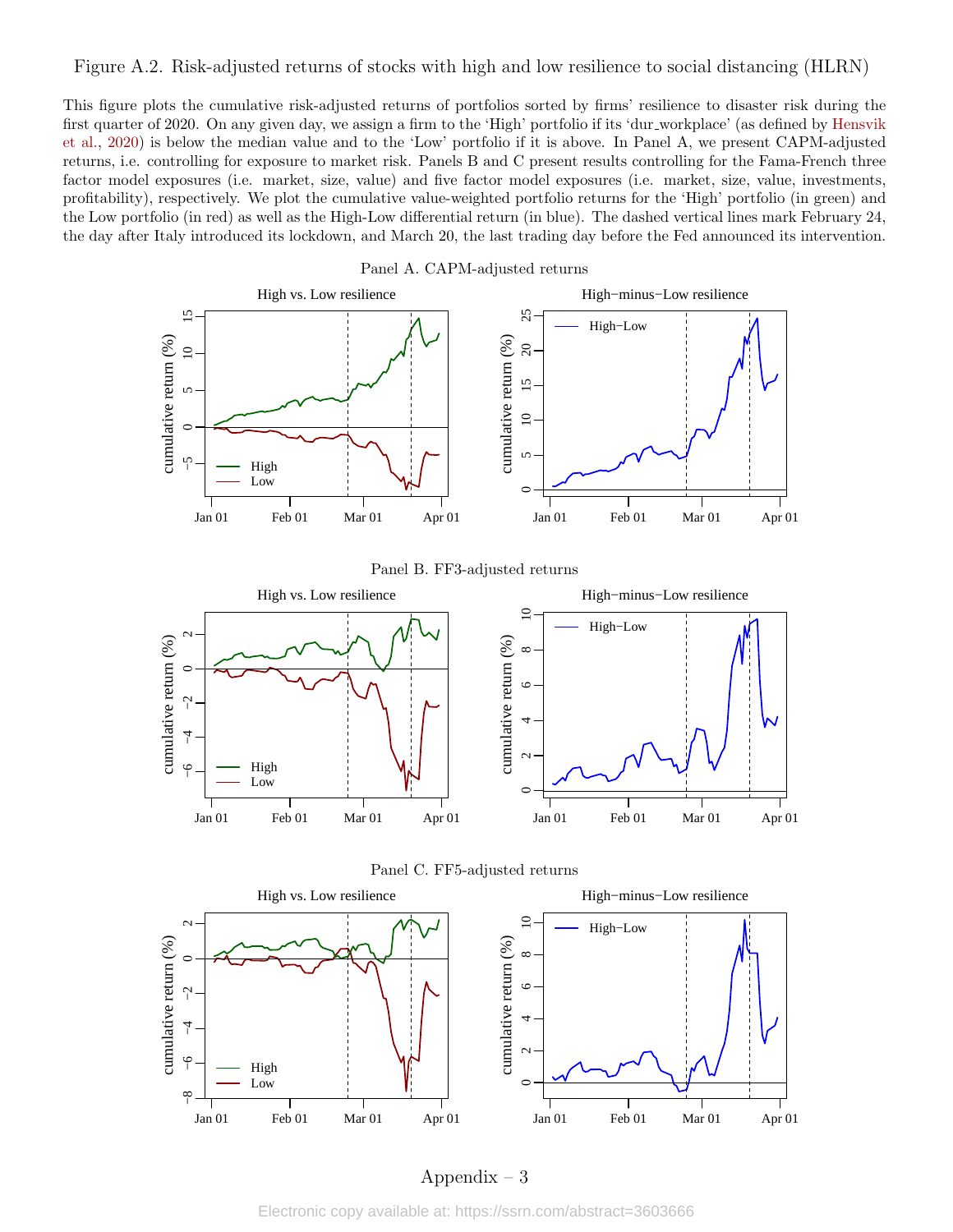#### Figure A.3. Resilience to social distancing and industry portfolio returns (DN)

This figure plots the cumulative risk-adjusted returns of value-weighted industry portfolios against the industries' resilience to disaster risk. The sample period is from February 24 to March 20, 2020, i.e. from the day after Italy introduced its lockdown to the last trading day before the Fed announced its intervention. We define resilience as 100 (%) minus the 'teleworkable manual wage' defined by [Dingel and Neiman](#page-20-2) [\(2020\)](#page-20-2) and present results for the 25 industries with the highest number of firms (in total 2,974). In Panel A, we present CAPM-adjusted returns, i.e. controlling for exposure to market risk. Panels B and C present results controlling for the Fama-French three factor model exposures (i.e. market, size, value) and five factor model exposures (i.e. market, size, value, investments, profitability), respectively. The plot labels indicate the industries' 3-digit NAICS codes. The plot legends report results for cross-sectional regressions with t-statistics based on [White](#page-21-10) [\(1980\)](#page-21-10) standard errors in square brackets.

Panel A. CAPM-ajdusted returns

● 511 ● 334  $\overline{c}$  10 20 const: −23.064 [−4.64] 51918 slope: 0.284 [3.5]  $\overline{10}$ cumulative return (%) cumulative return (%)  $R^2$ : 0. 264 325 325 ● 333  $\frac{335}{56}$ 3539<br>561  $\overline{C}$ 335 ● 523  $\frac{333}{5619}$   $\frac{423}{5619}$ 339 ● 541 311 561<sup>7</sup> 423 332  $-10$ −30 −20 −10 ● 515 424 ● 524  $\frac{122}{224}$ ● 336  $-20$ 722 ● 221 ● ● ● 531 211  $-30$ 212 ● 213 483 483 20 40 60 80 100 resilience Panel B. FF3-ajdusted returns







Electronic copy available at: https://ssrn.com/abstract=3603666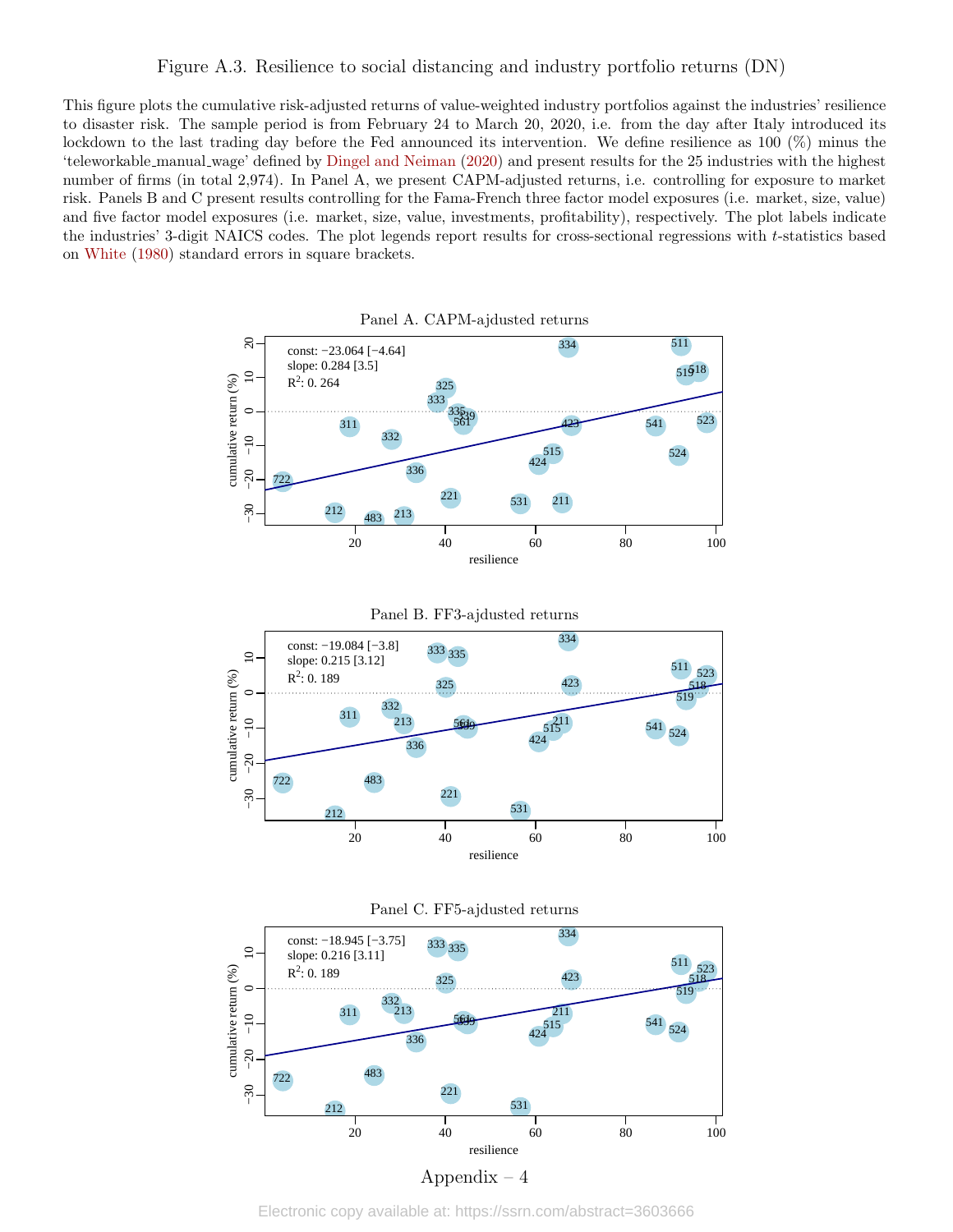#### <span id="page-35-0"></span>Figure A.4. Stock options-implied risk-neutral variances of S&P 500 firms

This figure plots stock options-implied risk-neutral variance indices for S&P 500 firms with high and low resilience to social distancing during the first quarter of 2020. On any given day, we assign a firm to the high resilience index,  $\overline{\text{SVIX}}_{H,t}^2$ , if its 'affected share' (as defined by Koren and Pető, [2020\)](#page-20-4) is below the median value and to the low resilience index,  $\overline{\text{SVIX}}_{L,t}^2$ , if it is above. The indices are computed as the value-weighted sums of individual firms' risk-neutral variances,  $SVIX_{i,t}^2$ . The difference  $\overline{\text{SVIX}}_{L,t}^2 - \overline{\text{SVIX}}_{L,t}^2$  measures the expected return of low resilience in excess of high resilience stocks. Panels A to D present results using options maturities of 30, 91, 365 and 730 days, respectively. The dashed vertical lines mark February 24 and March 20.

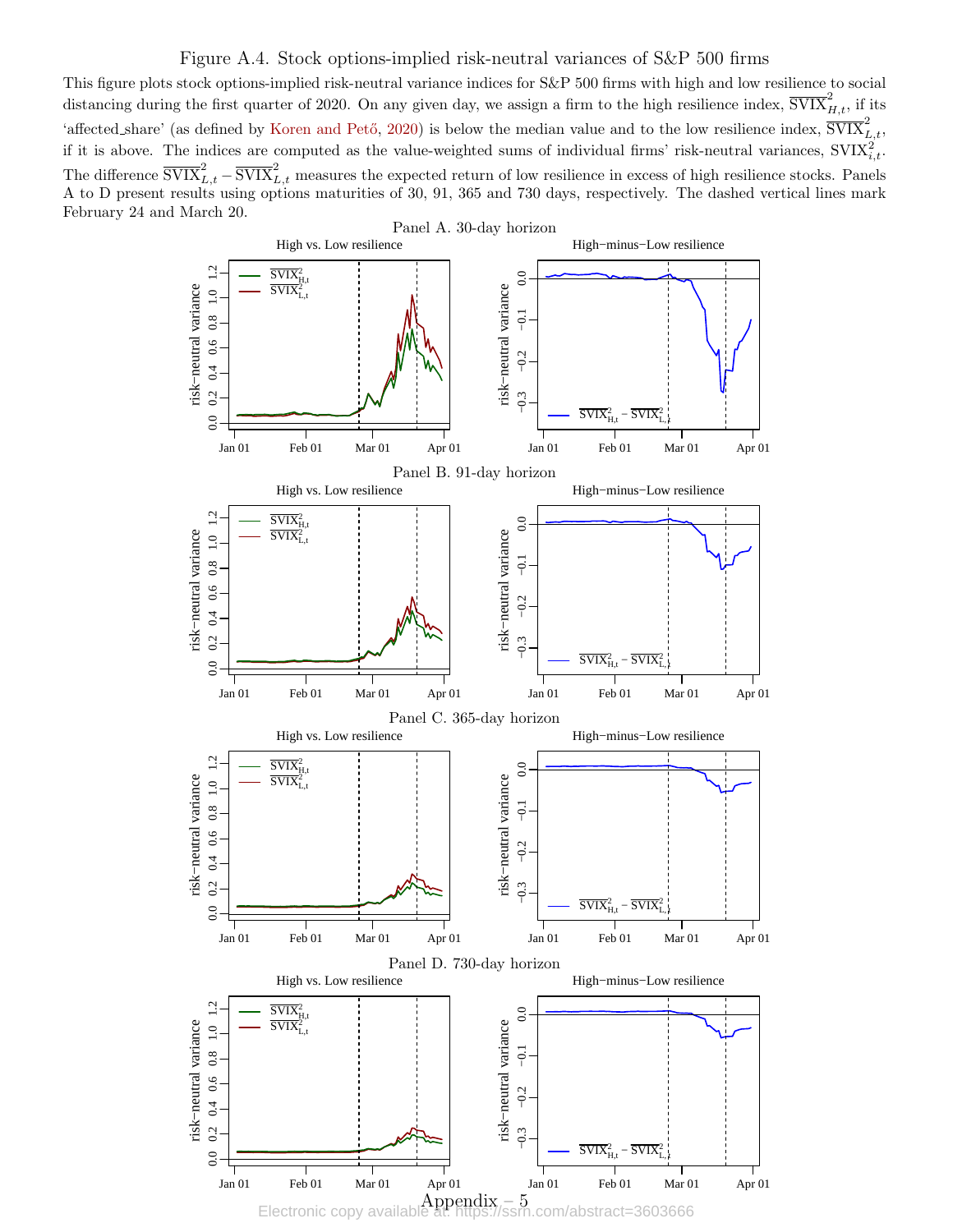### <span id="page-36-0"></span>Table A.1: Measures of teleworkability, working at home and at the workplace, and business face-to-face interactions

This Table provides an overview of the empirical measures on which we base our analysis of stocks' disaster resilience. Panel A lists the teleworkability measures provided by [Dingel and Neiman](#page-20-2) [\(2020\)](#page-20-2) for 24 industries at the NAICS 2-digit level and for 88 industries at the NAICS 3-digit level. Panel B lists the work at home and work at the workplace measures provided by [Hensvik et al.](#page-20-3) [\(2020\)](#page-20-3) for 310 industries at the NAICS 4-digit level. Panel C lists the communication-intensity and physical proximity measures suggested by Koren and Pető [\(2020\)](#page-20-4) for 84 industries at the NAICS 3-digit level.

| Panel A. Dingel and Neiman (2020): |                                                                                                                                           |  |  |  |  |
|------------------------------------|-------------------------------------------------------------------------------------------------------------------------------------------|--|--|--|--|
| 'teleworkable_emp'                 | fraction of jobs that can be done from home estimated from<br>$O^*$ Net data                                                              |  |  |  |  |
| 'teleworkable_wage'                | fraction of wages to jobs that can be done from home estimated<br>from O*Net data                                                         |  |  |  |  |
| 'teleworkable_manual_emp'          | fraction of jobs that can be done from home based on manual<br>classification by the authors                                              |  |  |  |  |
| 'teleworkable_manual_wage'         | fraction of wages to jobs that can be done from home based on<br>manual classification by the authors                                     |  |  |  |  |
|                                    | Panel B. Hensvik et al. (2020)                                                                                                            |  |  |  |  |
| 'home'                             | fraction of respondents that work at home                                                                                                 |  |  |  |  |
| 'workplace'                        | fraction of respondents that work at workplace                                                                                            |  |  |  |  |
| 'dur_home'                         | hours worked at home per day                                                                                                              |  |  |  |  |
| 'dur_workplace'                    | hours worked at workplace per day                                                                                                         |  |  |  |  |
| 'share_home'                       | hours worked at home divided by hours worked at home and at<br>workplace                                                                  |  |  |  |  |
|                                    | Panel C. Koren and Pető (2020)                                                                                                            |  |  |  |  |
| 'teamwork_share'                   | percentage of workers in teamwork-intensive occupations, i.e.<br>internal communication                                                   |  |  |  |  |
| 'customer_share'                   | percentage of workers in customer-facing occupations, i.e.<br>external communication                                                      |  |  |  |  |
| 'communication_share'              | percentage of workers in teamwork-intensive and/or<br>customer-facing occupations                                                         |  |  |  |  |
| 'presence_share'                   | percentage of workers whose jobs require physical presence in<br>close proximity to others                                                |  |  |  |  |
| 'affected_share'                   | percentage of workers in occupations that are<br>communication-intensive and/or require physical presence in<br>close proximity to others |  |  |  |  |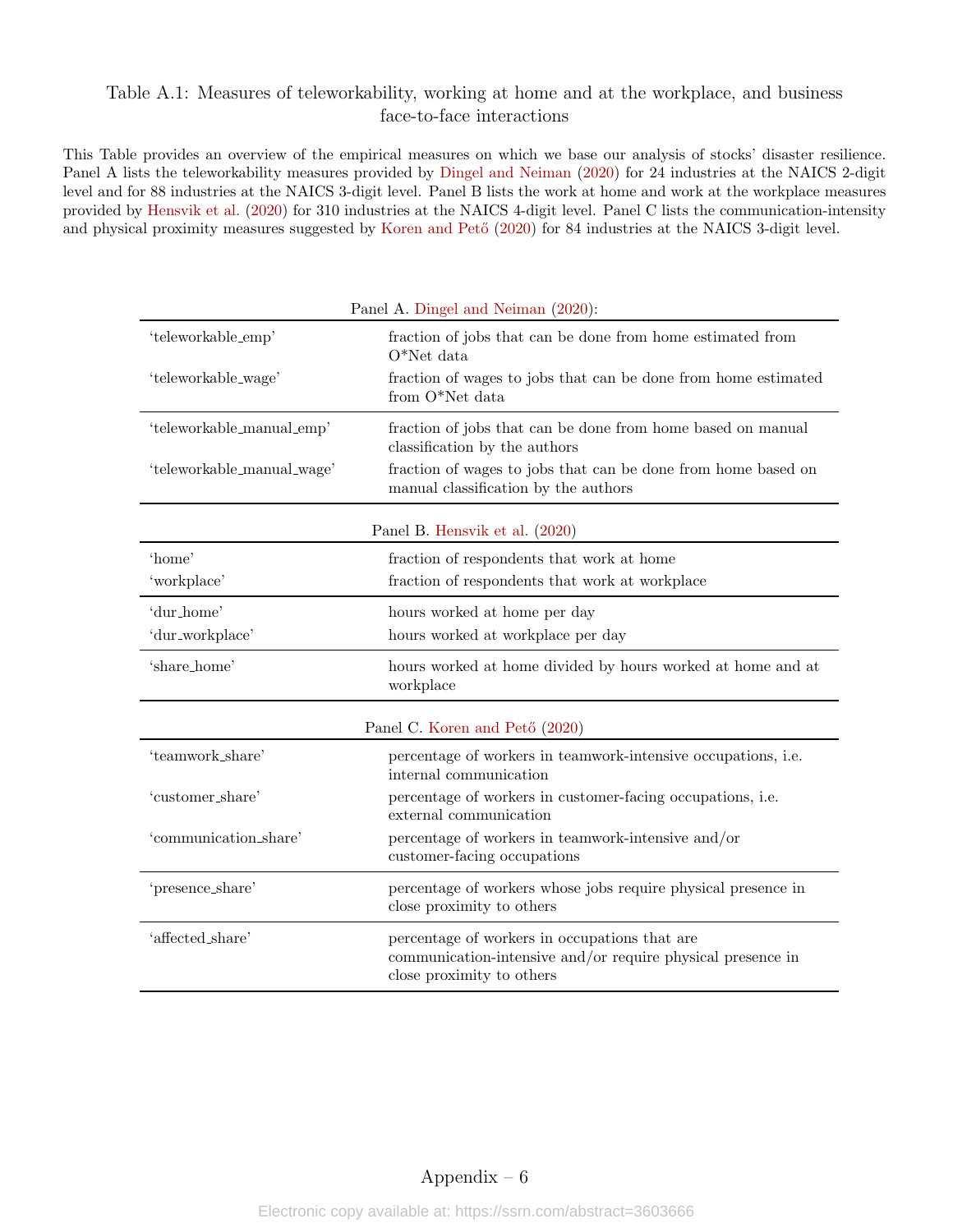<span id="page-37-0"></span>This table presents results analogous to Panel A in Table [2](#page-29-0) but using the other measures constructed by Koren and Pető [\(2020\)](#page-20-4) instead of their 'affected share' variable.

|                 | $\mathbf{r}$ and $\mathbf{r}$ is a creditor for $\mathbf{r}$ of $\mathbf{r}$ and $\mathbf{r}$ are common set $\mathbf{r}$ |           |           |           |           |              |
|-----------------|---------------------------------------------------------------------------------------------------------------------------|-----------|-----------|-----------|-----------|--------------|
|                 | ret                                                                                                                       | capm      | ff3       | ff4       | ff5       | $_{\rm ff6}$ |
| High resilience | $-1.67***$                                                                                                                | $0.30***$ | 0.09      | 0.05      | 0.10      | 0.07         |
|                 | $[-3.79]$                                                                                                                 | [2.72]    | [0.75]    | [0.44]    | [1.48]    | $[1.58]$     |
| Low resilience  | $-1.86***$                                                                                                                | $-0.51**$ | $-0.59**$ | $-0.57**$ | $-0.59**$ | $-0.58**$    |
|                 | $[-3.38]$                                                                                                                 | $[-2.00]$ | $[-2.42]$ | $[-2.35]$ | $[-2.37]$ | $[-2.33]$    |
| High-minus-Low  | 0.19                                                                                                                      | $0.81***$ | $0.68**$  | $0.61**$  | $0.69**$  | $0.66**$     |
|                 | [1.01]                                                                                                                    | [2.58]    | [2.21]    | [2.06]    | [2.35]    | [2.27]       |

Panel A. Portfolios sorted by 'teamwork share'

Panel B. Portfolios sorted by 'customer share'

|                 | ret        | capm      | ff3        | ff4        | ff5        | $_{\rm ff6}$ |
|-----------------|------------|-----------|------------|------------|------------|--------------|
| High resilience | $-1.60***$ | $0.21***$ | $0.16***$  | 0.02       | $0.16***$  | $-0.01$      |
|                 | $[-3.33]$  | [4.51]    | [4.10]     | [0.26]     | [3.24]     | $[-0.14]$    |
| Low resilience  | $-1.68***$ | $-0.05$   | $-0.29***$ | $-0.20***$ | $-0.30***$ | $-0.18***$   |
|                 | $[-3.36]$  | $[-0.74]$ | $[-3.49]$  | $[-2.87]$  | $[-4.14]$  | $[-3.94]$    |
| High-minus-Low  | 0.08       | $0.26***$ | $0.45***$  | $0.22***$  | $0.46***$  | $0.17***$    |
|                 | [0.96]     | [15.17]   | [6.51]     | [2.69]     | [9.94]     | $[5.07]$     |

Panel C. Portfolios sorted by 'communication share'

|                 | ret        | capm      | ff3        | ff4        | ff5        | $_{\rm ff6}$ |
|-----------------|------------|-----------|------------|------------|------------|--------------|
| High resilience | $-1.59***$ | $0.23***$ | $0.17***$  | 0.05       | $0.17***$  | 0.01         |
|                 | $[-3.39]$  | $[5.46]$  | [15.28]    | [0.89]     | $[3.61]$   | [0.19]       |
| Low resilience  | $-1.77***$ | $-0.20**$ | $-0.40***$ | $-0.30***$ | $-0.40***$ | $-0.29***$   |
|                 | $[-3.63]$  | $[-2.06]$ | $[-3.74]$  | $[-3.67]$  | $[-3.85]$  | $[-3.96]$    |
| High-minus-Low  | $0.18**$   | $0.43***$ | $0.56***$  | $0.35***$  | $0.57***$  | $0.30***$    |
|                 | $[2.02]$   | [5.62]    | $[5.61]$   | [6.72]     | [6.14]     | [12.44]      |

| Panel D. Portfolios sorted by 'presence_share' |  |  |
|------------------------------------------------|--|--|
|------------------------------------------------|--|--|

|                 | ret        | capm       | ff3        | ff4        | ff5        | ff6        |
|-----------------|------------|------------|------------|------------|------------|------------|
| High resilience | $-1.57***$ | $0.41***$  | 0.16       | 0.11       | $0.16**$   | $0.14***$  |
|                 | $[-3.63]$  | $[3.09]$   | [1.07]     | [0.85]     | [2.49]     | [2.80]     |
| Low resilience  | $-2.06***$ | $-0.79***$ | $-0.74***$ | $-0.68***$ | $-0.75***$ | $-0.73***$ |
|                 | $[-3.78]$  | $[-3.31]$  | $[-3.05]$  | $[-2.98]$  | $[-3.16]$  | $[-3.14]$  |
| High-minus-Low  | $0.49***$  | $1.20***$  | $0.90***$  | $0.79**$   | $0.92***$  | $0.87***$  |
|                 | $[2.90]$   | [3.57]     | $[2.68]$   | [2.50]     | [3.27]     | [3.23]     |

## Appendix – 7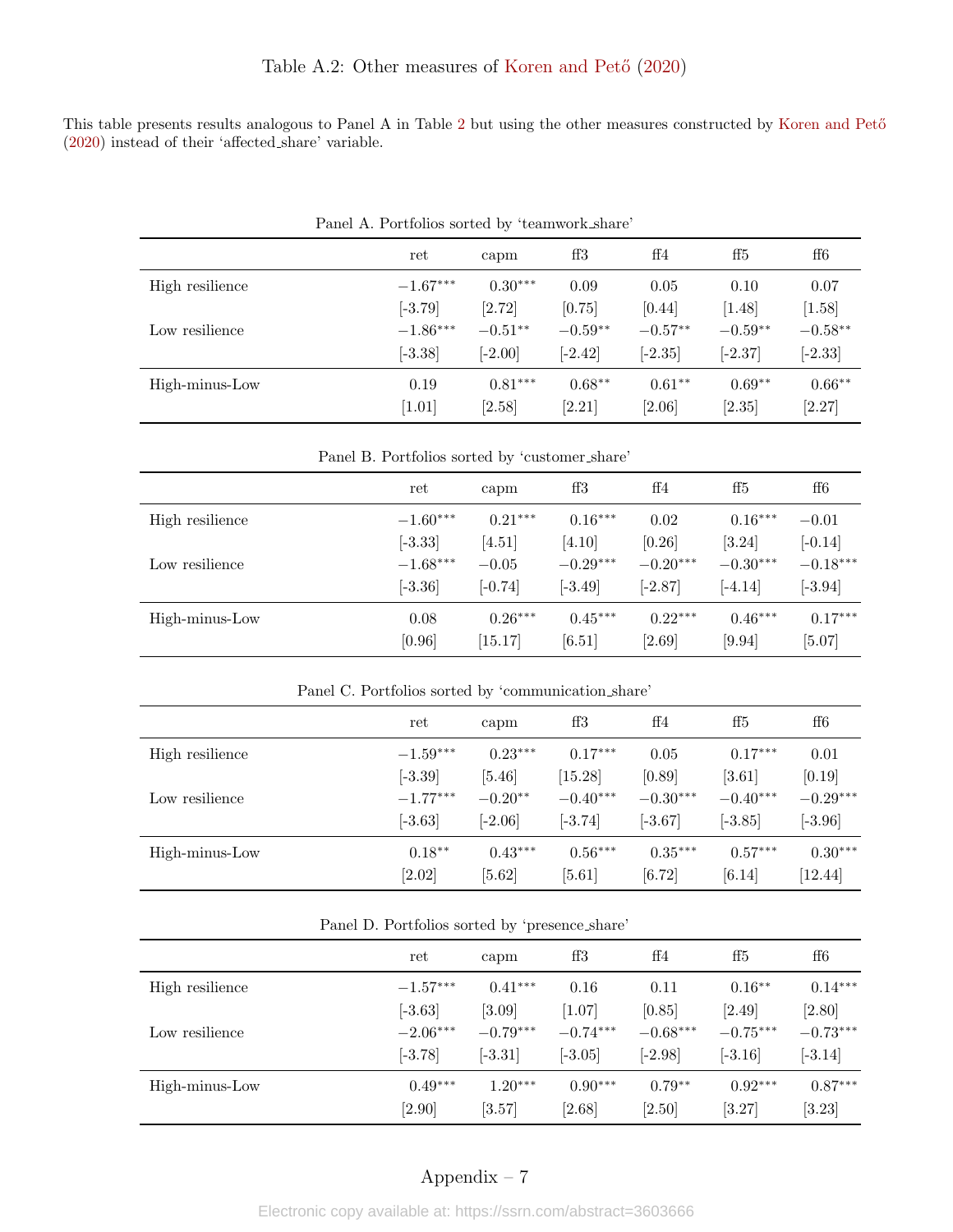## Table A.3: Other measures of [Dingel and Neiman](#page-20-2) [\(2020\)](#page-20-2)

<span id="page-38-0"></span>This table presents results analogous to Panel B in Table [2](#page-29-0) but using the other measures constructed by [Dingel and Neiman](#page-20-2) [\(2020\)](#page-20-2) instead of their 'teleworkable manual wage' variable.

| <b>I</b> aller II. I ortaotion noticed by the workward-wage |                |                      |                  |                |                    |                   |  |
|-------------------------------------------------------------|----------------|----------------------|------------------|----------------|--------------------|-------------------|--|
|                                                             | ret            | capm                 | ff3              | ff4            | ff5                | ff6               |  |
| High resilience                                             | $-1.65***$     | $0.29***$            | 0.05             | $-0.01$        | 0.05               | 0.02              |  |
|                                                             | $[-3.67]$      | [2.80]               | [0.40]           | $[-0.12]$      | $[1.46]$           | [0.65]            |  |
| Low resilience                                              | $-1.66***$     | $-0.31$              | $-0.34*$         | $-0.26$        | $-0.35**$          | $-0.31*$          |  |
|                                                             | $[-3.24]$      | $[-1.59]$            | $[-1.77]$        | $[-1.39]$      | $[-2.08]$          | $[-1.89]$         |  |
| High-minus-Low                                              | 0.01<br>[0.06] | $0.60**$<br>$[2.20]$ | 0.39<br>$[1.36]$ | 0.24<br>[0.81] | $0.41**$<br>[1.99] | $0.33*$<br>[1.67] |  |

Panel A. Portfolios sorted by "teleworkable wage"

Panel B. Portfolios sorted by "teleworkable manual emp"

|                 | ret        | capm                | ff3       | ff4       | ff5       | $_{\rm ff6}$ |
|-----------------|------------|---------------------|-----------|-----------|-----------|--------------|
| High resilience | $-1.58***$ | $0.25***$           | $-0.02$   | $-0.03$   | $-0.02$   | $-0.01$      |
|                 | $[-3.34]$  | $\left[3.74\right]$ | $[-0.23]$ | $[-0.32]$ | $[-0.37]$ | $[-0.14]$    |
| Low resilience  | $-1.77***$ | $-0.26*$            | $-0.24*$  | $-0.23$   | $-0.24$   | $-0.28*$     |
|                 | $[-3.60]$  | $[-1.80]$           | $[-1.74]$ | $[-1.70]$ | $[-1.60]$ | $[-1.78]$    |
| High-minus-Low  | 0.18       | $0.51***$           | 0.22      | 0.20      | 0.22      | 0.27         |
|                 | $[1.56]$   | [2.93]              | [1.02]    | [0.96]    | [1.21]    | [1.41]       |

|                 | ret        | capm      | ff3       | ff4       | ff5       | $_{\rm ff6}$ |
|-----------------|------------|-----------|-----------|-----------|-----------|--------------|
| High resilience | $-1.64***$ | $0.20***$ | $-0.04$   | $-0.07$   | $-0.04$   | $-0.05$      |
|                 | $[-3.25]$  | [3.14]    | $[-0.51]$ | $[-0.81]$ | $[-0.94]$ | $[-1.00]$    |
| Low resilience  | $-1.68***$ | $-0.20$   | $-0.21*$  | $-0.17$   | $-0.21$   | $-0.22*$     |
|                 | $[-3.53]$  | $[-1.44]$ | $[-1.66]$ | $[-1.41]$ | $[-1.65]$ | $[-1.67]$    |
| High-minus-Low  | 0.04       | $0.40***$ | 0.16      | 0.10      | 0.17      | 0.17         |
|                 | [0.54]     | [2.56]    | [0.85]    | [0.50]    | 1.24      | [1.21]       |

Panel C. Portfolios sorted by "teleworkable emp"

## Appendix – 8